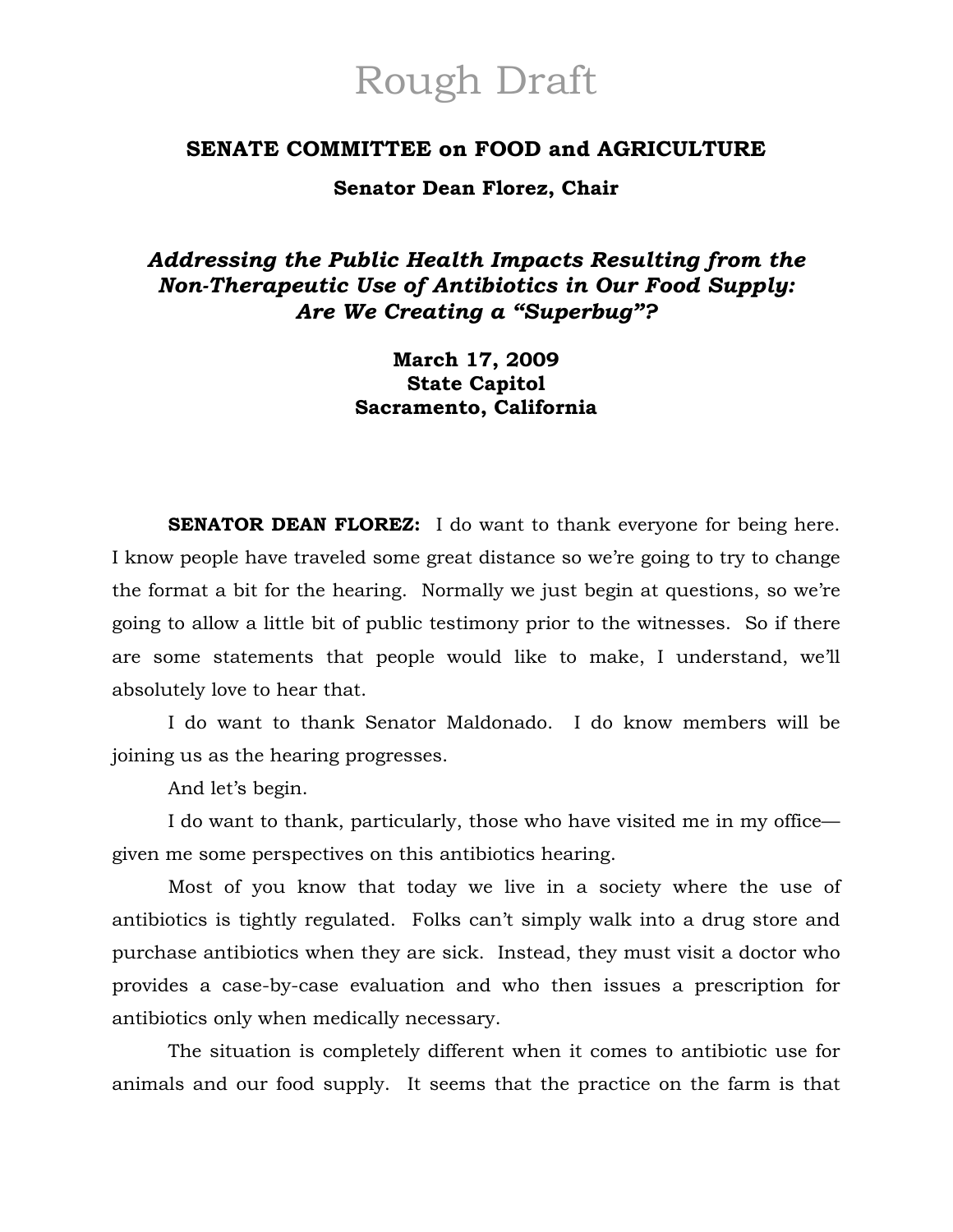there is no prescription from a veterinarian is necessary. In fact, an animal doesn't even have to be sick in order to be given antibiotics. Instead, a producer can just decide to give them antibiotics for any reason at all.

Antibiotics in feed is something that we will be talking about at great length today. And I do know that some argue that antibiotics are provided in low doses to prevent animals from getting sick, while others argue that animal feed antibiotics, in essence, promotes quicker growth. The fact is, that antibiotics are often already included in feed that a grower purchases. That's somewhat telling. I'd like to begin some discussion on that.

I would bet if antibiotics led to weight loss, we wouldn't be having this discussion today.

I think that one study estimates that 70 percent of antibiotics used in the United States are given to healthy livestock. This livestock, in essence, means that they're not sick all the time, yet they receive these drugs.

The rampant and unregulated use of antibiotics in the agricultural industry has resulted….and in some minds in terms of it providing for a serious public health concern, was noted by scientists and health care professionals in this country.

In a time where the United States sees an increase in the amount of antibiotic resistant bacteria infections (we've had many hearings in the state Senate on MRSA, for example), some question whether the non-therapeutic use of antibiotics in livestock has contributed to this increased public health crisis. One of the purposes of this hearing is to talk about that, to see, if indeed, that is the case.

I do know that we have a continuing practice that seems to be somewhat questionable when you look at countries across Europe and South Korea who have already banned such antibiotic use in the animals. With this in mind, the Committee tends to take a critical look at the use of antibiotics in California livestock and to determine the appropriate level of regulation necessary to protect public health.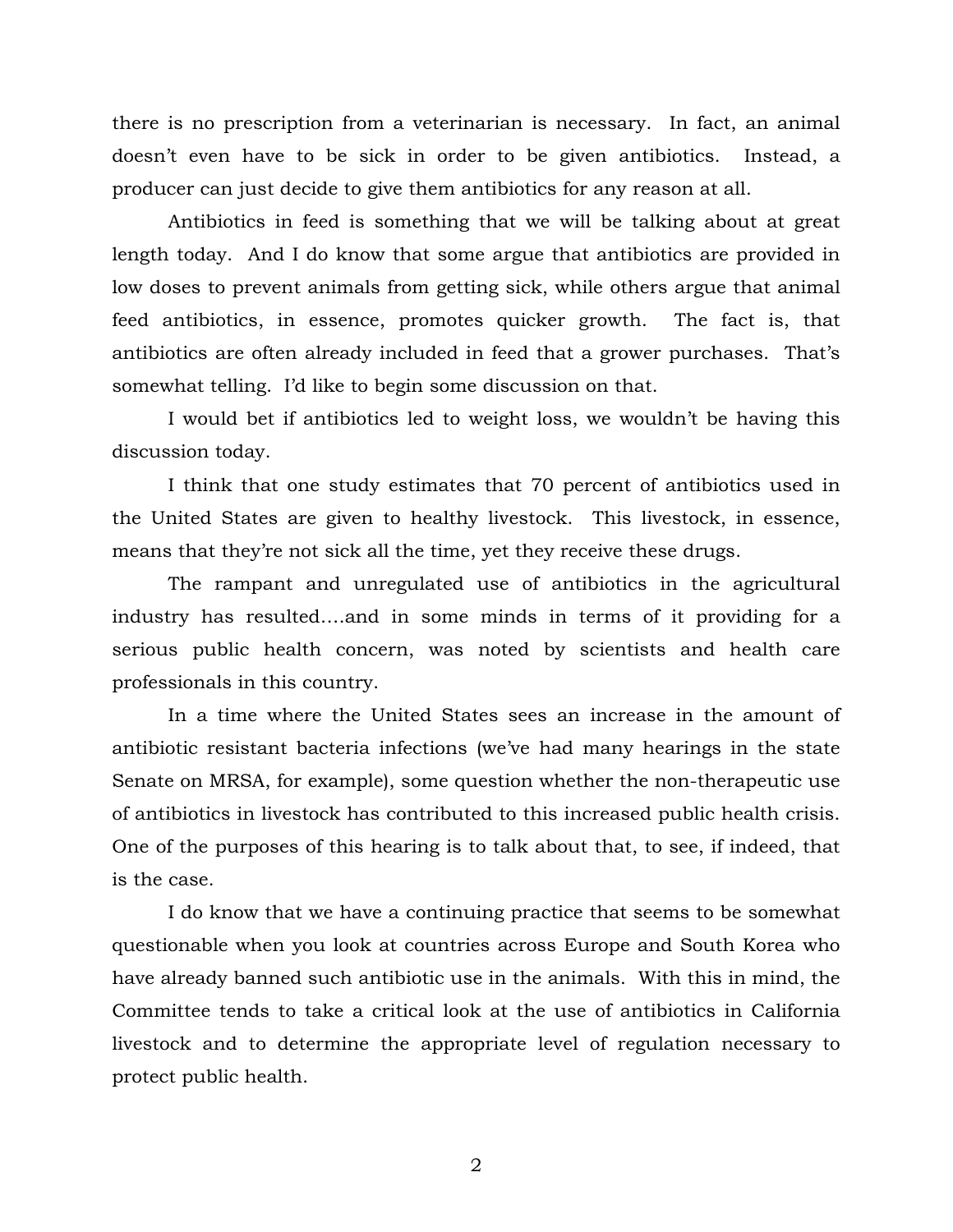I would like to, again, thank everyone for being here. Let's go ahead and begin with Panel 1, which is the veterinarian doctors, the Poultry Federation and cattle producers. Come on up: Mike Apley; Scott Hurd; Mark Bland; Michael Boccardoro, who is from the California Poultry Federation; David Daley; Noelle Cremers, from the California Farm Bureau. If I've missed anyone else, just come on up and introduce yourself as you begin.

Thank you all for joining us. Who would like to begin?

**DAVID DALEY:** Thank you, Senator Florez. My name is Dave Daley. I'm a cattle producer from the north state, Butte County.

**SENATOR FLOREZ:** Thank you for joining us.

**MR. DALEY:** A fifth generation rancher. I know you want these comments very brief and I'll try to do that.

I think it's important for me to begin to emphasize that part of what we do is we are a family business and that's really critical. We're fifth generation ranchers and we take producing food for Californians very seriously. We believe that we do that ethically, humanely. We care for livestock.

There's extensive training in the cattle industry, beef cattle industry in particular, at the producer level called "quality assurance training," which we expect all our producers to participate in and that includes education regarding the use of antibiotics and the appropriate use those. It is discriminate; it's judicious; it's appropriate \_\_\_\_\_\_\_\_\_ that we address that issue. We're very careful.

In my particular operation, it's an extensive operation based on rangelands, we don't use antibiotics except when necessary and it's for the good of the animal. My family has been involved in this business a long time.

Of all the people in this room—I told some folks this morning—I am the one who may be the most directly impacted at some point with what occurs with this kind of proposed legislation. Essentially what happens, is those existing additions to what we do in practice and our ability to try to track those, become difficult for us to manage. And at some point…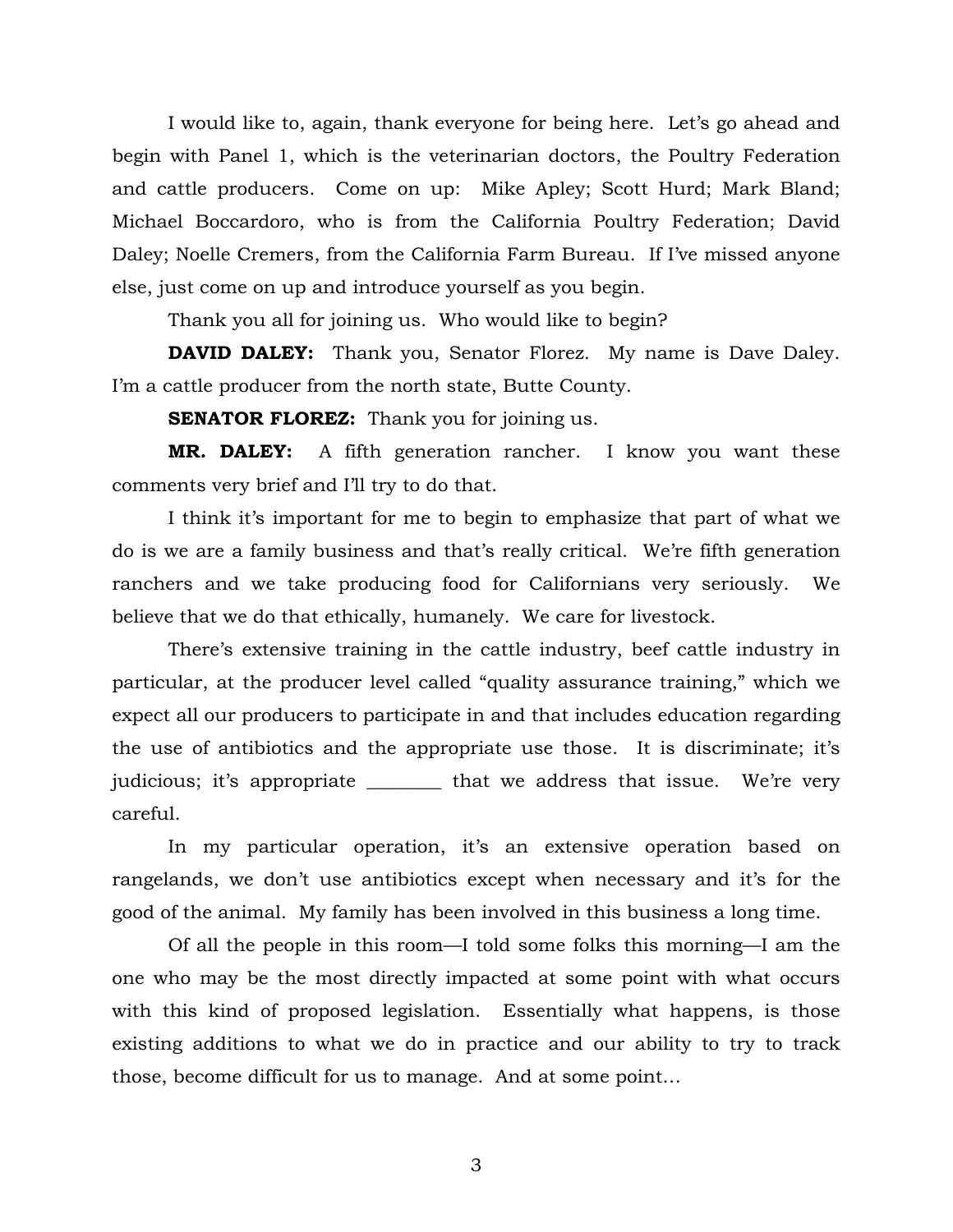I brought my sixth-grade son—as a lesson in democracy—the sixth generation, whether he'll have the opportunity to continue in California agriculture? And he does have alternatives and the alternatives, unfortunately, are ones that I'm not really pleased with. It's to sell and develop open space. Clean water. Clean land. Land that we've had stewardship for, for 150 years. And I'm worried whether he'll have the opportunity, if he chooses—sometimes agriculture chooses you; it's not an easy business. Maybe he'll be bright enough to find another profession. But if he really has it in his heart to go back to the land, I wonder whether that open space will be available for the next generation.

Thank you.

**SENATOR FLOREZ:** Great. Thank you. And let me just ask. I do have some general questions for the entire panel. But you said you were from a small family?

**MR. DALEY:** It depends on how you classify it. My family came here and I grew up on a very traditional small cow/calf program—a couple of hundred mother cows which we would call "small." A kind of a hard scrabble of the way we grew up with nature and we thought it was pretty normal. We've tried to expand that since that time and we actually now have 4- or 500 mother cows on rangeland but it's rangeland we're really worried about protecting as open space and keeping for ourselves, for nature, for open space in general.

**SENATOR FLOREZ:** Okay. And when you say you don't use any antibiotics in your (quote) "when necessary," does that mean you don't buy any feed with antibiotics in it?

**MR. DALEY:** Actually, we don't buy much feed. If we'd done our business correctly…

#### **SENATOR FLOREZ:** Well, how much is much?

**MR. DALEY:** Well, we buy no grain for our operation, so we buy no mixed feeds whatsoever, because they are managed on grass. We do buy hay as a winter supplement, as a roughage, and, obviously, that's not going to have antibiotics within it.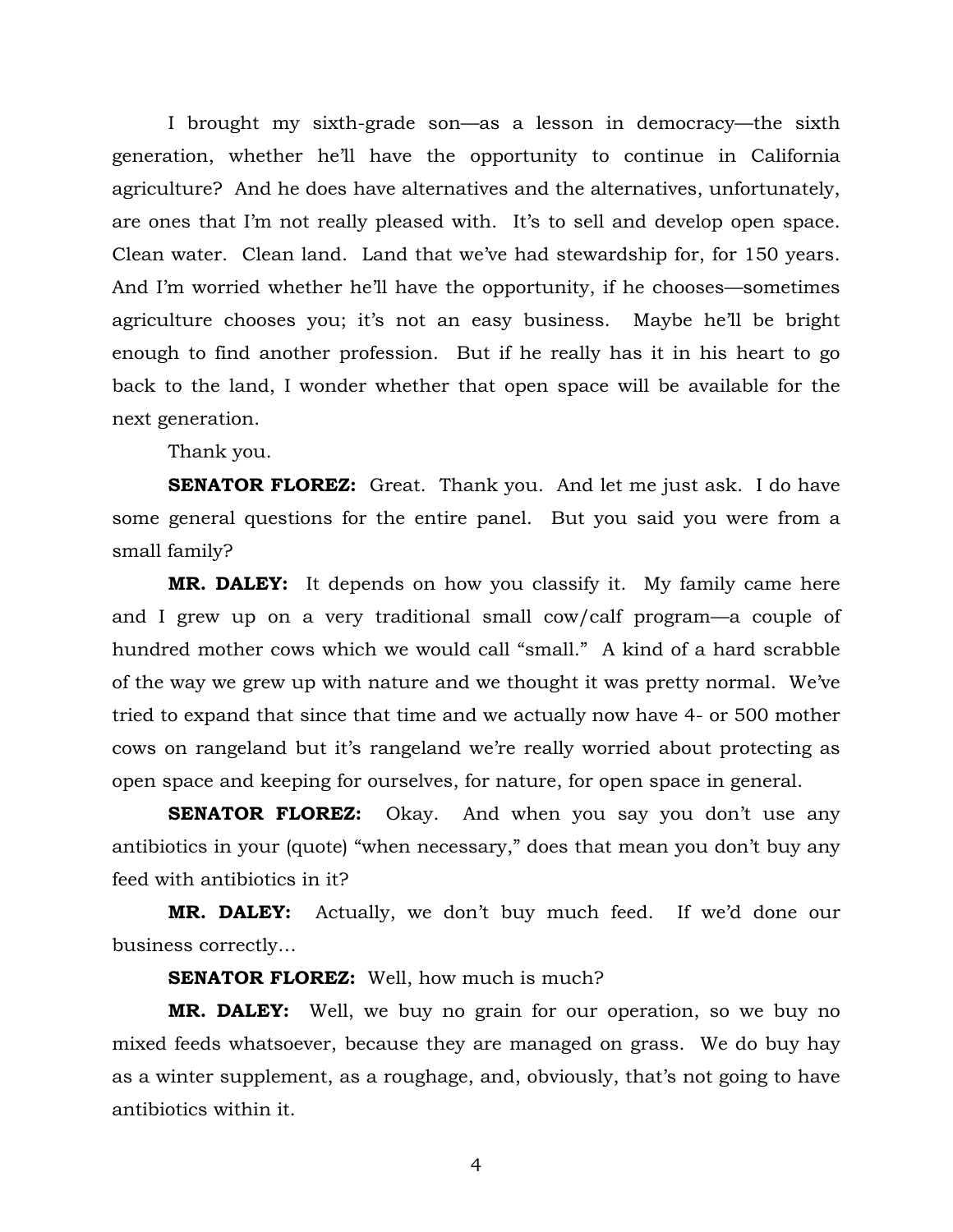**SENATOR FLOREZ:** All right. And is your operation similar to other operations in California? You do grass. I mean, is this something other folks are doing in terms of cattle?

**MR. DALEY:** Well, it's pretty typical with my segment of business, which is the cow/calf sector. That part of the business runs on grass. That's the expectation. It runs on grass and open space and converting grass to protein. That's what we do. And so, we do not typically rely on stored feed stuffs other than hay through the winter months. And that is typical of all of the open rangeland operations in California. They will, then, sell their product to the next segment of the business.

**SENATOR FLOREZ:** And what is the next segment of the business?

**MR. DALEY:** Typically, that would go to the feedlots both in California and out of state.

**SENATOR FLOREZ:** Okay. So you're not a feedlot; you're just kind of the window into that next segment?

**MR. DALEY:** Well, we are the base that starts the process. Without that base, then, in our local community, the feed store, the parts store, the tire group, without that business….we are the starting point and the stopping point for anything that occurs to the cattle business in California.

**SENATOR FLOREZ:** Until you get to the feedlot?

**MR. DALEY:** Well, anything that impacts it, absolutely, or, to go anywhere. And essentially, we'll move some of those cattle to the next phase. But when we deal with the cow/calf operation, we're based on rangeland.

**SENATOR FLOREZ:** Okay. And how long are they on the feedlot?

**MR. DALEY:** I think we can go ahead and talk to our feedlot experts as they deal with that. And it's going to vary depending on the operation. It will depend on the size of the cattle, the weight of the cattle, the genetics.

I guess I would also make the comment; we have really changed what we do in our business in terms of management in such a way that we have great vaccine technologies. We have nutrition. We really value our animal health practices. We work with veterinarians. It's not my intent to go out and just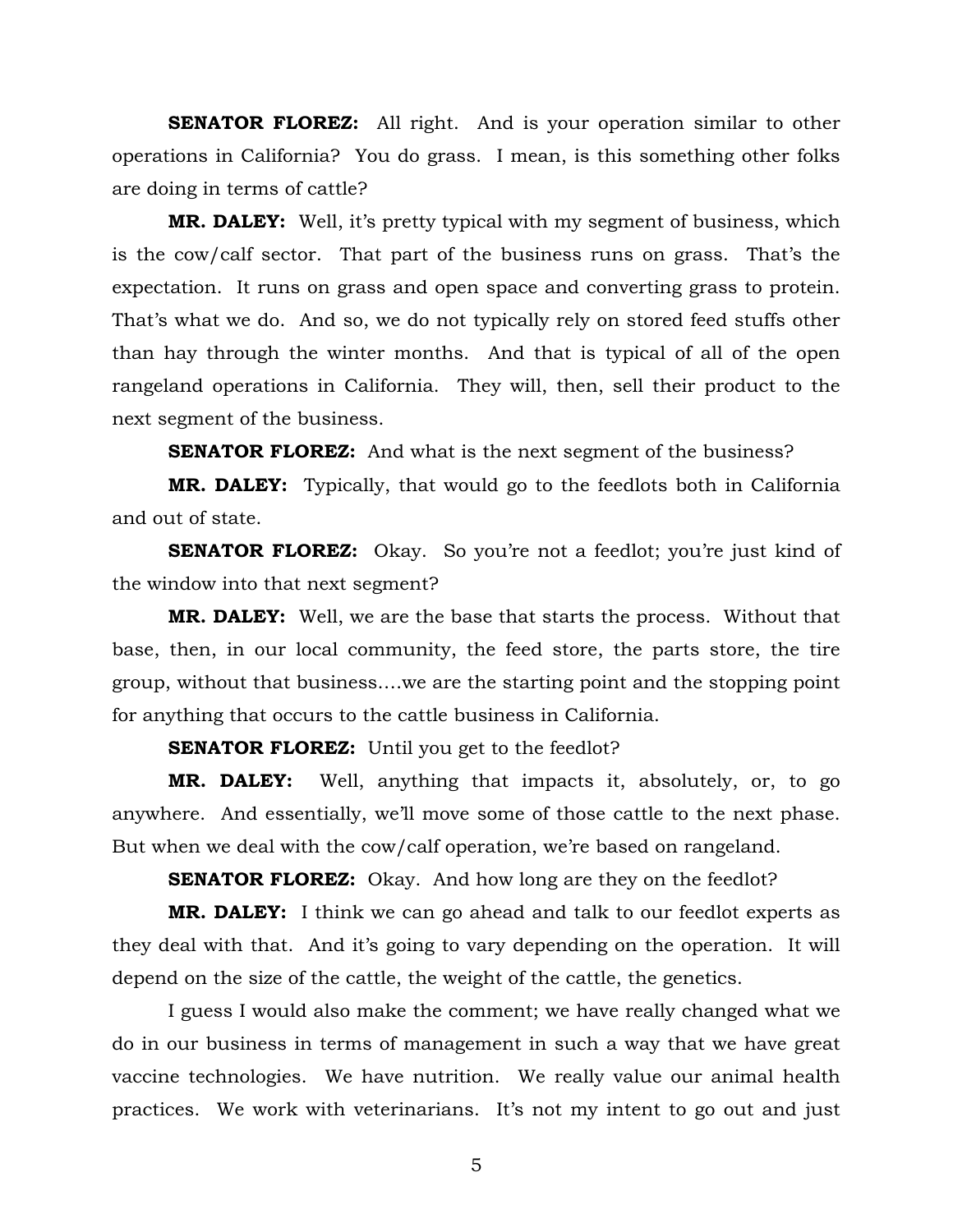use antibiotics as a routine practice and I don't think you'll find any producers that I know of, who do so.

**SENATOR FLOREZ:** Even on the feedlots?

**MR. DALEY:** Again, we'll transfer to the feedlots. But rather me answering that question, because they have that expertise. But at least the cattle that I send to the feedlot, the answer is….if I call them and ask, they're going to say, "Hey, we want to keep all treatment levels to a minimum; that's our expectation." If we provide animals that had the right mineral nutrition, the right….in general, they will not have very many to treat.

**SENATOR FLOREZ:** Okay. Let me continue, since you're the bridge into the feedlot. So given that you don't use antibiotics until necessary, I mean, should feedlots, then, not continue with antibiotics given that you've given them this great start?

**MR. DALEY:** I think, again (we're going to address this with the feedlots), but many of them don't. Again, I believe we need to move to the folks who are here to talk about the feedlot business because that's not my expertise. But I know the feedlots that I deal with; it's not their intent either, to use them indiscriminately.

**SENATOR FLOREZ:** Got you. So you're telling us that you don't think that many feedlots continued with antibiotics after your…

**MR. DALEY:** I think it's a case-by-case basis and it really depends a lot on the cattle. Again, you have experts here that can address that issue.

**SENATOR FLOREZ:** So do you see a problem with banning antibiotics given your system?

**MR. DALEY:** Yes. I think what it does is it puts us at a competitive disadvantage throughout the chain because, essentially what happens, we already are in California trying to market in an interesting climate with significant regulations…

**SENATOR FLOREZ:** Do you think there's middle ground given that you don't do it unless it's necessary?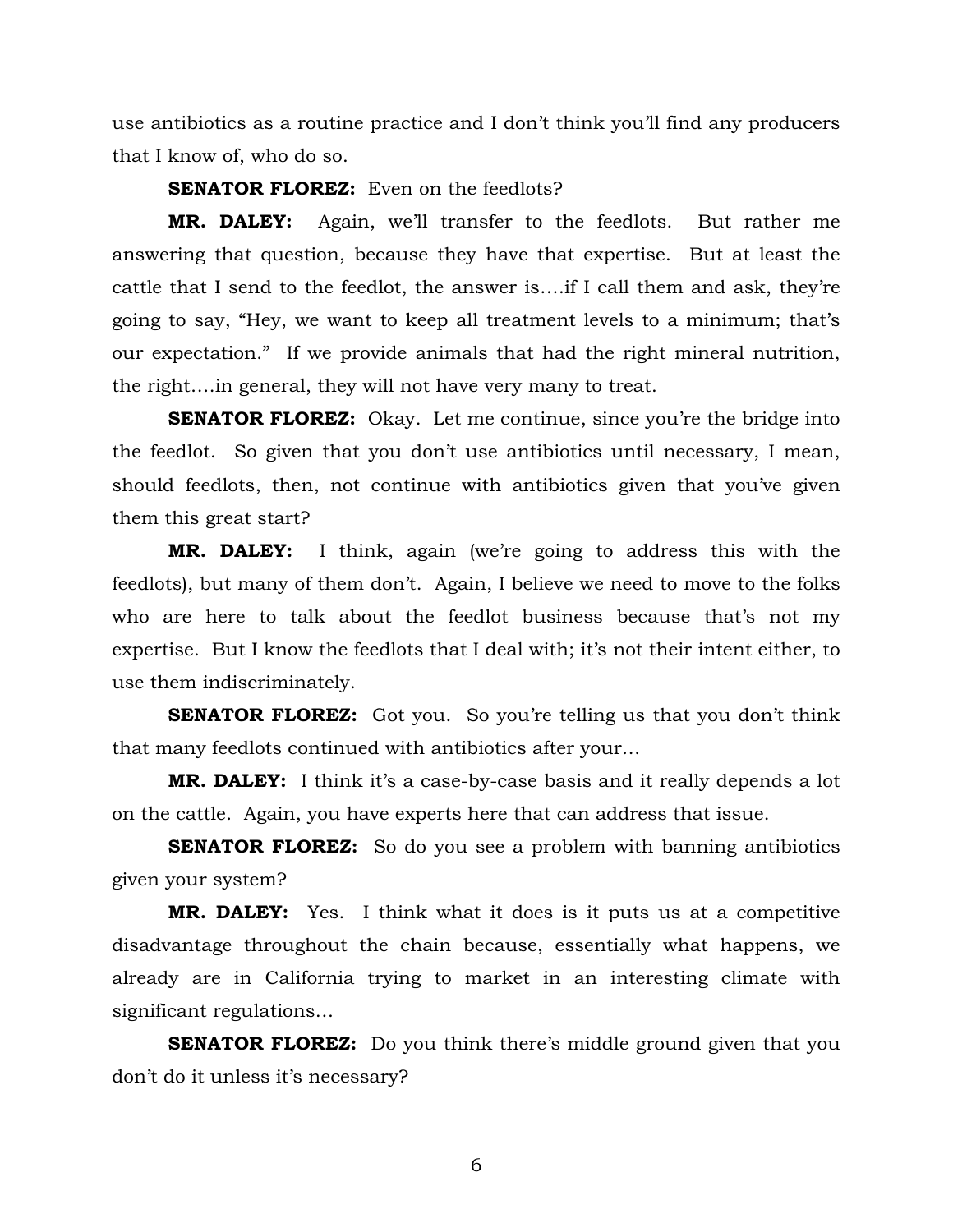**MR. DALEY:** I think it's a safe, wholesome, well tested, scientifically proven useful tool. It's not *the* tool in the toolbox but it's one that if you take it away, it's going to hamper what we do at my level and the jobs in my community

**SENATOR FLOREZ:** Okay. Thank you. **MR. DALEY:** Thank you. I appreciate that.

**SENATOR FLOREZ:** Okay.

**MIKE APLEY:** Chairman Florez and Members, thank you for the invitation to be here. I'll give you a little bit about what I do. I'm Mike Apley. I'm a veterinarian with a PhD in board certification and clinical pharmacology. My pharmacology area focus is food animal production, especially beef cattle and swine. My continued area of clinical work is in the beef feedlot industry, where I still serve as a consultant a little bit with the veterinarians and yards I work with. I'm here today to make myself available for your questions. There's a few key points I hope that will come out in the discussion that I hope to prompt a little bit.

I think there's a real need for definition of terms that are commonly used in discussion of resistance. And one of the terms I have a little concern with and would like to talk about later, is the term "sub-therapeutic," or "nontherapeutic" and how we define the uses. And I'd also like to be sure, today, we make it clear, just as Dr. Daley mentioned, that we commit extensive resources to non-antimicrobial disease preventions, including vaccines, animal biosecurity.

In my written statement I've submitted, I talk some about backgrounding systems, etc, where we're trying to make the cattle as healthy as possible.

And I'm sure we'll all agree that the decisions should be empowered by peer review data that is deemed sound and based on principle statistics, epidemiology, pharmacology, medicine, biological relevance, risk assessment.

Chairman Florez, in your opening comments there was one figure I hear thrown around quite a little bit that I hope we have the opportunity to address today and that's the 70 percent of antibiotics produced in the United States are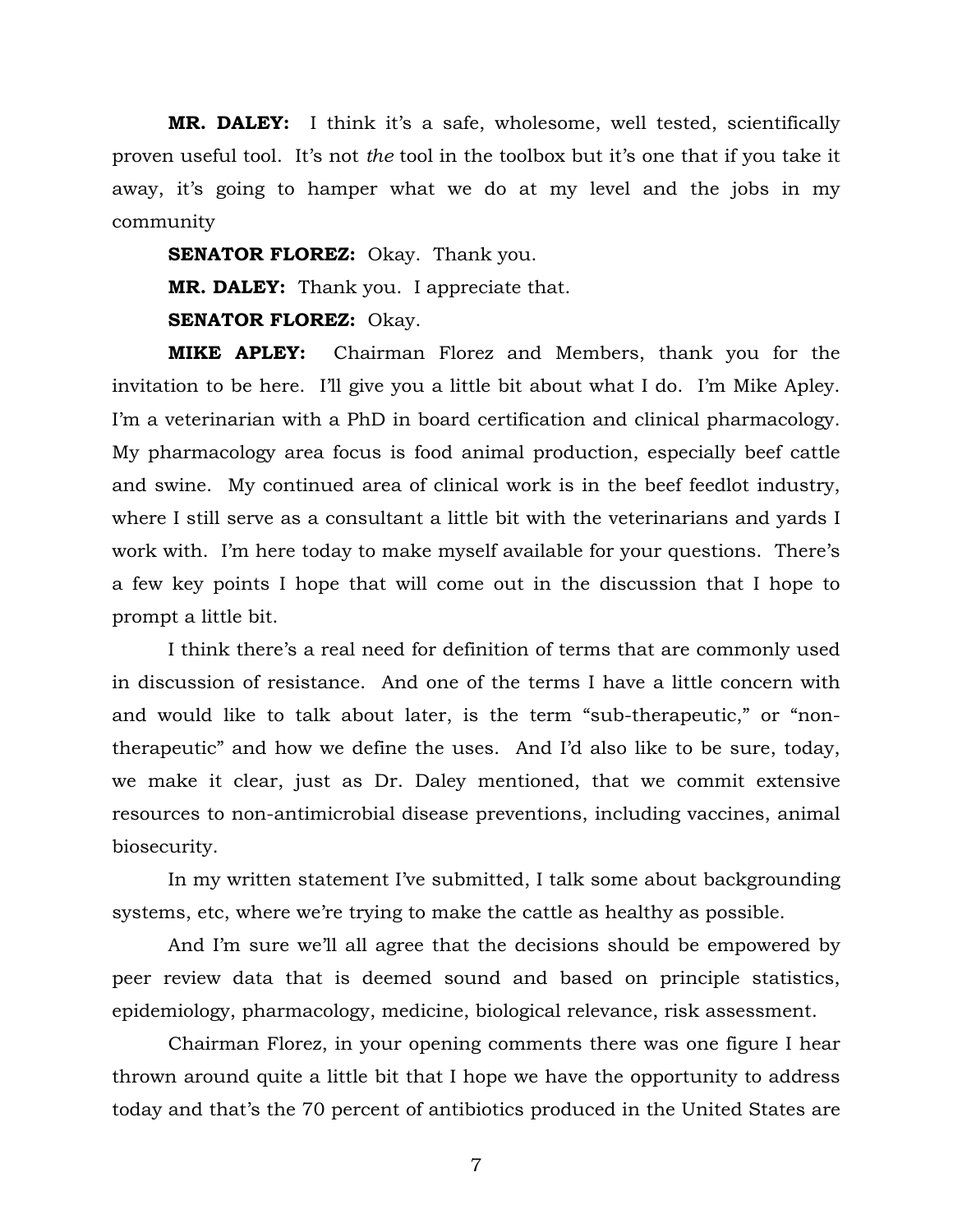sold, used. That comes from the hog <u>equal</u> report where they claim, that again, 70 percent of antimicrobials in the U.S. go to non-therapeutic uses. But their weight estimate for that use exceeds the total amount of veterinary drugs sold in 2005 and there are some real issues with that data.

**SENATOR FLOREZ:** So what is the number?

**DR. APLEY:** You know…

**SENATOR FLOREZ:** Is it better that you don't know? That makes me a little more nervous.

**DR. APLEY:** Well, there's groups working on coming up with better numbers but for me to give a number would be no better than the 70 percent. I can tell you…

**SENATOR FLOREZ:** Is it higher; lower?

**DR. APLEY:** It's lower.

**SENATOR FLOREZ:** Then what is it?

**DR. APLEY:** If you look at the animal health institute data that I've referenced in my written comments, they give a total of 25 million pounds marketed in 2005. I'd have to go back to that actual reference to look at that. But almost a third of that was antibiotics that were like the ionophores, which have no relation to use in human medicine. So the other danger with those numbers is lumping all those pounds together as if they were the same type of antibiotic. And the ionophores are one that are very heavily used. They're used in poultry and they're also heavily used in cattle to prevent coccidiosis.

**SENATOR FLOREZ:** So who knows, then, the answer of how much antibiotics we are putting in to the system?

**DR. APLEY:** I don't know. I can't give you the number.

**SENATOR FLOREZ:** Okay. Should I amend my bill to make you guys tell us?

**DR. APLEY:** The FDA is working…

**SENATOR FLOREZ:** I'm just trying to wonder, I mean, why wouldn't we know?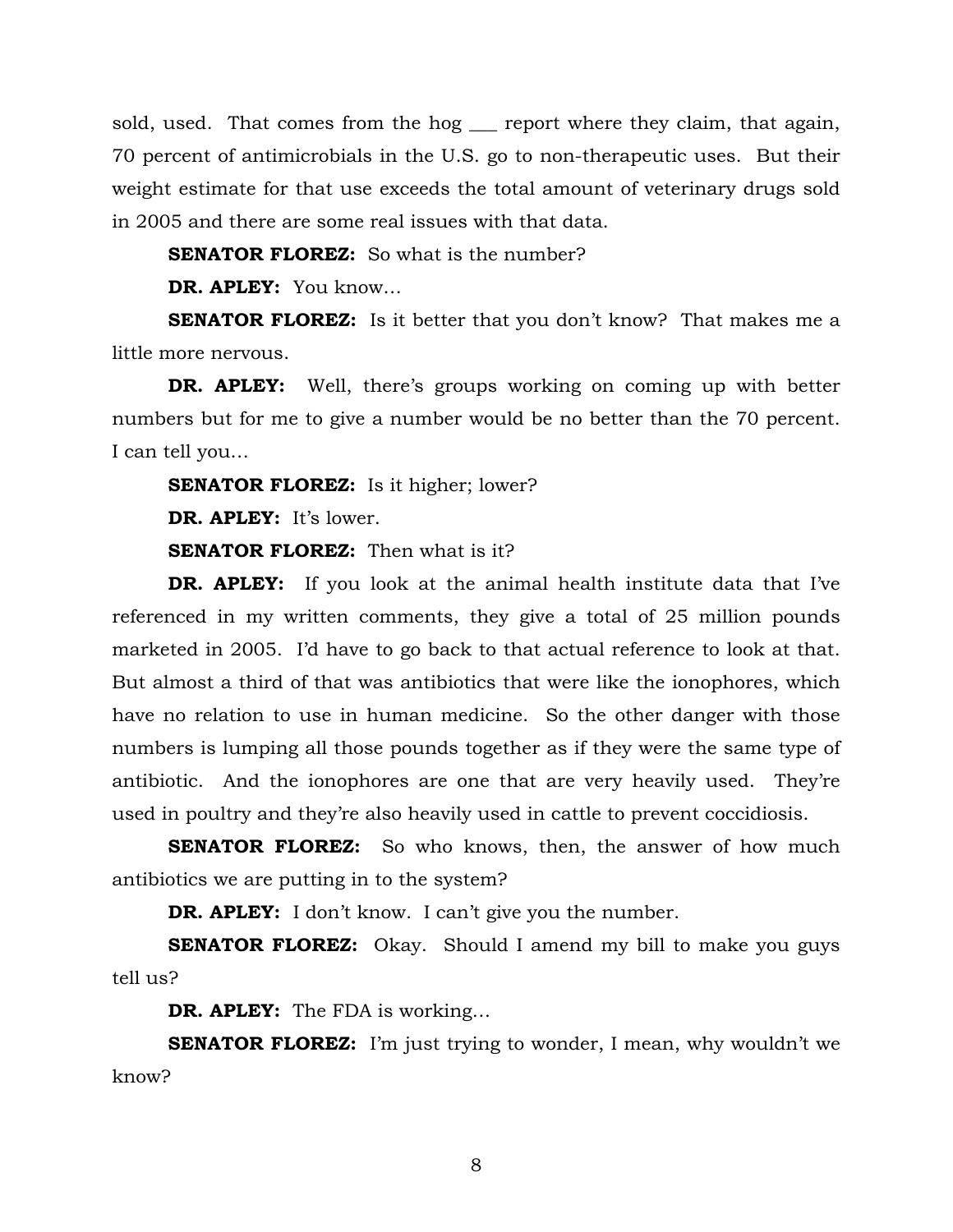**DR. APLEY:** The sales data is total sales and some of these drugs have different uses.

**SENATOR FLOREZ:** Okay. How do we find that information out?

**DR. APLEY:** The FDA has been discussing that; working with that. I don't have the answer to that.

**SENATOR ABEL MALDONADO:** Would it be through the feed stores or feed companies, because they're the ones that put it in the feed, correct?

**DR. APLEY:** You're getting into a point of sale issue and going out and looking at that…

**SENATOR MALDONADO:** No, I'm just asking you a question. Is it getting into the feeds?

**DR. APLEY:** It gets into the feed through licensed feed mills or through food stores.

**SENATOR MALDONADO:** So would licensed feed stores, licensed feed mills know how much antibiotics are going into the feed per year?

**DR. APLEY:** They would have records.

**SENATOR MALDONADO:** Okay.

**SENATOR FLOREZ:** I think that might be something that we would like to know. I think, obviously, you said that the 70 percent I threw out, in your terms, is incorrect but yet we don't know what the number is, right?

**DR. APLEY:** Yeah.

**SENATOR FLOREZ:** So how do we know it's incorrect? I'm just trying to figure that one out. Yes.

**SENATOR DENNIS HOLLINGSWORTH:** Mr. Chairman, I guess the question I would have in response to that is sort of like the initiatives that were passed in the early nineties on plant crops and pesticide usages—what are you going to do with the information after you get it? I mean, we could foist a huge mandate, California specific, on agriculture as we did it then and have the information sit on a shelf not being useful at all. It doesn't really get us anywhere except to make us less competitive as the previous witness had said. I mean, we're looking at the…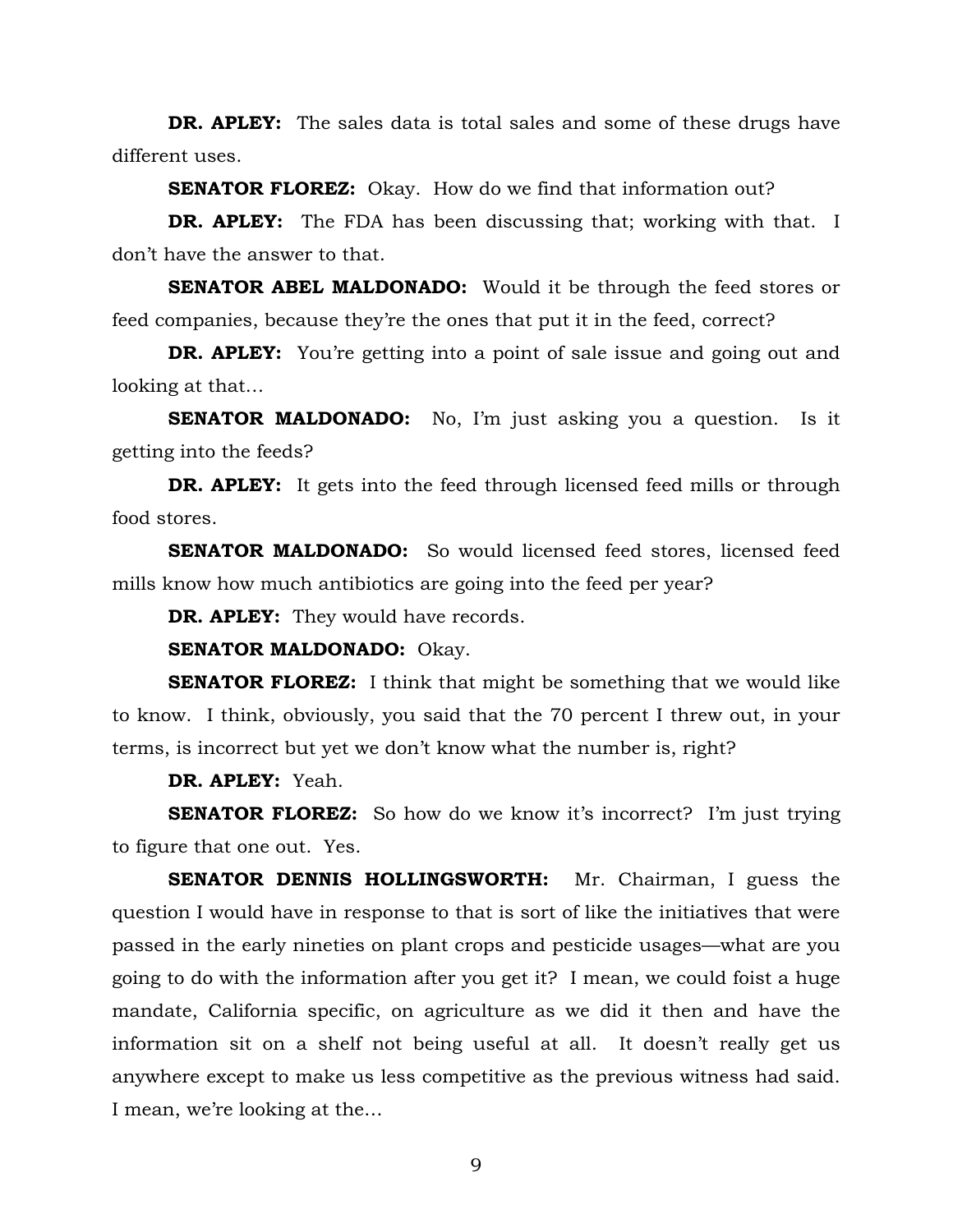**SENATOR FLOREZ:** Well, let me ask the veterinarians; would it be good to have that information?

**SENATOR HOLLINGSWORTH:** I guess if we're looking at the human health impacts of this type of use of antibiotics, the best thing is to find out are there human health impacts? If so, what is the risk? Not just to find out numbers that take a lot to get to.

**DR. APLEY:** Absolutely. And I think that's the key issue. And Dr. Hurd is the one here to speak best to the risk assessments.

**SENATOR FLOREZ:** Let's just get to that one real quick. So are you telling me there is no connection and no risk at all? Why don't you answer that directly? I'd really like to get that on the record.

**SCOTT HURD:** If I understand the specific question; is there a public health risk from the appropriate use of antibiotics in food animals?

**SENATOR FLOREZ:** No. Is there any risk at all?

**DR. HURD:** No.

**SENATOR FLOREZ:** None?

**DR. HURD:** There is virtually no risk for the specific antibiotics that have been studied. And that's an important point. And even back to your question about data available; this question has to be answered for every bug, every drug combination. So we can't just say how many tons of antibiotics are used, period, and say that's good or bad, because every bacterium has a different response to different antibiotics. So for those specific risk assessments that have been done, the risk has been demonstrated to be extremely low. You're more likely to die from a bee sting than you are to have a few extra days of diarrhea from one of the most commonly used antibiotics in food animals. And those are scientifically based.

**SENATOR FLOREZ:** And if you're using the appropriate amount—let's qualify that—correct?

**DR. HURD:** That's very important.

**SENATOR FLOREZ:** But we don't know what the appropriate amount, though, is?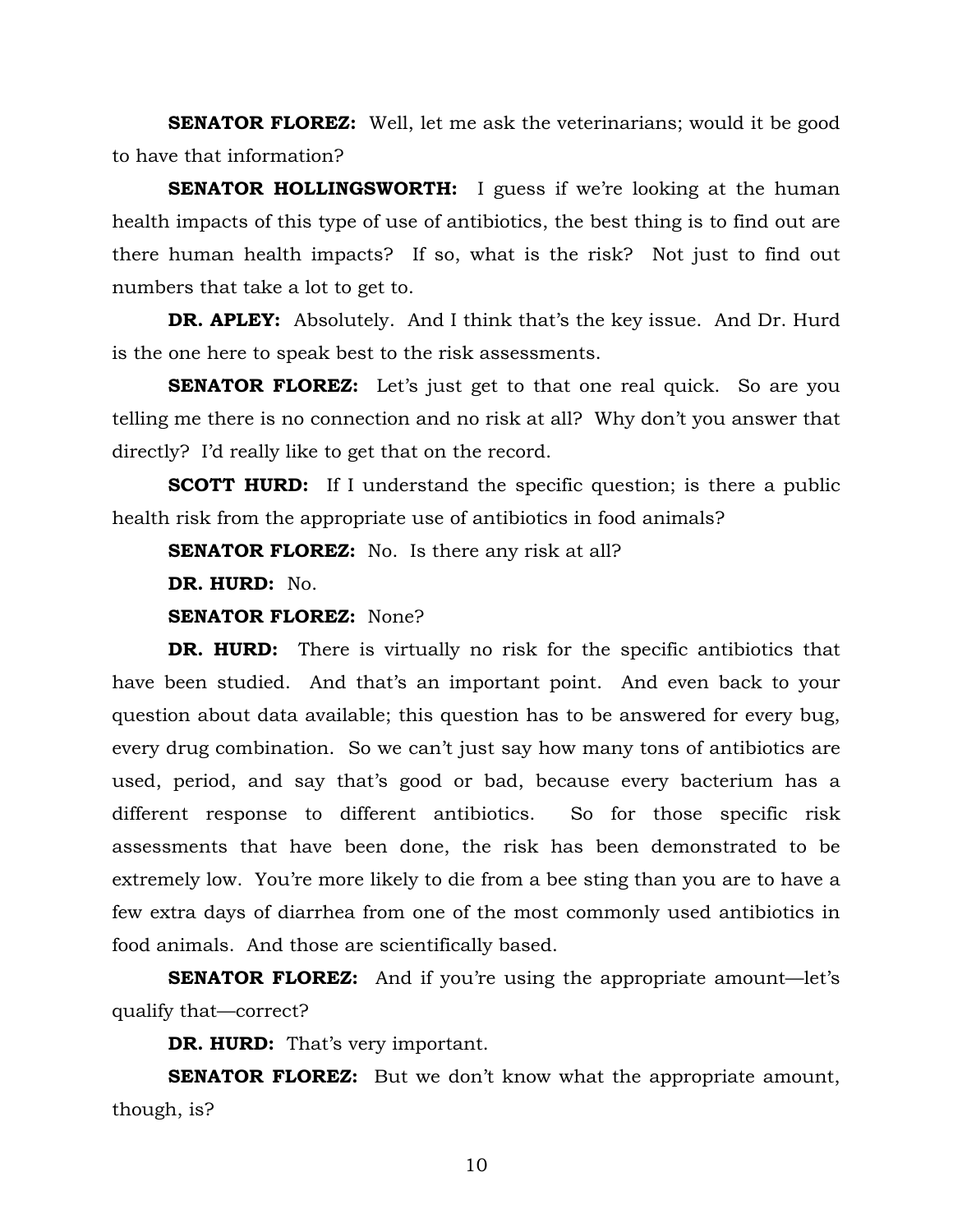**DR. HURD:** Well, yes, we do. **SENATOR FLOREZ:** We do?

**DR. HURD:** And veterinarians should know how it should be used. You mentioned the possibility of people just pouring antibiotics into the feed and that sort of thing and that's not what the veterinary profession supports; that's not what the pharmaceutical drug companies support—is inappropriate use. So I think that's a key thing. The risk that we're talking about is appropriate veterinary supervised use of antibiotics.

**SENATOR FLOREZ:** Okay. We're going to get through some more of that as we get through the testimony. Did you want to continue?

**DR. APLEY:** I just had one. Actually, one of the points Dr. Hurd made about grouping all antimicrobials and all bacteria together in a broad category for legislative action, I believe, creates a risk because of what we talked about, the different groups, different uses and I think that risk is removing valuable tools for controlling animal disease and promoting animal welfare while at the same time providing possibly no benefit to human health or possibly increasing human health risks.

And with that, I thank you, again, for the invitation to be here and welcome questions and discussion.

**SENATOR FLOREZ:** Thank you. Yes, Senator Hollingsworth.

**SENATOR HOLLINGSWORTH:** First, I guess, for Mr. Daley. I guess a question would be; these are fairly expensive products, fairly expensive to incorporate into the feed. If there is a benefit in terms of animal health and animal meat production and increase in growth rates, beyond at what point, rather than just dumping expensive ingredients into the feed, is there a diminishment? I mean, if the concern here is that farmers are just dumping and dumping and dumping more and more into this feed; it's fairly expensive; there's a rate of diminishing return if that's all you're concerned about is growth rates. You're not dumping it indiscriminately into the rations, correct?

**MR. DALEY:** No, that's correct. And again, I'm going to defer to the gentleman in the front row to address that issue. But it is an economic issue,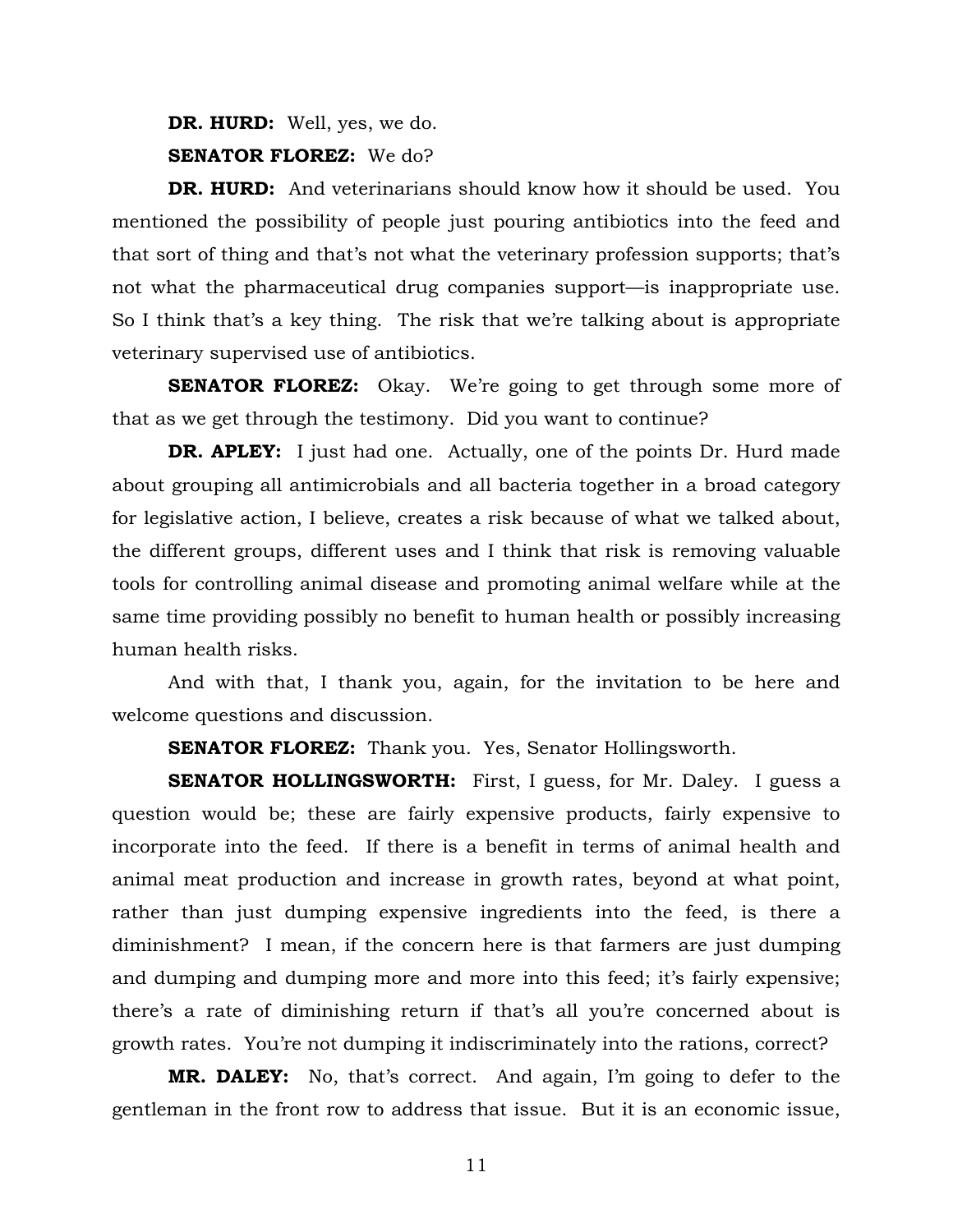obviously. We do it because of animal well-being and care. But we also recognize that, why would you purchase something you don't need if you can do a better job through genetic improvement, through planning, through herd health? And you can't just go and say, "Well, I'm going to dump a lot more into the feed here," and all of a sudden we have this ration which would be prohibitably expensive and also not legal. It's not going to occur at feedlots and it's certainly not going to occur on the cow/calf sector.

**SENATOR HOLLINGSWORTH:** And for Dr. Apley, if I could. On that issue, and if you could address the issue of the down side or the unintended consequences if we were to follow down this path of banning this use, what types of things are we looking at? Are we looking at more animals having to be….more animals per acre; are we looking at grazing impacts on the environment of….people are going to have to put more animals on range; are they going to have to put more animals on feedlots in order to meet demand for production? What are the impacts?

**DR. APLEY:** Well, the uses we're talking about involve everything from prevention of disease, to control of disease by label, to promotion of feed efficiency, increasing feed efficiency, to increasing rate of gain, to go faster, allows to us less resources to produce them. And again, I'd like to highlight the ionophores, one of the most prevalent antimicrobials that's fed to cattle in feedlots and that's one that helps us reduce the possibility of bloat, helps prevent coccidiosis and increases feed efficiency. That would be a lot of the pounds listed for cattle and I have yet to see a proposed link of any resistance issues with that related to cattle.

**SENATOR HOLLINGSWORTH:** So that one is pretty much off the table. There's no question…

**DR. APLEY:** That one should be off the table and that's what I wanted to talk about with sub-therapeutic, is we need to talk about specific uses and specific drugs. As far as costs, there are environmental costs. Dr. Hurd, I know, has been part of a study that relates to pathogen load, pathogen load going through—that I'll let him speak to—would be one of them that I'd refer to.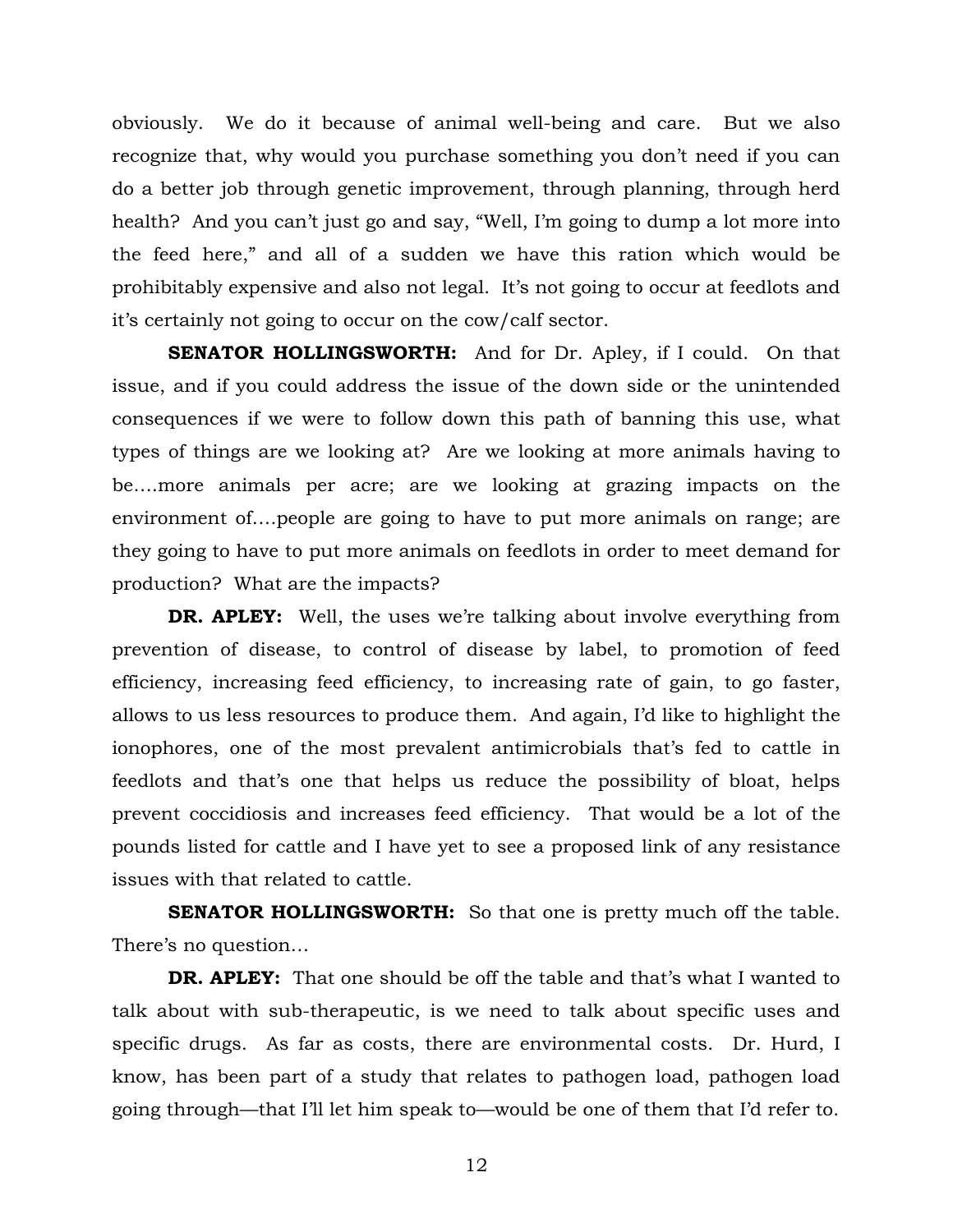**SENATOR HOLLINGSWORTH:** Well, more specifically, if we're talking about increased death rates, correct; we saw that in other countries when they went down this road banning preventative use, that they saw death rates increase 13, 14, 15 percent in certain production. So you have an increased death rate, you have a lowered growth rate, and you have an increase, actually, in the use of antibiotics because you're not getting on top of these diseases. So I guess, has anybody studied, or are there credible studies as to other countries that have done this, what's the increase in grain usage that they have to, then, do? So we're talking about the production of grain has to go up. We've already seen shortages when we have skewed markets because of alternative fuels taking corn out of the marketplace; that increases costs; that increases costs for all types of other commodities. So if we were to do this and we increase the utilization of, say, corn and other crops, how much more open space and land are we going to have to plow under for crops to feed animal agriculture; how much more diesel are we going to have to use to bring those crops to animal agriculture? But has anybody taken a look at that aspect of this policy?

**DR. APLEY:** There have been some studies done that compare a system that uses antimicrobials in it and systems that don't. And on the feedlot side, we find that our cost of production, which could be used as an indicator for resources coming in, increases by about 20 to 30 percent.

**SENATOR HOLLINGSWORTH:** Twenty to 30 percent increase in cost of production.

**DR. APLEY:** Cost of production which is based on the year, it could be one thing being used more than the other but it's…

**SENATOR HOLLINGSWORTH:** So a combination of more antibiotics being used in a disease….actual trying to get on top of a breakout.

**DR. APLEY:** I'm talking to specifically to a system, sorry. And we're talking specifically to a system that either does use antibiotics or does not.

**SENATOR HOLLINGSWORTH:** If it does not, you have an increase in cost of about 20 percent—both feed inputs and other medicines?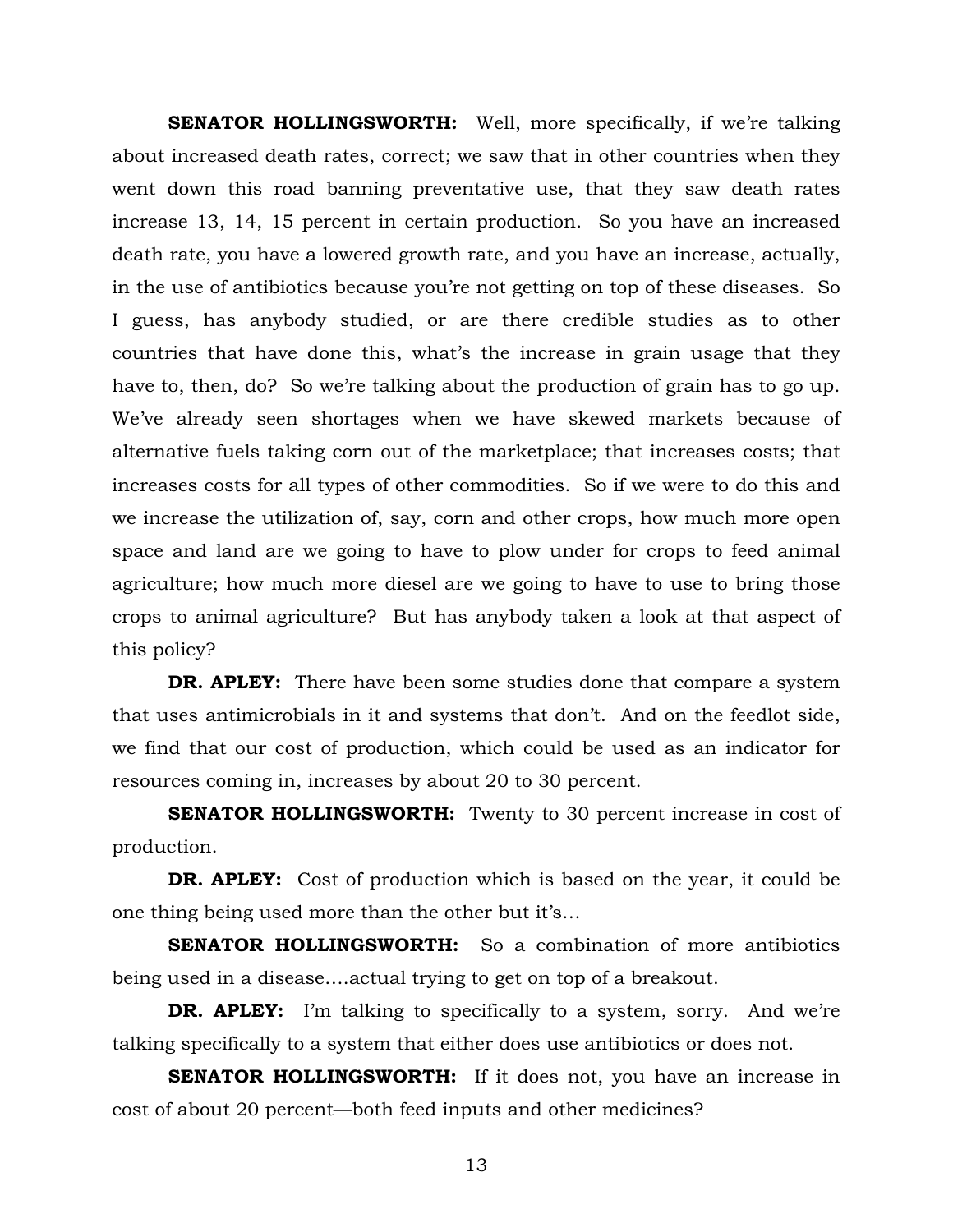**DR. APLEY:** Yeah, total cost.

**SENATOR HOLLINGSWORTH:** Thank you, Senator.

**SENATOR FLOREZ:** Let me default to Senator Hollingsworth question. You mentioned one of these helps with feed efficiency.

**DR. APLEY:** Yes.

**SENATOR FLOREZ:** Tell me why that's important so I can understand that.

**DR. APLEY:** Well, the ionophores, the two we most commonly use in feedlots, one has a label for just increasing feed efficiency and one has both feed efficiency and increasing gain. Right now…

**SENATOR FLOREZ:** So one is for feed efficiency...

**DR. APLEY:** Only.

**SENATOR FLOREZ:** And the other is for feed...

**DR. APLEY:** Is feed efficiency and rate of gain.

**SENATOR FLOREZ:** Rate of gain meaning?

**DR. APLEY:** How many pounds they put on per day.

**SENATOR FLOREZ:** Putting pounds on?

**DR. APLEY:** Yeah.

**SENATOR FLOREZ:** Okay. So one is putting pounds on and the other is feed efficiency. What's the difference?

**DR. APLEY:** The feed efficiency one; they gain the same but they eat about 10 percent less feed to do it so we cut our feed usage down and, therefore, you're going to have less manure output also. And it acts by….one of the ionophores…

**SENATOR FLOREZ:** So they gain weight without eating as much?

**DR. APLEY:** It shifts the rumen flora.

**SENATOR FLOREZ:** It sounds like a steroid.

**DR. APLEY:** Well, no, it's different.

**SENATOR FLOREZ:** It doesn't sound like it is.

**UNIDENTIFIED:** It's more like yogurt.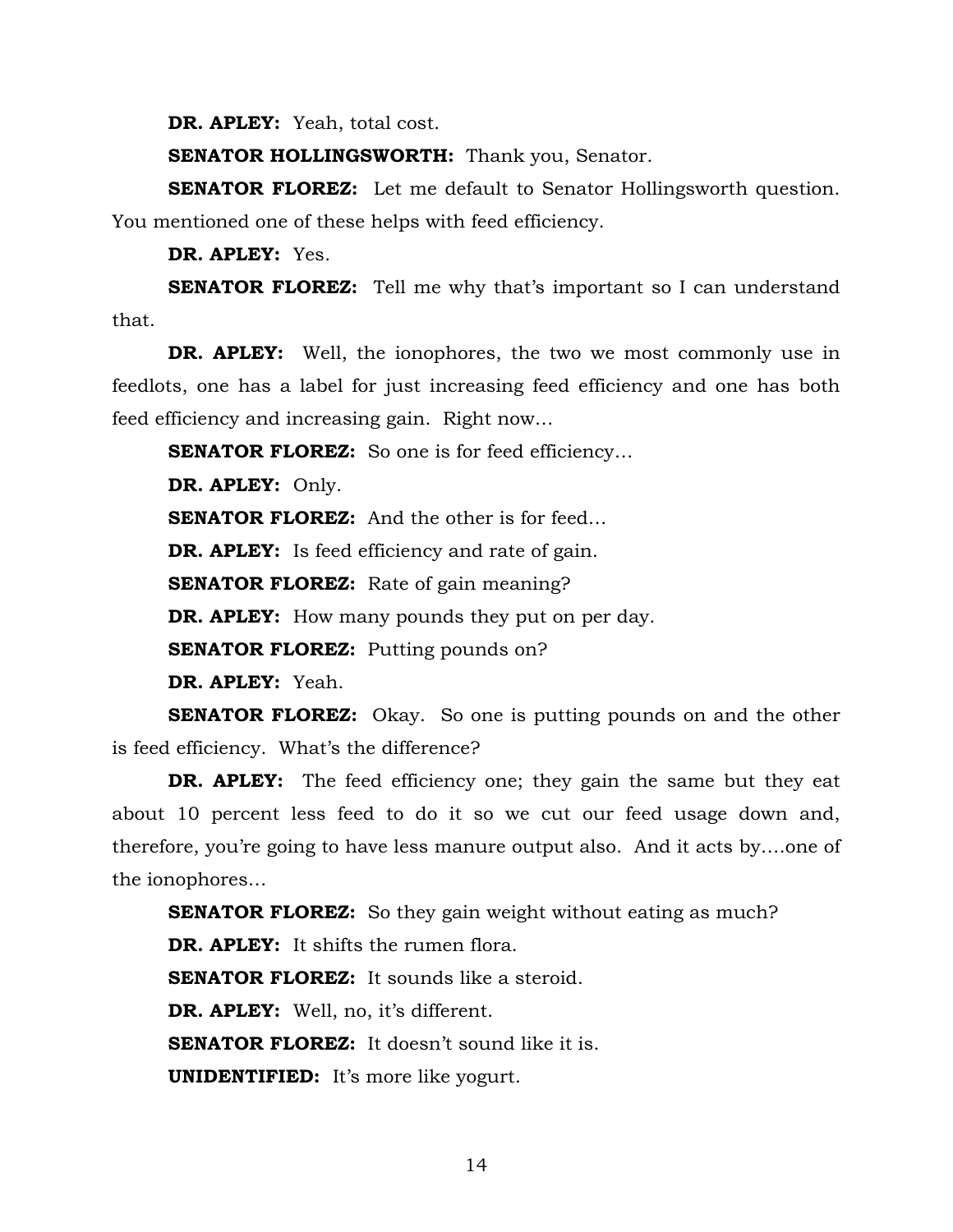**DR. APLEY:** It's a good analogy. It's more like yogurt. It changes the balance in the rumen. See, cattle don't absorb sugar directly; it's switched in their liver, and so, it makes that more efficient. And then, it also prevents coccidiosis, which is a real serious disease that when let run, can cause other diseases.

**SENATOR FLOREZ:** Okay. Let me ask—for the panel—you mentioned the feed efficiency (and we've broken this down to feed efficiency and feed efficiency and gain) and I think you might have heard me mention in my opening statement, is this all about, this antibiotic debate, all about gain weight gain? You just mentioned, "eat less, less manure, but yet, more gain." That was your quote not mine. The other was the fact….is this what this is about, these antibiotics? Is it really not about the welfare of the animal but yet the gain, the feed efficiencies, these issues?

**DR. APLEY:** Well, the ionophores have both. They do the efficiency and they also prevent coccidiosis, which is a disease that can lead to a lot of others. The other antibiotics in cattle, for example, and, again, I have listed in my written testimony, you can go down to as little as half a milligram per pound per day of chlortetracycline in the feed for range cattle to prevent anaplasmosis during our vector season.

**SENATOR FLOREZ:** Can you get one of these that doesn't promote any gain at all and yet simply gets to the therapeutic use, meaning, the protection of the animal?

**DR. APLEY:** When you prevent health problems, healthier animals gain better, so it's hopelessly intertwined.

**SENATOR FLOREZ:** Gain better or gain more?

**DR. APLEY:** Well, better would mean more—more efficiently. Disease is a drag on production, as well as an animal welfare issue.

**SENATOR FLOREZ:** Okay. I get it now. But I'm focusing on feed efficiency, not normally a term I hear in terms of the welfare of the animal. It's more an issue of, feed efficiency means bigger gain. You mentioned less resources and that sounds to me a bit different.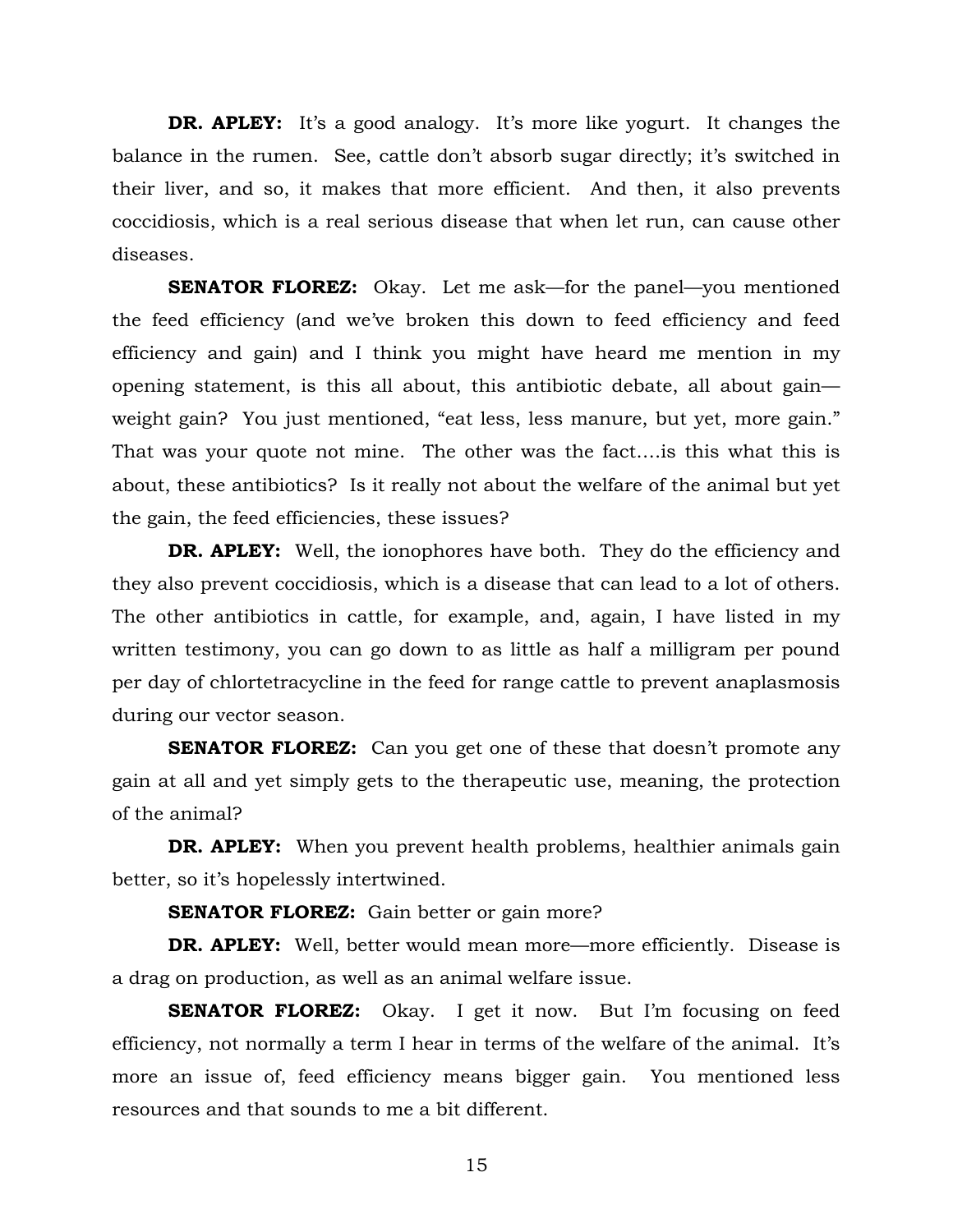The big picture; are there any other alternatives to this out there? I mean, is this is the only way, no alternatives to therapeutic use of antibiotics? You mentioned DNA and some others, I think. Are these other things that…

**DR. APLEY:** We have genetic selection. I just participated in a study where we were looking at genetic markers for disease and we're moving along on that. We have extensive vaccines available and in development. In cattle, we have what's called "a backgrounding system" where we move them into small groups first; let them acclimate and then move them into a larger feedlot. So we have a lot of systems like that. And swine, you have all in-all out. One of the biggest things they do is manage what's called "pig flow," on how they move. So we have a lot of other things.

And one of the things I'd like to really emphasize, is when we sell a finished animal out of the feedlot  $(1,200$  pounds) and, say, the market is at \$1 a pound, if you look over 20 years history, we average making \$10 to \$20 per animal. Right now, cattle that are going out of feedlots in Kansas are losing \$200 to \$300 a head and that's with about 150 days in the feedlot. These antibiotics are expensive, so we don't easily make the decision to include them.

**SENATOR FLOREZ:** Okay. And I'm just trying to understand, very quickly, on the big picture of this in terms of non-therapeutic use of antibiotics. Because for humans (and you can shed some light on this, you're both veterinarians) but in terms of….it's not a common practice, is it, to give humans antibiotics for the prevention of illness? I mean, we don't normally just prescribe this as a preventative thing. We don't wake up in the morning and take a one-a-day and an antibiotic in order to make sure things don't go wrong. Why do we do that with animals?

**DR. APLEY:** How many people here, when they're going to travel internationally, go to the doctor? That's not uncommon, where we're going down to Mexico or we're going somewhere with different foods.

**SENATOR FLOREZ:** Are you saying how many people out of ten Americans?

**DR. APLEY:** Yeah.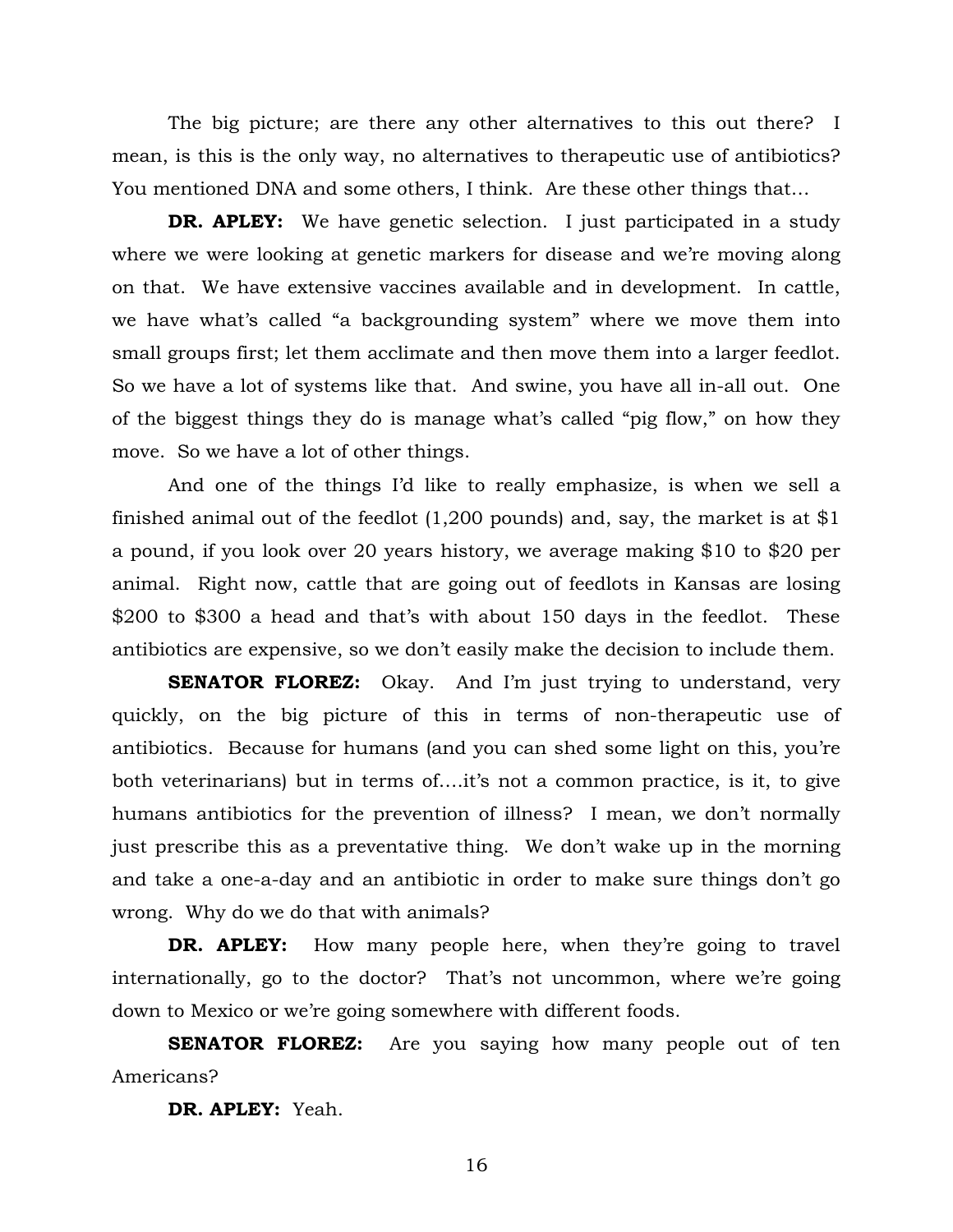**SENATOR FLOREZ:** Probably not very many. So why do we do it to all the animals?

**DR. HURD:** May I answer the question you were asking about; are these drugs only to make animals grow better? And honestly, at one time we…

**SENATOR FLOREZ:** Well, answer my first one before that one. We'll get back to that. But I just want to know, I mean, the issue of the hearing is whether or not, resistance wise, in humans, trying to figure out how to make sure that we're not offering so many antibiotics as to make them worthless at some point in time. But we don't do that for humans, so I'm wondering, again, why we do that for animals? Across the board, regardless of a sick animal, we take a flock and say all of them versus the one that's sick, I mean, we don't do that in a very proactive preventative way. I just want to know the rationale for it. It's not a judgment. I just want to know, what's the rationale for that?

**DR. HURD:** I'll answer specifically from the feedlot perspective.

**SENATOR FLOREZ:** Thank you.

**DR. HURD:** What we do for preventative.... let's talk about preventative uses. And for preventative, we evaluate each group and we cannot feed cattle in the southeast U.S. (finish them for market), so they come to Kansas and Nebraska, Texas, because of the climatic conditions. We can't finish them. We can raise them on grass but the finishing operations are not economically viable. In coming there, they end up grouped and we have ones that go through backgrounding systems and we're going back and helping on health at the ranch to avoid uses. There are some groups we identify with the high-risk for disease. And in those groups, we will select either one of the injectable labeled antimicrobials for disease prevention or we may choose to use a high dose of tetracycline in the feed for a very limited period. The one is labeled for five days and the other is labeled for 14.

**SENATOR FLOREZ:** And tetracycline is for growth, right?

**DR. HURD:** No. For growth, the vast majority is just the ionophores in feedlots.

**SENATOR FLOREZ:** It doesn't promote growth?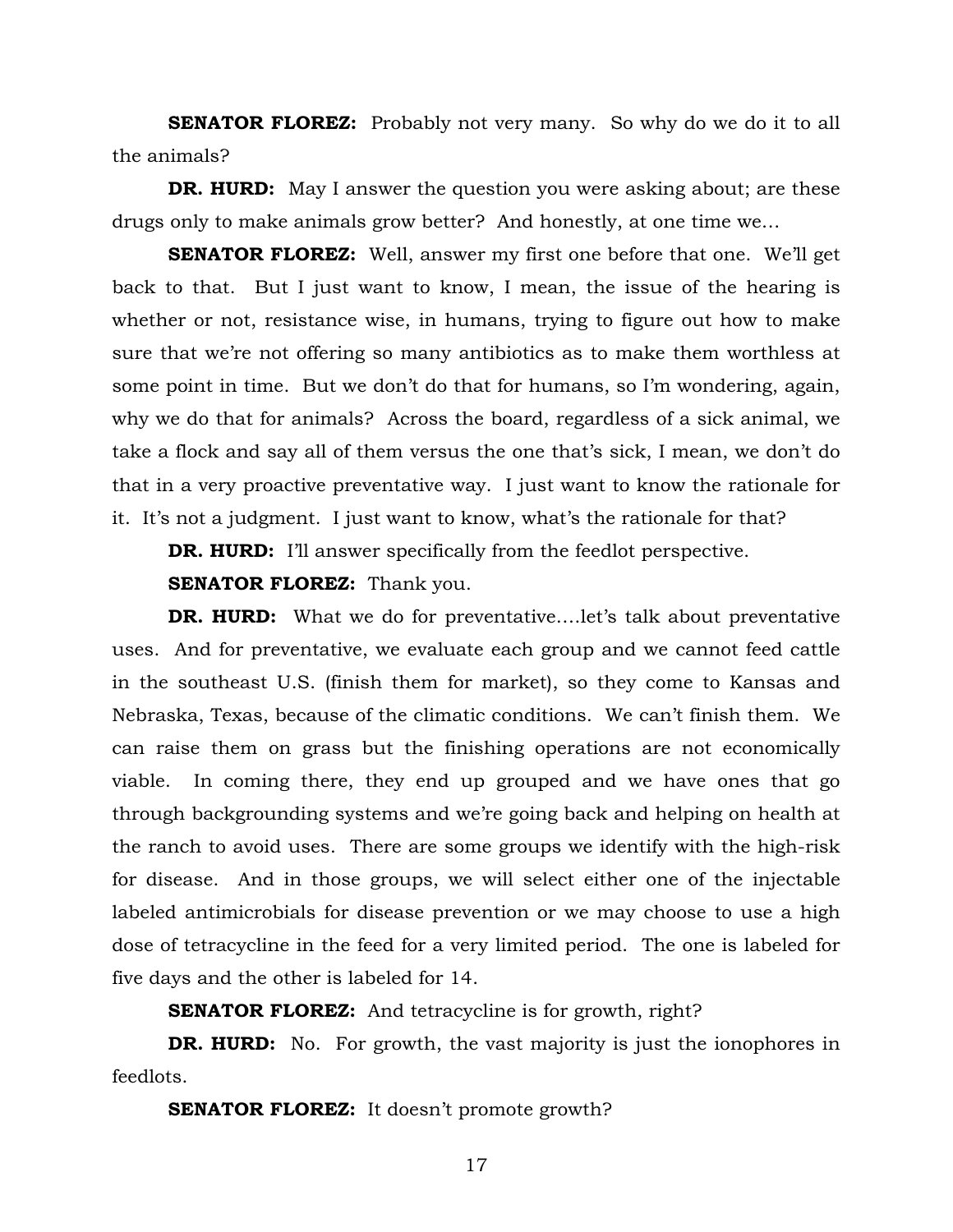**DR. HURD:** They do promote growth.

**SENATOR FLOREZ:** Okay.

**DR. HURD:** And, they prevent coccidiosis, which is a very major disease for us. But that's the group that I really raise a caution flag about lumping in with the tonnage, because there's just no documented relationship of the poly(ether)antimicrobials to anything in humans.

**MICHAEL BOCCADORO:** We don't use that drug in humans.

**SENATOR FLOREZ:** Let's get to....I'm sorry, did you want to say....could we have you give your testimony and then we'll keep going through questions.

**UNIDENTIFIED:** I'll wait for him to go.

**SENATOR FLOREZ:** Okay.

**MR. BOCCADORO:** Michael Boccadoro on behalf of the California Poultry Federation. I have Dr. Mark Bland with me today, to answer specific questions. We're here on behalf of the industry. We're not authorized to speak on behalf of any of the individual members of the industry. But we do represent all types—traditional, antibiotic free, and organic producers in California, and have for a number of years. We feel providing those choices to consumers is critically important. And we encourage all of our companies to continue to fill those niche markets as those markets continue to develop in California.

We use antibiotics in California, as in other states, for the prevention, treatment and control of disease. That use is done under the strict supervision of leading poultry veterinarians; it's not willy-nilly poured into the feed. And it is done so judiciously to minimize total antibiotic usage in our operations. Preventative uses are critical to reducing overall antibiotic use, critical to avoiding the use of more specific antibiotics, like tetracycline and penicillin; they're critical for food safety; and they are critical for the care and welfare of animals in California.

The types of products we use, like Bacitracin, which is a common subtherapeutic use in the poultry industry, for the prevention of enteritis. It is available and has been available over the counter in every market, in every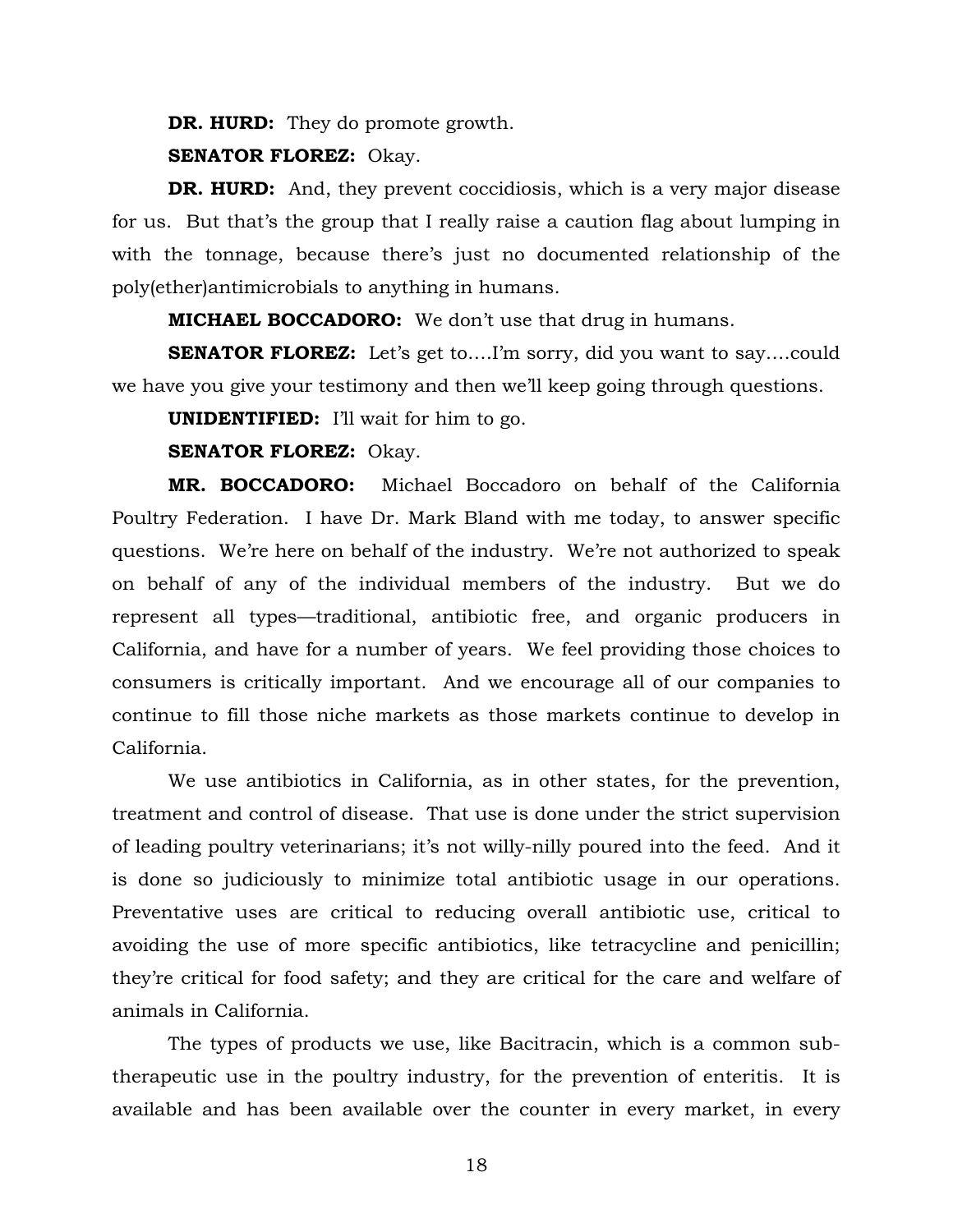state, in Neosporin and just about any other triple antibiotic cream sold. If there was going to be antibiotic resistance to this type of product, Senator, we would know about it.

**SENATOR FLOREZ:** Right. But nobody puts Neosporin on every morning on their face before they go to work, right?

**MR. BOCCADORO:** I fully understand that. But the point is; there is no antibiotic resistance to this product. If there was, we'd know about it today.

But those are the types of uses that the industry has.

As part of our commitment to consumers in California, the industry goes above and beyond what's required under federal and state laws. We test every flock under our quality assurance program for any residual antibiotics and we do not harvest those flocks until there are no residues left in the chickens.

Finally, we are very concerned about banning the use of antibiotic products and tools that the producers need in California. We believe it will lead to an increase in overall usage of antibiotics, as we've seen in other regions where those products have been banned. We believe it's going to lead to an increase in the use of more specific human (such as penicillin and tetracycline) antibiotics. It's going to lead to a decrease in animal welfare. If you can't treat, you're going to have additional birds that are unnecessarily suffering and unnecessarily dying in our operations. And we can cite specific examples of morbidity and mortality in the different types of operations in California—and it is higher in those operations—much higher in those operations that do not use antibiotics.

And finally, taking away the tools from California producers and the California family companies that operate….all the national companies moved out a long time ago. All we have left in California is family operations that have been in business here for over 70 years. You take their tools away, they'll no longer be here; they'll no longer be providing the union jobs—well benefited, well paying jobs that they provide in the San Joaquin Valley.

And so, we encourage the Committee and Members to be very cautious as we move down this path of unilaterally disarming our producers.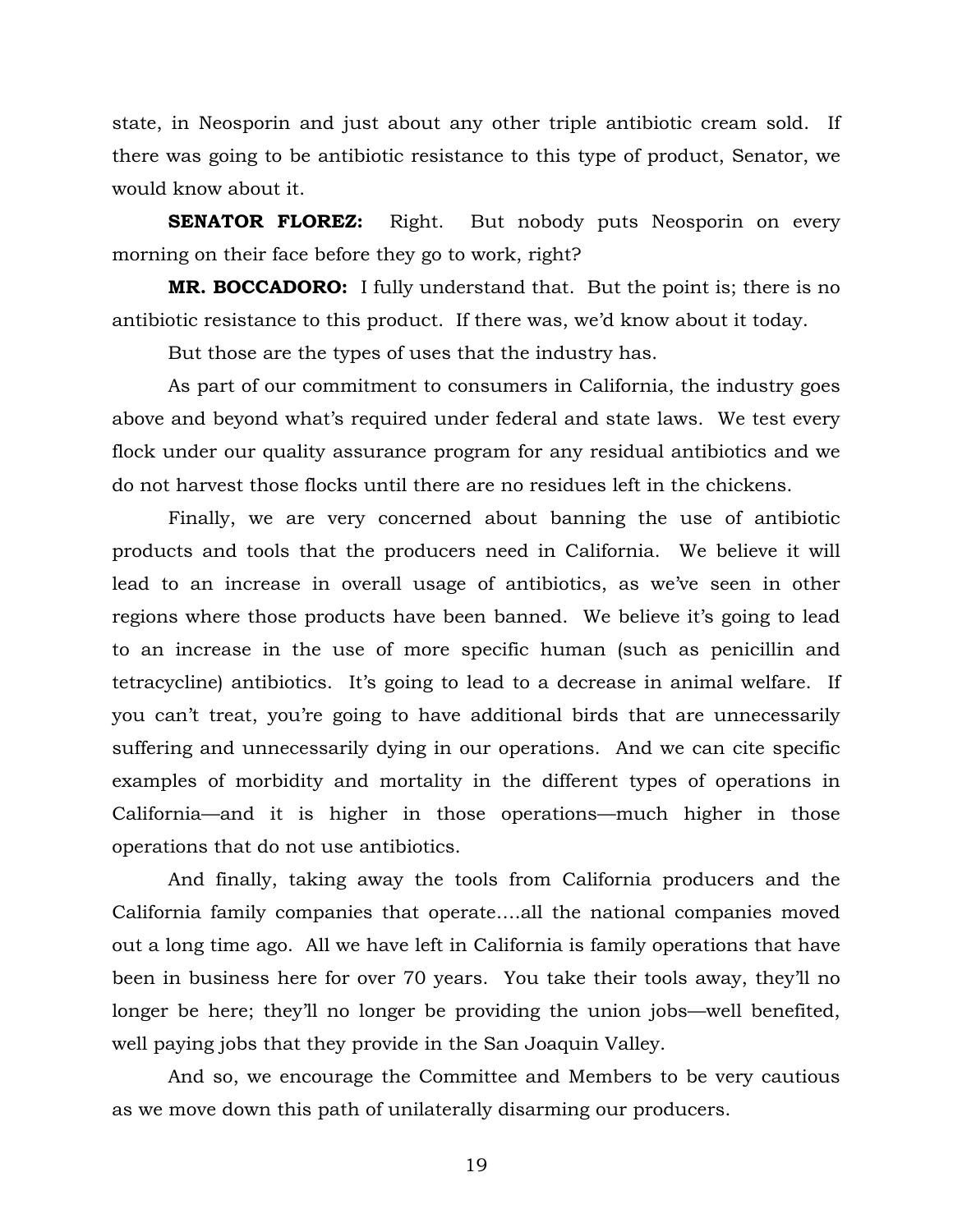Thank you.

Dr. Bland is available with me to answer questions.

**SENATOR FLOREZ:** Okay. Thank you. Anyone else have any statements?

**NOELLE CREMERS:** Thank you, Senator. Noelle Cremers with the California Farm Bureau Federation.

A couple of quick points I'd like to make.

One, Senator, in your opening remarks you talked about if other countries or regions are banning antibiotics, shouldn't we follow their lead? And I'd like to make clear, that the European experience is a really good model to learn from, not follow.

What they did was ban the use of antibiotics…

**SENATOR FLOREZ:** Got it. But I'll hand you my statement. I didn't say that. I said, "The need to continue this practice seems to be questionable when countries, such as Europe and South Korea, have already banned such product." I didn't say to follow their lead; I said I think it's something we should….it seems questionable. And I read my statement for a reason, and so, I'm not sure where you said I was doing what?

**MS. CREMERS:** I just want to make the point that if we look at the European as a good model to follow, we need to look at what happened after than ban.

#### **SENATOR FLOREZ:** Okay.

**MS. CREMERS:** They actually had over a 100 percent increase in the use of therapeutic antibiotics. Those antibiotics are the same antibiotics that are used in human medicine. So you take classes of antibiotics that are not used in human medicine—the growth promoting antibiotics—and instead you replace them with the antibiotics that if a resistance was to show up in livestock, would have a real detrimental affect on human health. So I just want to make sure that we're clear that just banning growth promoting antibiotics doesn't solve the problem, because those growth promoting antibiotics are actually treating disease—that's another point I'd like to make.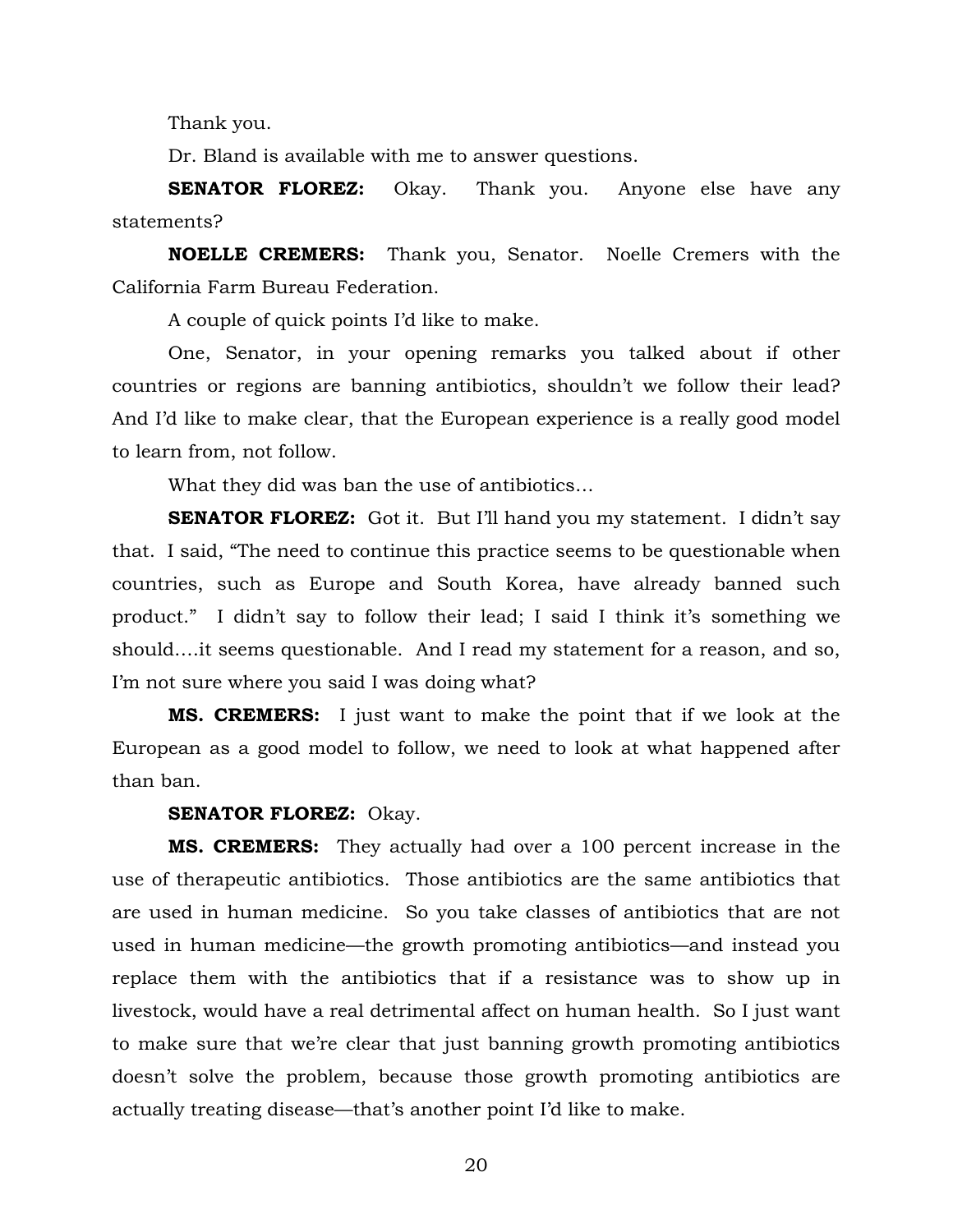Senator, when I'm sick I usually don't feel like eating and I often lose weight. So if you look at livestock, if we're treating them with a low level of antibiotics, it's keeping them healthy and as a sub-benefit, it makes them gain weight better because they're not having to fight any diseases.

**SENATOR FLOREZ:** I get it. But when you're sick at your home does the doctor come and inoculate your entire house because you're sick?

**MS. CREMERS:** Sometimes they should.

**SENATOR FLOREZ:** Do they?

**MS. CREMERS:** Unfortunately, no.

**SENATOR FLOREZ:** Okay.

**MS. CREMERS:** One last point. Senator Hollingsworth asked the question about the environmental impacts. And we've talked a lot about ionophores this morning. One of the things that's important to recognize is that Rumencin, which is an ionophore, has been proven to reduce methane emissions from cattle by 25 percent. So you have a greenhouse gas that you have, what could be classified as an antibiotic, and you're reducing that greenhouse gas emission from livestock. So if we banned that use, you would see methane emissions increase.

 And I'd like to make one final point. The Union of Concerned Scientists, in a statement that they made in a federal court stated, "The Union of Concerned Scientists has never considered ionophores, which are approved by the FDA, for use against coccidial parasites as antibiotics. And UCS continues to adhere to that view. Since ionophores are not used in humans, their use in animals does not raise concerns related to the emergence of bacteria resistant to drugs in human medicine. Lumping ionophores with antibiotics incorrectly suggests a similar level and kind of public health concern that does not exist."

**SENATOR FLOREZ:** Okay. Thank you. So if we exempted ionophores from the bill you would be completely okay with it?

 **MS. CREMERS:** No, I didn't say that.

**SENATOR FLOREZ:** (laughter) I'm just trying to go into the next logical level of what you were saying.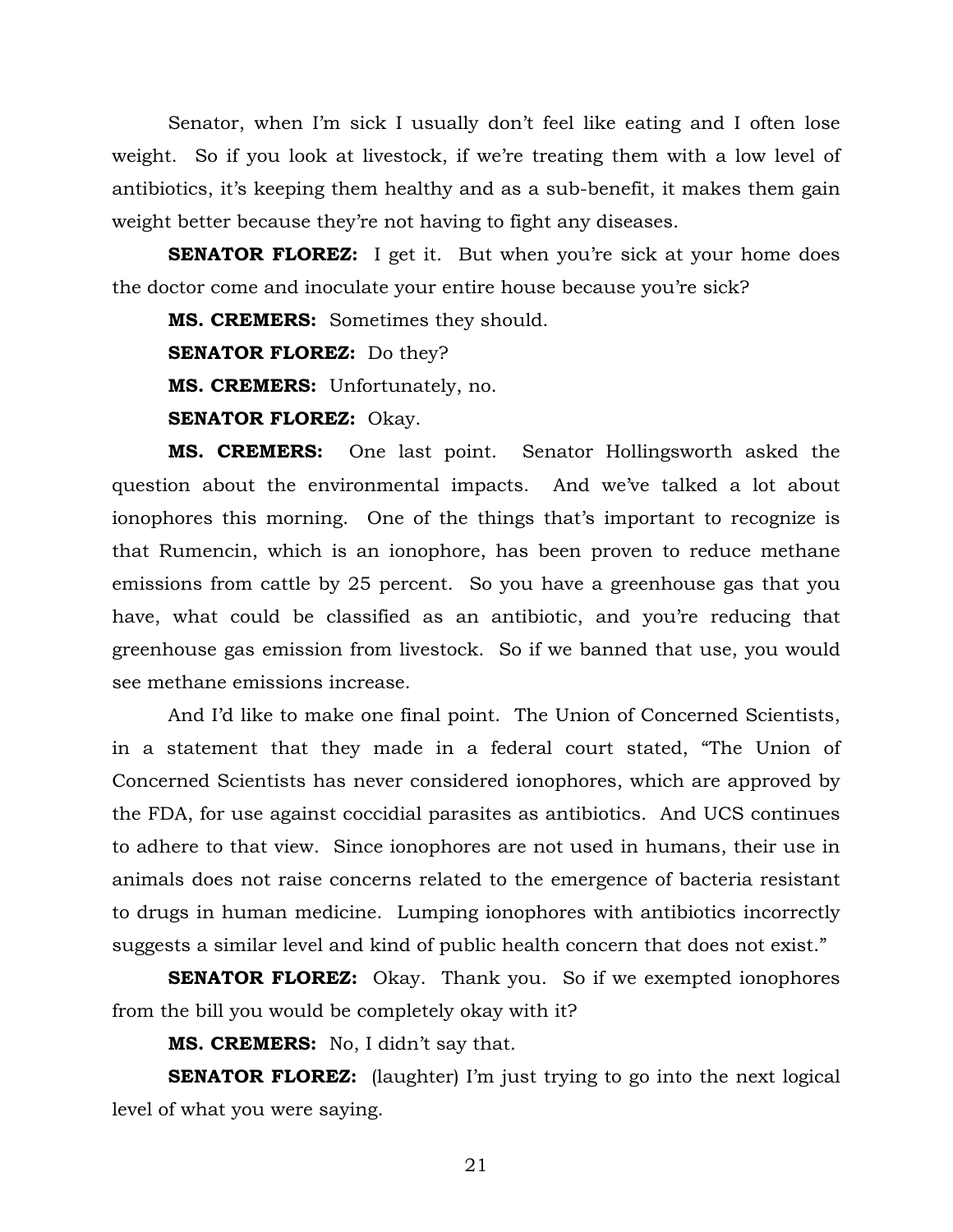Senator Maldonado.

**SENATOR MALDONADO:** How long are these antibiotics in the animal after you've stopped treating them with it?

**DR. APLEY:** I can go to withdrawal times as the standard for that for when they're safe to go to slaughter. A lot of them 28 to 42 days for those…

**SENATOR MALDONADO:** And you say that at the feedlot they're about 150 days?

**DR. APLEY:** That they're in there, yeah.

**SENATOR MALDONADO:** So for about 100 days they're on this medicated feed and then the last 50 days they're cleaned out?

**DR. APLEY:** No, that would be from an injectable individual treatment. Some of the feed drugs that could be….like if we used the tetracyclines at the arrival period for control of respiratory disease, the withdrawal times on those are much shorter; there's less drug in the animal; the ionophores—very, very short. So if you switch over to looking at effects…

#### **CROSSTALK**

**DR. APLEY:** The residues are gone.

**SENATOR MALDONADO:** See, where I'm trying to get with this….and, actually, I appreciate Senator Florez for having this hearing because I've read articles, I've read stories and the data doesn't come out. It just could be someone writing a piece. But I feel like the industry has a perception problem.

And I'll share this with you because I don't know if Senator Florez has ever raised a steer or not but I have; or a hog, but I have; or a sheep? I have. And you get them when they're babies and you've put them on grass or range and then you go buy feed and then feed them out. And most of the feed that we buy has medication in it. Why? Because we want our animals to be healthy. At least, that's what we're told. But on the other end, we're never told if the meat has antibiotics and is it infiltrating to consumption by the people. And I think that's where I want to get to on this hearing is; is it hurting people? Because I want happy healthy cows—everybody does. They get fatter quicker; they produce better milk, whatever you want. No one wants sick cows. But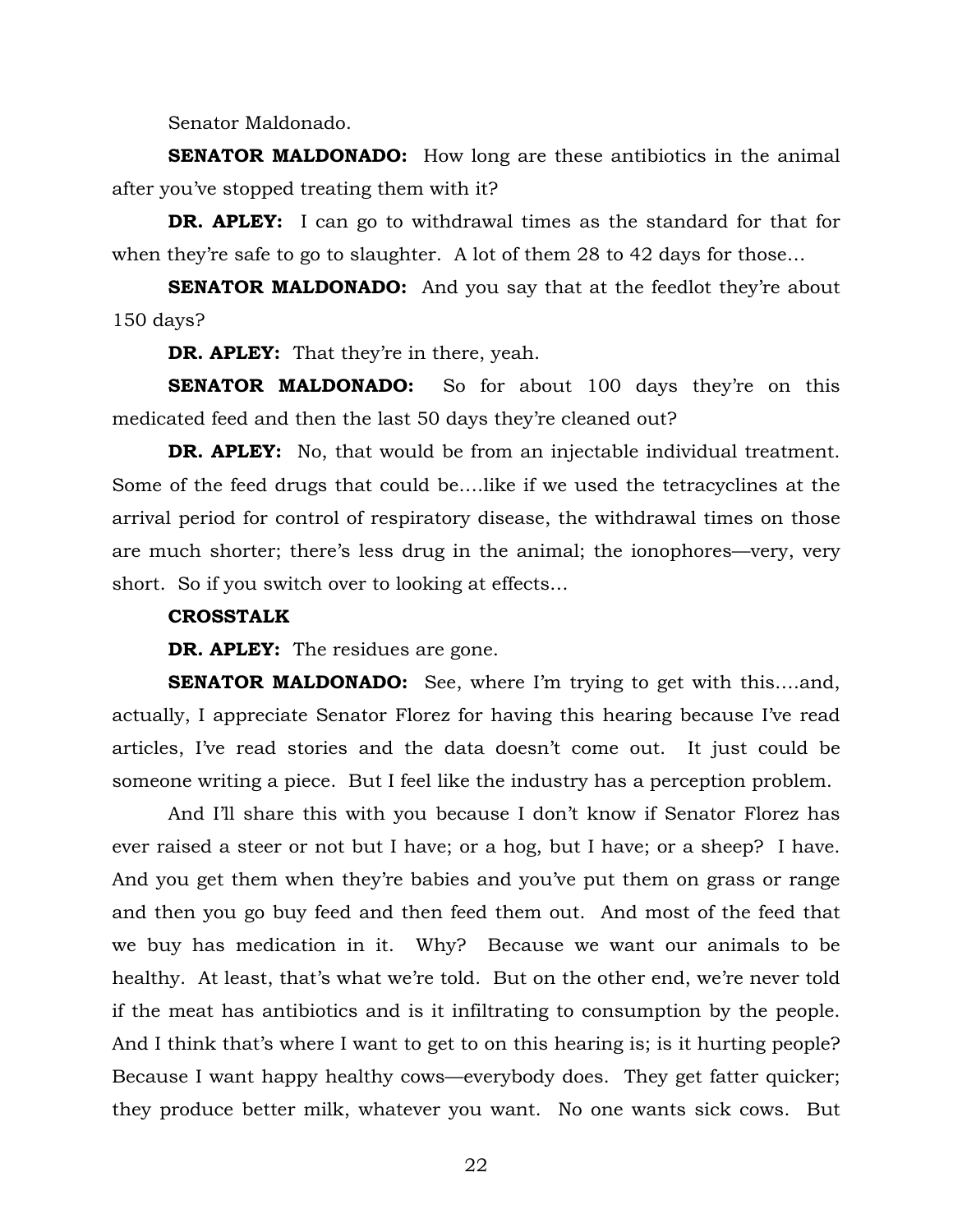where I do have a rub, and I want to learn more of why they do this, is that why does a feedlot have to give antibiotics to animals that don't need it? And that question goes to me too, because my animals aren't sick but yet I go buy it just to prevent them from getting sick. Now, the point I'm trying to make to you, sir, is, is there any studies out there that say that humans are hurt, or they're immune system is gone, or they're immune to antibiotics where, I think that's where this hearing is going to? Am I correct, Senator Florez? Because when I say you have a perception problem, I'll just share this with you.

My wife has read some of the stories and she started questioning them. And she didn't question because of the science, she questioned them because of what she read. And she said, "Abel, maybe we shouldn't feed our animals medicated feed." And you know what? That feed is cheaper, to be honest with you, but we want the animals to be happy. But we don't know, no one knows. It's the perception problem that's out there. The bottom line for me is, is the animals are healthy, they're happier, but are consumers, are people who are consuming this meat, becoming immune to antibiotics? That's where I want to get to in this hearing.

**DR. APLEY:** And what I'd ask the Committee to do is….Dr. Hurd to make his statement and he'll address the issue of risk assessment, which is how I firmly believe we should address that issue…

**SENATOR MALDONADO:** But the problem is that you're a vet; you're not going to tell me the risk assessment for my 12-year-old boy. You're not a medical doctor; you're a veterinarian doctor.

**DR. APLEY:** Dr. Hurd can tell you the risk assessment for human effects on some of these.

#### **SENATOR MALDONADO:** Okay.

**DR. HURD:** Shall I go ahead and do my opening statements, even though we're into the….just so I get the….I came all the way from Washington yesterday, so I appreciate your letting me share these thoughts.

Thank you, Senator and Committee. I am Scott Hurd, currently associate professor at the College of Veterinary Medicine, Iowa State University.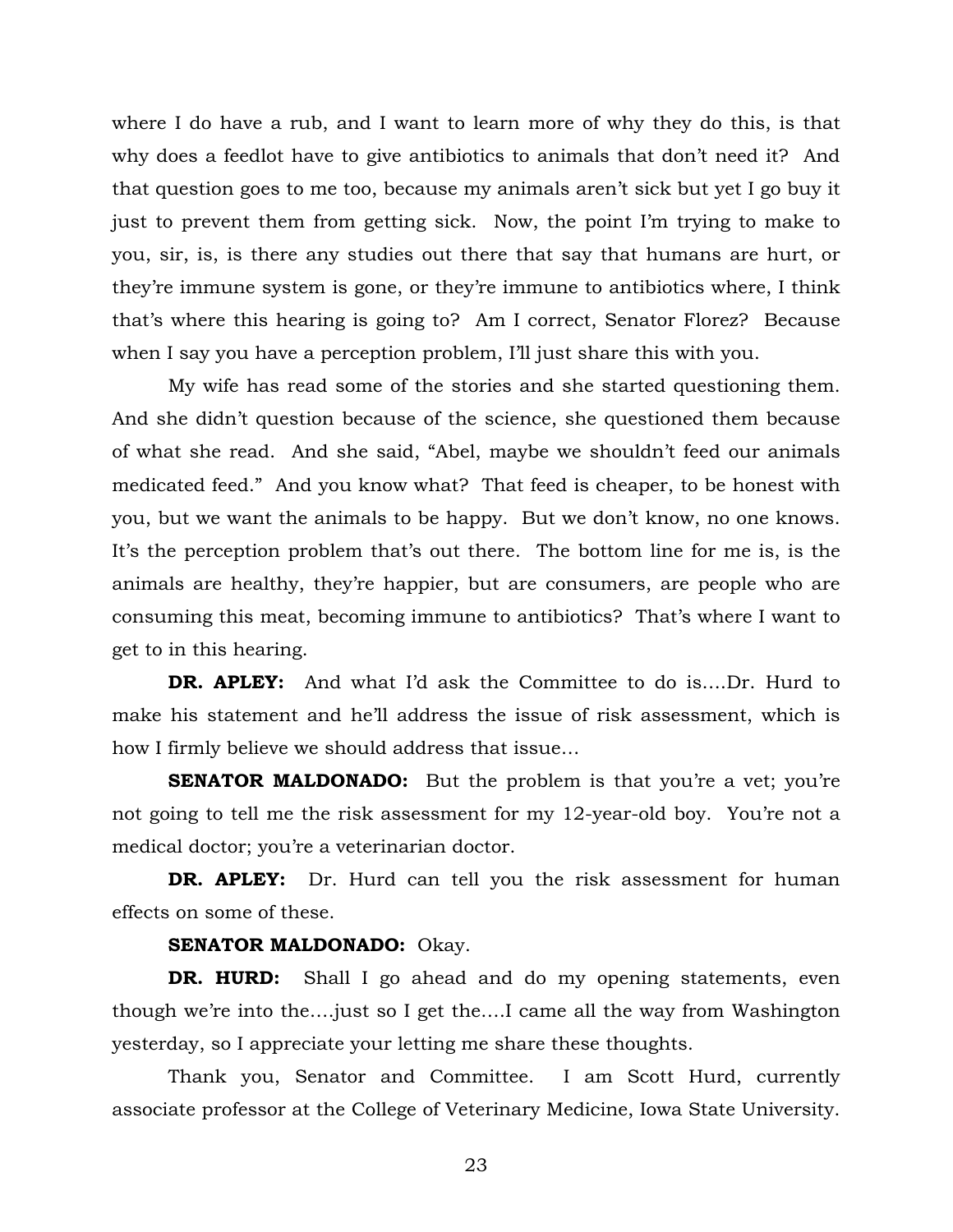Most recently, I served as the USDA Deputy Undersecretary for Food Safety. I was responsible for the public health of all U.S. consumers through the inspection of all meat, poultry, and ag products produced or imported in the United States.

I'm a scientist, a policymaker and I'm concerned, as you are, Senator, about the public health impacts of these practices. That's my first priority.

As the president said just last week, "We need to make scientific decisions based on facts, not ideology." Why? Well, because bacteria are nonpartisan. Salmonella, Streptococcus, they don't vote and they don't watch TV. The basics of microbiology, animal disease prevention, food production and risk assessment apply equally to us all. So if the new policies are not built on accurate science, they won't work; they won't make the world a safer place. So with that, I'd like to share with you a few key scientific principles that I believe we need to keep in mind as we make these important decisions.

The first question: Are we creating a superbug? The answer is, no. There is no evidence, at this point, that anywhere in the world superbugs have resulted from this longstanding practice of antimicrobial use in food animals.

We need to answer that question, as I said already, on a case-by-case basis. Even the Union of Concerned Scientists said ionophores are off the table. Why? Because people are not treated with ionophores. But every drug has specific actions. Every bacteria has specific responses and defense mechanisms which we call "resistance." Blanket bans are awkward.

The risk is low. The published scientific risk assessments done to date, of which I'm a coauthor of a few, show that specific bug-drug use combinations have demonstrated an extremely low to nonexistent risk. Therefore, Sir, the public health and the political benefit of antibiotic bans will be low, nonexistent, or even contrary to public health.

Which relates to my third point, which is key; antibiotic bans will lead to secondary public health consequences from the consumption of unhealthy animals.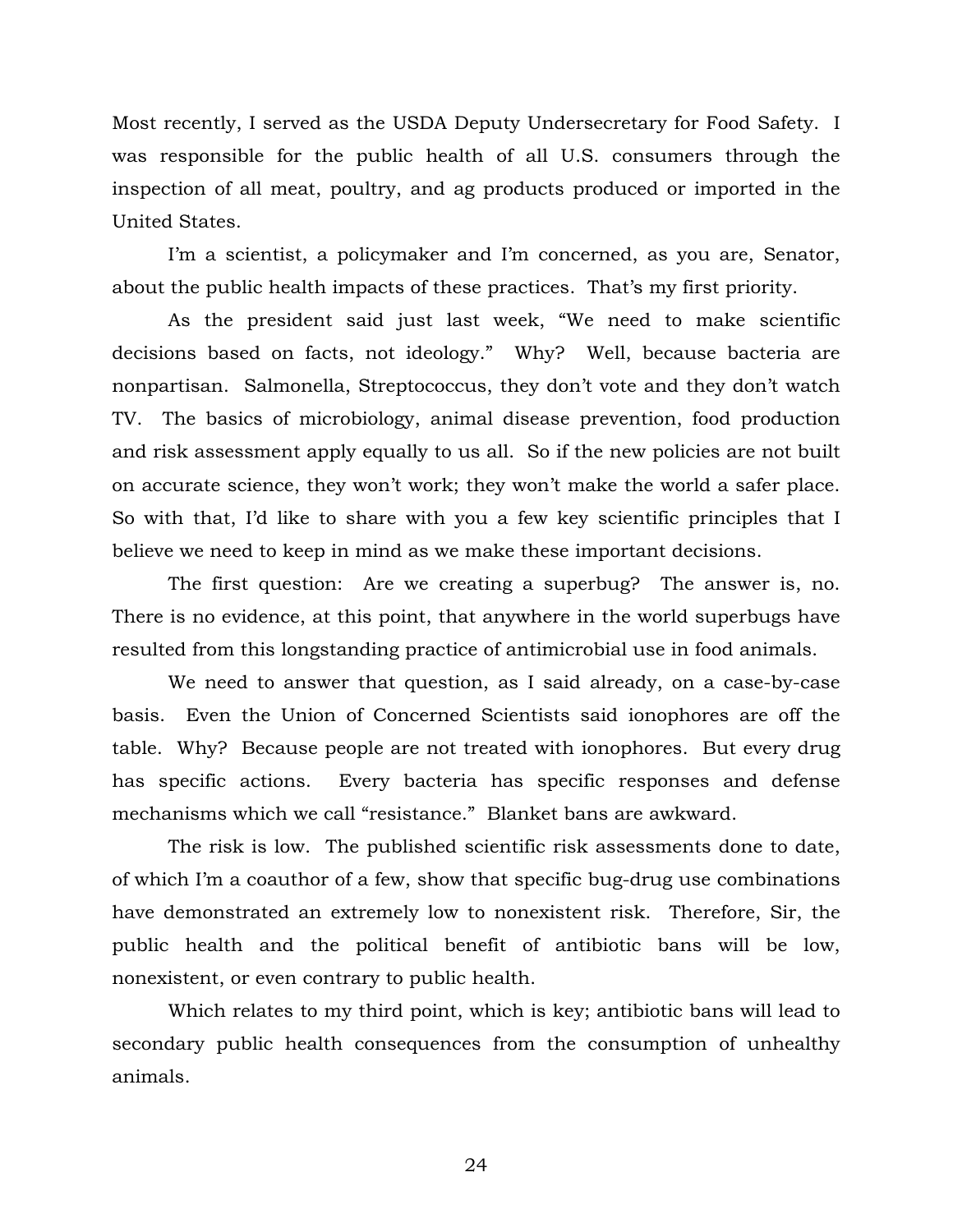And if I may point to a question you raised earlier: Are these drugs just making animals grow better? Actually, we thought that was true but if you looked at the graph in the handout I gave you, it shows the experiment in Denmark where growth promoting antibiotics were removed from pig production. The number of pigs needed to be treated doubled and that has maintained since the ban in 2000. So they apparently were doing good that we weren't aware of; they were preventing disease.

So with that, I'll be happy to answer any of your specific questions.

**SENATOR MALDONADO:** So what happens to an animal that gets sick? I mean, it's really sick.

**DR. HURD:** Well, that's a key point. And to a question you asked about earlier: The animal is treated. He's somehow identified as having been exposed to antibiotics. He's put in a sick pen or he's marked in some way and that animal is monitored carefully until they're better and they don't enter the food chain until the residues have been lost.

See, I even made the mistake. There's a big difference between antibiotic resistance (and that's what we're talking about when we talk superbugs) and residues. As head of the Food Safety Inspection Service, the system is built to prevent all residues. There are no molecules of antibiotics in the livestock. Anyone who violates that is penalized immediately. Animals are tested for residues. So we're talking about an issue of resistance.

So, an animal is sick; until he gets better and then the antibiotic withdrawal period has passed.

**SENATOR MALDONADO:** And this will be tested at the processing plant?

**DR. HURD:** Yup.

**SENATOR MALDONADO:** So every animal gets tested...

**DR. HURD:** Every animal doesn't get tested, but those that look like they may have been treated in some way are tested and then there's a random selection that's tested also.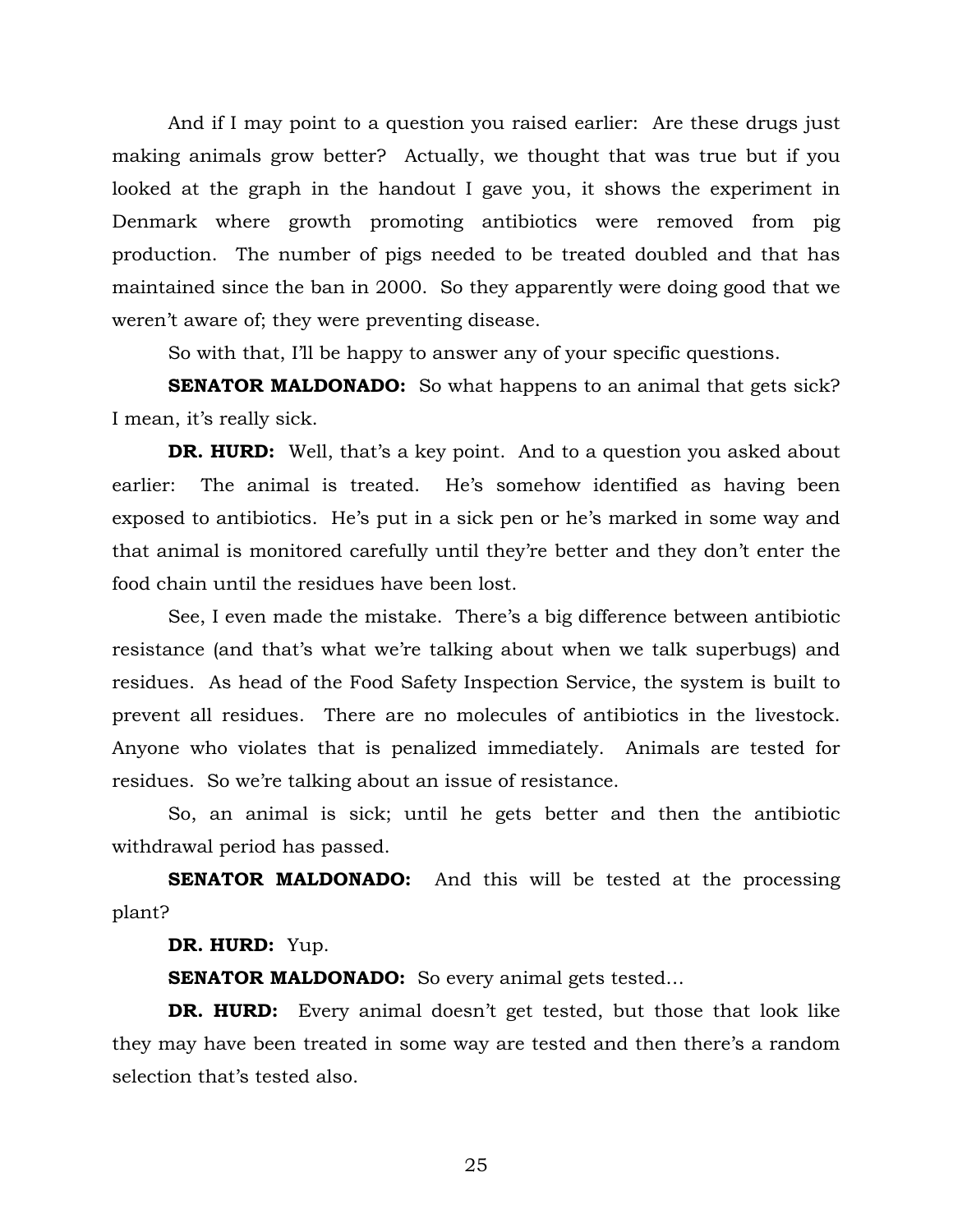**SENATOR FLOREZ:** Thank you. Let me ask; anybody else on the panel? And then we'll go back to some more of our questions

What was your title?

**DR. HURD:** I was Deputy Undersecretary for Food Safety.

**SENATOR FLOREZ:** In what administration?

**DR. HURD:** The Bush administration.

**SENATOR FLOREZ:** Okay. And how long were you there?

**DR. HURD:** Just a year.

**SENATOR FLOREZ:** Can I get your candid thoughts on the president's thoughts of reformulating food safety? His words, we haven't changed them since FDR or something like that.

**DR. HURD:** Well, the food safety laws that we operate under are relatively old. The big challenge is realizing that Food and Drug Administration works under a different law than USDA FSIS.

**SENATOR FLOREZ:** Do you think they need to be redone?

**DR. HURD:** I think FDA needs to do more inspection. They need to do it the way USDA has been doing it since 1906.

**SENATOR FLOREZ:** Okay. Thank you.

Let me ask the panel on the limits. We've been talking about the proper use of antibiotics, so let's get back to, not the ban discussion, but the proper use, I think mentioned by the first witness. Could we be sitting here, now, let's say 10, 20 years from now with the industry is using more potent antibiotics? Look out a little further. I'd like to ask the science folks this question, not the users. I mean, could we be sitting here 10 years from now, 20, using these more potent types of antibiotics given where we're going?

**DR. HURD:** I think that's a very fair question. And I would say absolutely no. I think it's very possible that there will be 50 percent less antibiotics used in a decade or two from now, because producers realize that they have to be careful when they use it. It costs money. It's a tool, like anything else. They don't use them unless they have to. Drug companies are not developing new and more potent drugs for the use in prevention. They are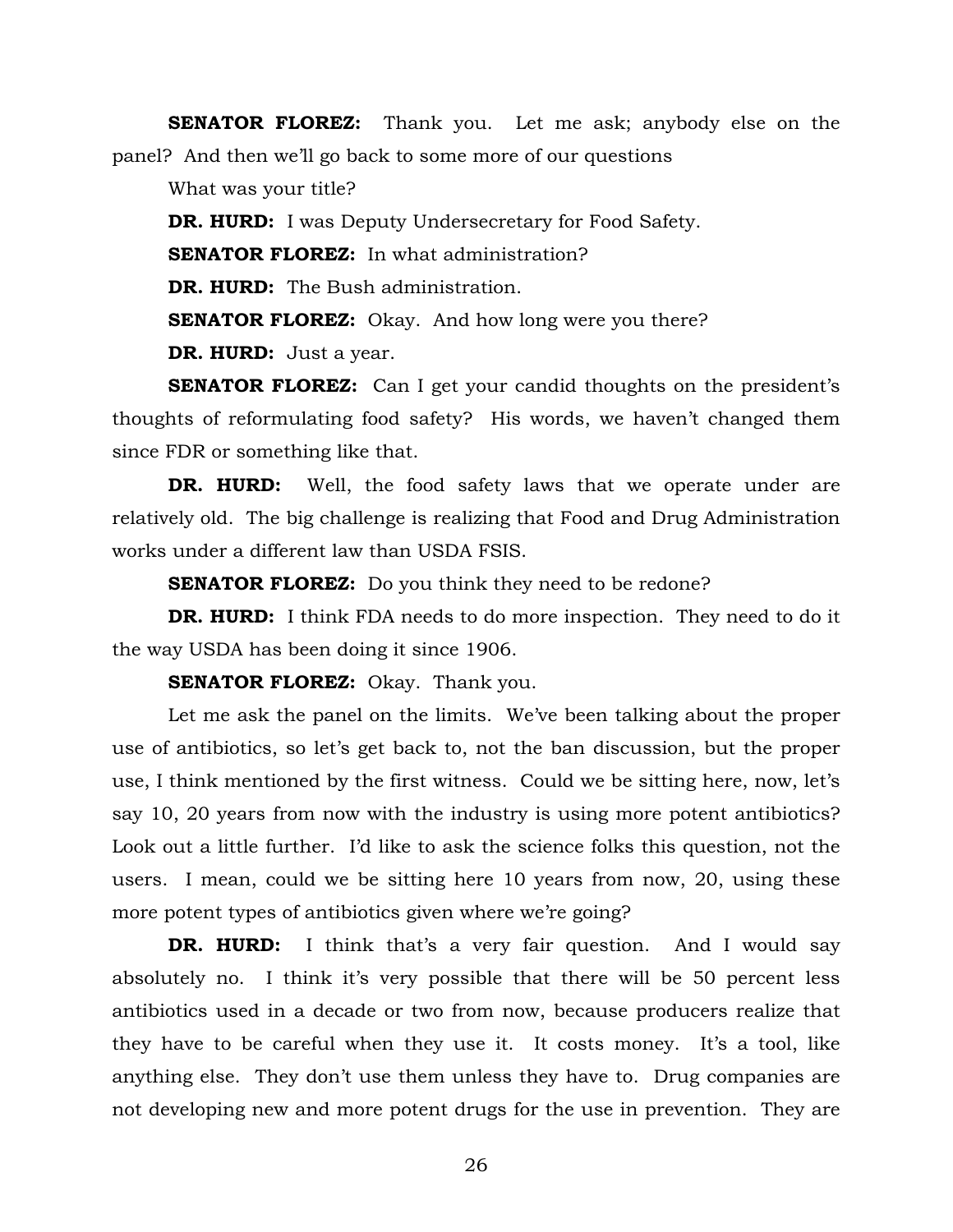for treating of sick animals, like we are in humans, but there's not a lot of new products being developed.

**SENATOR FLOREZ:** Let's get clear on that. I think it goes back to Senator Maldonado's and I, just question for the day; it's not a judgment. I'm just trying to understand. You keep mentioning, as many panelists have, it's for the treating of a sick animal. Senator Maldonado doesn't have any sick animals, yet he's buying feed that….so I want to make sure we're real clear on the distinction of treating a sick animal. And the reason I mention that is that….let me ask a question for the science folks in terms of documented exposure to a microbe. I mean, shouldn't there be documented if you will, some sort of an exposure of an animal before we treat a whole flock to even a low level antibiotic use in their feed? I mean, shouldn't there be a trace that something is wrong before we just blanket out this; even at low levels?

**DR. HURD:** I think that's a very valid question and the veterinary profession has thought long and hard about it. And honestly, Senator, I'm sorry to say, but I think you may have wasted your money. The reason I say that is because there has to be a need; there has to be a threat. And what I do talk about is prevention and treatment. And I think this is again, where we have to be specific on a case-by-case basis.

What happened in Denmark is specific products that were used to prevent illness, essentially, that's what they were doing. And this is back to your key question; if we remove those products that are used to prevent illness….and, of course, the old adage "an ounce of prevention" and all that….they had to treat those animals and the interesting thing, Senator, is they had to treat those animals with drugs that were more similar to the humans. And if you look at my testimony, there's quotes from the World Health Organization that I think are extremely telling. When they evaluated the ban, they said it's probable that the termination of antimicrobial growth promoters had an indirect effect on resistance among typhimurium, and this is typhimurium in people, so they had to use more human corollaries to treat. So maybe it would be better….because of the way we raise livestock, it would be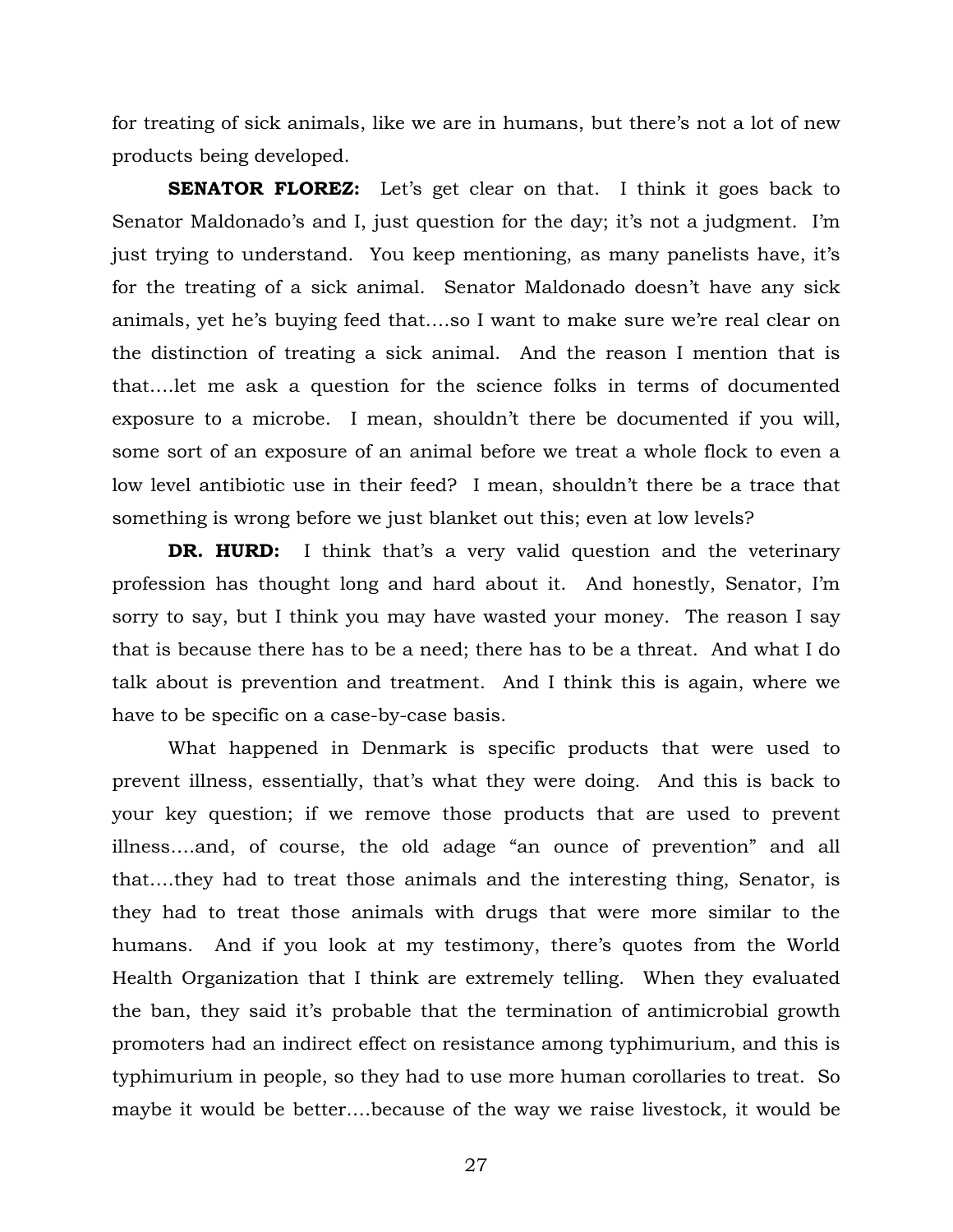better that we prevent the illness than treat it because when we treat it, we are going to our own medicine cabinet. And that's why I make the point about secondary consequences that really concern me.

**SENATOR FLOREZ:** I got you. So let's go back to that comment, so it's better to be preventive, and so, let's qualify it. It's not just treatment, it's treatment and prevention.

**DR. HURD:** Yes, it is. Absolutely.

**SENATOR FLOREZ:** And let me go back to…go ahead.

**SENATOR MALDONADO:** I think that's what happened to me because I went to a feed store and I said, "Hey, I want to get them to 100 pounds and then I'll finish them off with something else." He says, "Well, there's a flu going around so get this medicated stuff." It was prevention, right?

**SENATOR FLOREZ:** And given it was prevention, our job is, going back to the original question, which is, as we, in a preventative way, provide some low levels of this, is there, 10 years from now, 20 years from now, a resistance to even our low level today, so we have stronger more potent types of antibiotics because we are, in essence, preventing? It's the human being I mentioned earlier, who gets up and takes an antibiotic every morning for whatever reason preventative nature and yet isn't able, you know, to resist so therefore they have to have stronger drugs down the road. I mean, are we going to be looking at stronger drugs in this field if we have a low level prevention now 10, 20 years from now?

**DR. HURD:** I think that's a very key question. And when I first started studying this issue myself, a number of microbiologists (we were sitting around) reminded me that these drugs used in food animals have been around for 30, 40, 50 years. And if we talk about the evolutionary process, the first question is why are we not already awash in resistance? So the fact is, we're seeing the scenario you asked about; we're seeing it already. And, in fact, it hasn't happened. We haven't become awash in resistant organisms related to the drugs used on pig farms or poultry farms or whatever. We haven't seen the experiment you asked about.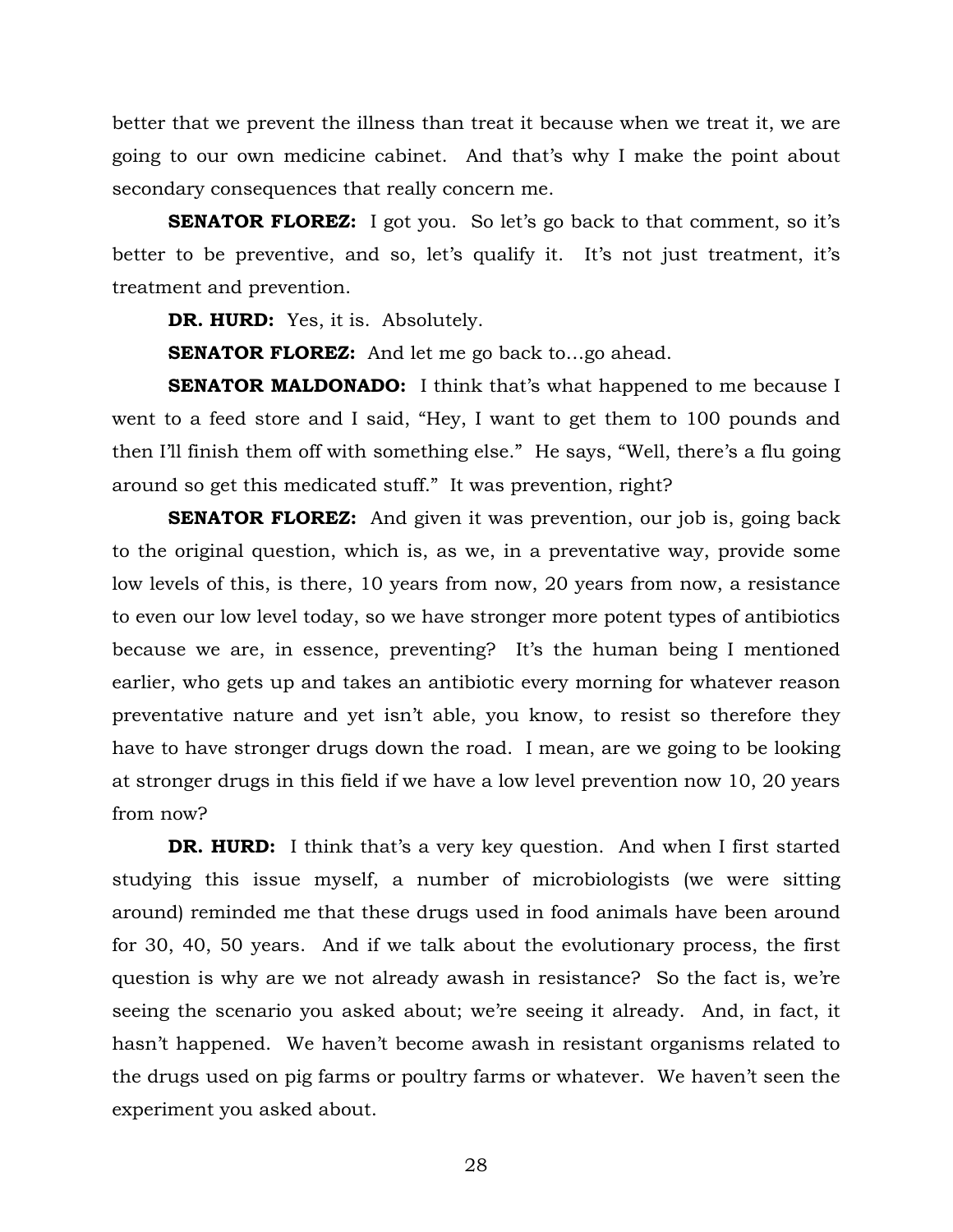#### **SENATOR FLOREZ:** Got you.

**DR. APLEY:** Senator, I'd just like to follow up, if I could. I served for quite a few years on the committee that sets the break points for veterinary medicine that says if it's susceptible, intermediate or resistant, so when you hear about resistant, we were the ones on the veterinary side setting that. And there's a lot of things that go in that to set those.

But one of the things I've noticed in monitoring sets of data from diagnostic labs or you can go on and look at NARMS data, is that often we talk about resistant and sometimes that actually has a clinical application that doesn't. But I drew a quick five-cent histogram here:

What you see in some of these, and I'll show what I drew, is stability in populations. And when you look at some of the pathogens I've been monitoring for, like, the tetracyclines, you get a population over here that takes very, very low amounts of the drug to inhibit growth and over here it takes higher amounts. And what we've seen, for example, at the tetracyclines, looking at different bacteria, is that it's stabilized. So the concept is, oh, it's going to end up until all of these are over here in the resistant sides and drive, and, actually, we tend to get what we call this biphasic population and it stabilizes.

And the other issue about more and more potent drugs coming in to animal production, is they would all be evaluated through the FDA approval process for that and that's a very, very rigorous stand.

**SENATOR FLOREZ:** All right. Let me ask you both, again, getting to another level of prevention and not Senator Maldonado's feedbag, but the purpose of distributing antibiotics to all animals. And let's just go to the egg industry for a moment if I could. I've understood, in some conversations, that they even treat….antibiotics are even given while in the egg, is that correct?

**MARK BLAND:** No. Where did you get that information?

**SENATOR FLOREZ:** One of the persons sitting in the back, from the industry. So is that incorrect, that they don't make a little hole in the egg and provide some sort of…

**MR. BLAND:** Okay, clarify.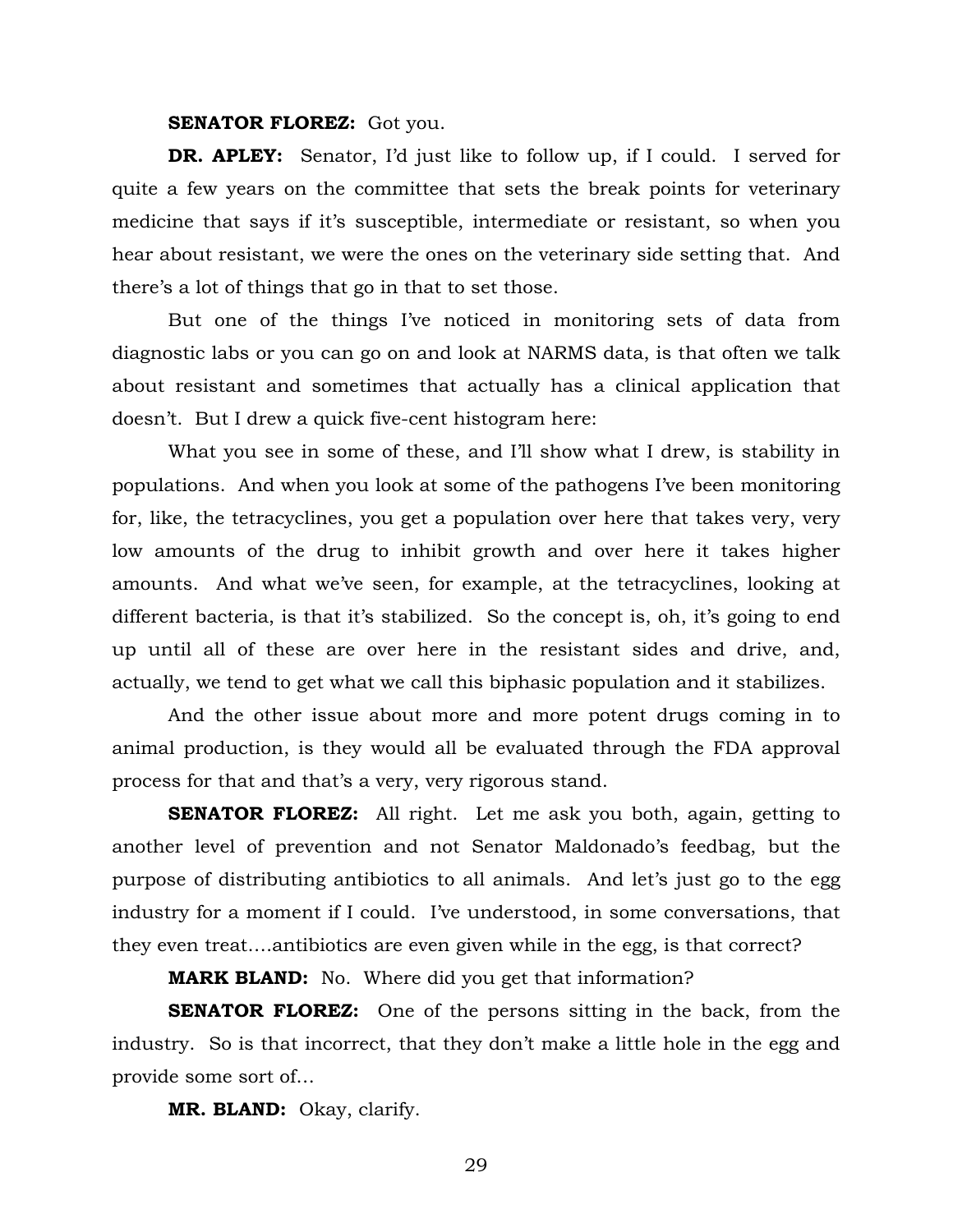**SENATOR FLOREZ:** I just did. Why don't you clarify for me since you've just said an emphatic "no?" They don't do that?

**MR. BLAND:** As far as putting antibiotic in the feed?

**SENATOR FLOREZ:** No, in the egg.

**MR. BLAND:** Oh, I'm sorry. I was thinking of the layer industry. Yes, they use Gentamycin, another product called Naxcel. I was thinking of the layer industry. And my apologies.

**SENATOR FLOREZ:** That's okay. I said the egg industry.

**MR. BLAND:** Yes, you did.

**SENATOR FLOREZ:** So any comments on that? So you take back your  $m^2$ 

**MR. BLAND:** I'm sorry.

**SENATOR FLOREZ:** Do you take back your "no?"

**MR. BLAND:** Well, not with the layer industry.

**SENATOR FLOREZ:** Okay. How about the egg industry?

**CROSSTALK** 

**SENATOR FLOREZ:** Let's start over.

**DR. HURD:** If I might address that one. I was involved with the issue related specifically to that with USDA labeling of products. And it is a normal practice when an egg is vaccinated. Actually, 18 hours before hatch, it's given a vaccine that prevents a viral disease and also some antibiotic to prevent bacterial cross contamination.

**SENATOR FLOREZ:** Explain that to us. I mean, that's interesting for me just to understand exactly the distinction—given some and given the other.

**DR. HURD:** I'm sorry, the distinction between?

**SENATOR FLOREZ:** What's put in the egg?

**DR. HURD:** The purpose of the injection in the egg is to put in a vaccine. So what they do though, because there's potential, there's some machine that's vaccinating many eggs at once, potential bacterial cross contamination during that injection process. You have a nice sterile egg; you stick a needle in it; so in order to prevent that egg from dying (it's only 18 hours from hatch), some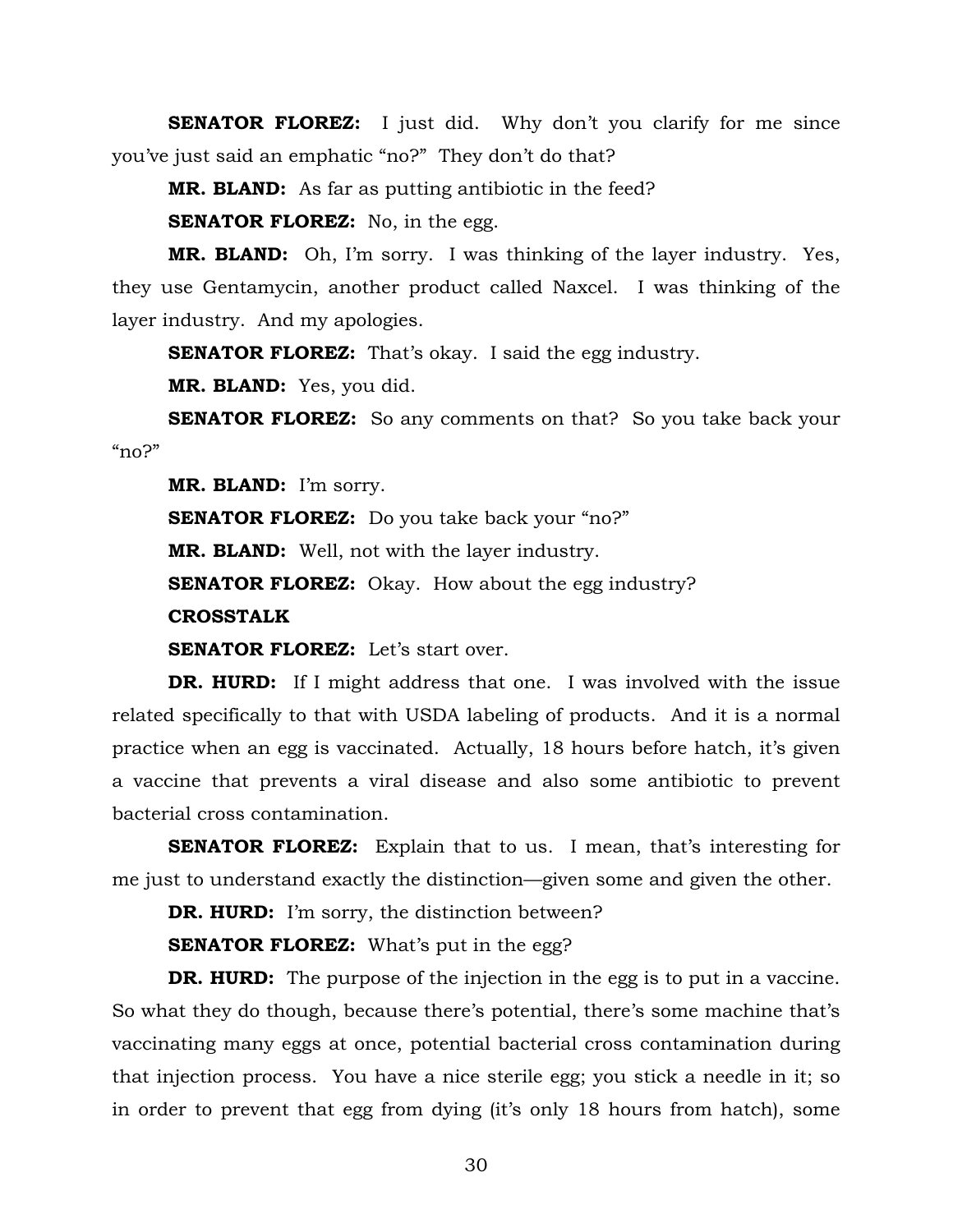antibiotic is added. You should note that that's also done in eggs that are labeled as organic. It's a standard industry practice. The antibiotic is out of those chickens usually within a number of days, but before the chicken goes to slaughter, that antibiotic has already been removed.

#### **SENATOR FLOREZ:** Oh, okay.

**DR. HURD:** It is; it's preventing a bacterial cross contamination and death of the egg.

**SENATOR FLOREZ:** Thank you. I just wanted to get that on the record.

Also, the difference between non-therapeutic and growth promoting antibiotics—we've been bantering this a little bit today. Are there differences in standards? Explain this to us for the record.

**DR. APLEY:** The FDA, for example, doesn't recognize non-therapeutic. They would recognize feed efficiency, rate of gain, prevention, control, treatment, those types within a specific production class and then according to the labeling. Before we go a little further into that, I want to make it clear that any extra label use, off label use of an antimicrobial in the feed, is illegal. So they may only be lawfully used as labeled.

**SENATOR FLOREZ:** So the use of antibiotics in food in terms of extra label drug use…

**DR. APLEY:** Is illegal.

**SENATOR FLOREZ:** And it requires a prescription by a veterinarian, I would assume?

**DR. APLEY:** There are only two drugs for use in feed that require….what's called a veterinary feed directive rather than a prescription and that's one antimicrobial for feed in swine, and one in fish, or only two BFDs. But a feed mill or a producer may only use that feed antibiotic as specifically labeled. Any differences in disease rate or anything is illegal.

**SENATOR FLOREZ:** Okay. Thank you for that. We are now back on the distinction between…

**DR. APLEY:** The FDA actually approves the label, rather than the drug, and then how the drug is manufactured. And so on that label, if I'm a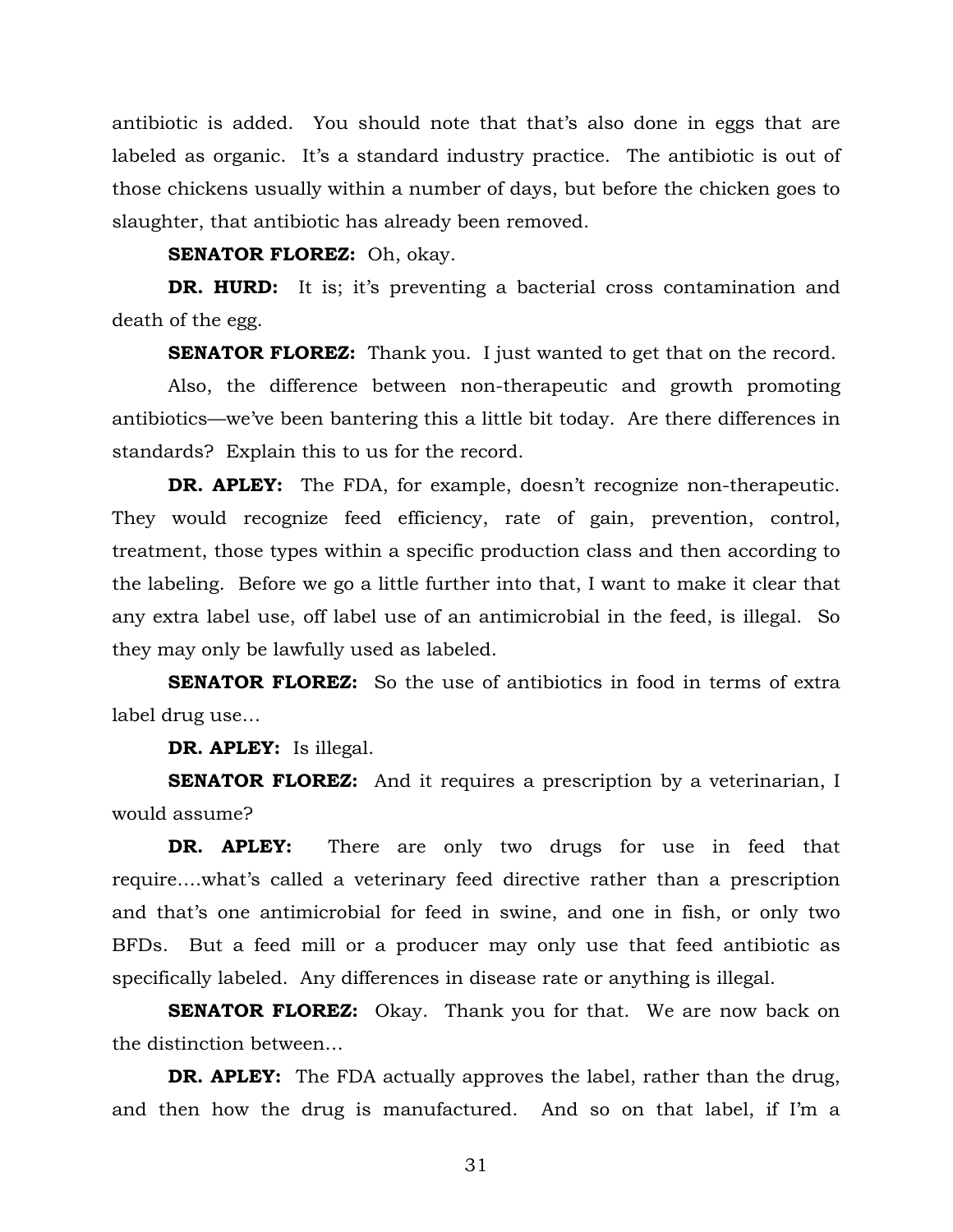company coming with a drug, I would decide to pursue certain applications to that drug on the label. So I would conduct studies and in those are target animal safety, environmental effects, food safety (which has to do with the residues); now there is a microbial safety evaluation. And in those studies, I may be able to show that not only did they, if it is a feed efficiency drug, that per pound of body weight added, they ate less feed. If I'm able to statistically show that, I'm able to get that label. If I show that they gained at a more rapid rate, I'm able to get a "rate of gain" label. And that's how the FDA recognizes it.

#### **SENATOR FLOREZ:** Okay.

**DR. APLEY:** And then again, as we've discussed, some of the reasons for that rate of gain or feed efficiency may be disease or pathogen reduction, as Dr. Hurd mentioned they found in Denmark.

**SENATOR FLOREZ:** Okay. Let me jump back to the egg issue; poultry issue in terms of flocks. Is there ever an opportunity for….I mean, these flocks, unlike Senator Maldonado's animals, he doesn't have 30,000 in a flock. So you have a flock of 30,000, is there ever a time where a flock isn't treated—all of them—all 30,000 all at once?

**MR. BLAND:** When they're not?

**SENATOR FLOREZ:** Yes.

**MR. BLAND:** No.

**SENATOR FLOREZ:** So all of them are?

**MR. BLAND:** Commercially. Now, when we're talking about breeders, that's different.

**SENATOR FLOREZ:** If we're what?

**MR. BLAND:** If we're talking about breeders then we can sometimes treat individually.

**SENATOR FLOREZ:** Okay. And explain how that works—the breeders?

**MR. BLAND:** If I'm in breeders—turkeys—dealing with toms that are individually penned and we have an incidence with fowl cholera or erysipelas and I don't want to treat the entire barn, I can treat those birds if they're showing clinical signs (usually with an injectable).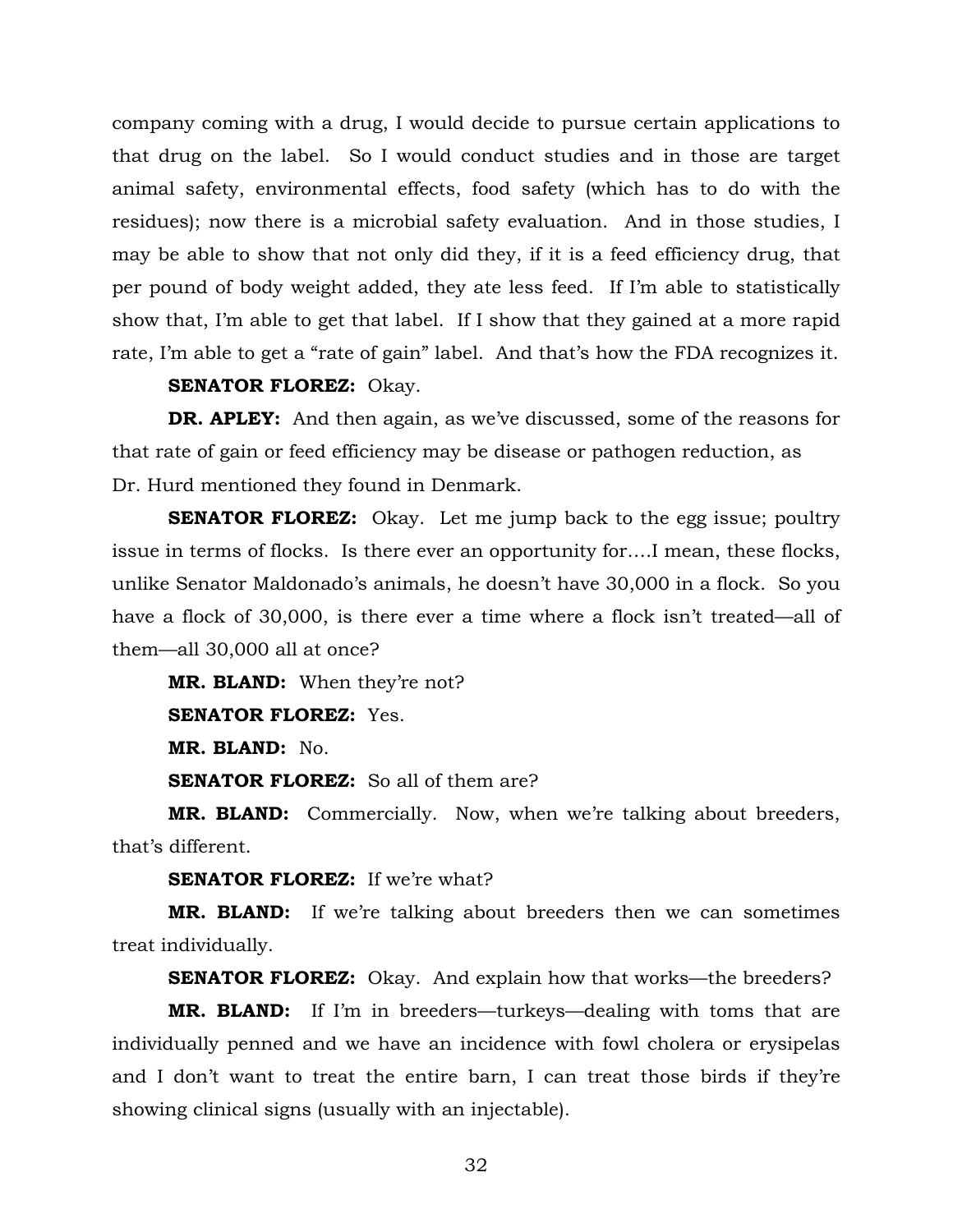**SENATOR FLOREZ:** Okay.

**DR. HURD:** I'm sorry, Sir. Are you asking is there ever a time when a flock gets no antibiotics?

**SENATOR FLOREZ:** Yes.

**MR. BLAND:** Oh, I'm sorry. Gets no antibiotics?

**SENATOR FLOREZ:** Yes.

**MR. BLAND:** Oh, yes.

**DR. HURD:** For broilers; antibiotics are not used much at all in broilers anymore.

**SENATOR FLOREZ:** Okay. Thank you. I'm just trying to understand that from a flock perspective, is there an opportunity for that.

**DR. HURD:** And it's true for layers. Layers are never given antibiotics unless they're sick, is that correct?

**MR. BLAND:** I've been doing it for 10 years. I've only treated 4 flocks in 10 years.

**SENATOR FLOREZ:** Okay. Thank you. From the scientists point of view; are there any side effects of prolonged use of antibiotics?

**DR. HURD:** On the animal health?

**SENATOR FLOREZ:** Yes.

**DR. HURD:** No, because....the only side effects....I think you're speaking in terms of chemical toxicological side effects; all of these drugs have been safety tested to prevent that and if they're used correctly there's none of that.

**SENATOR FLOREZ:** Okay. Let me go back to Senator Maldonado's important question and that is the issue of humans and animals. So you mentioned that from a superbug perspective, there's no tie-in at all; never will be; won't happen?

**DR. HURD:** Unless by chance some new drug is approved that somehow does complete the necessary set of conditions. And I have in my handout, an example of the steps that must occur in order to get from use on the farm to human health harm. There's a number of steps that have to occur. At this point, based on the drugs that are currently used, I don't see that happening.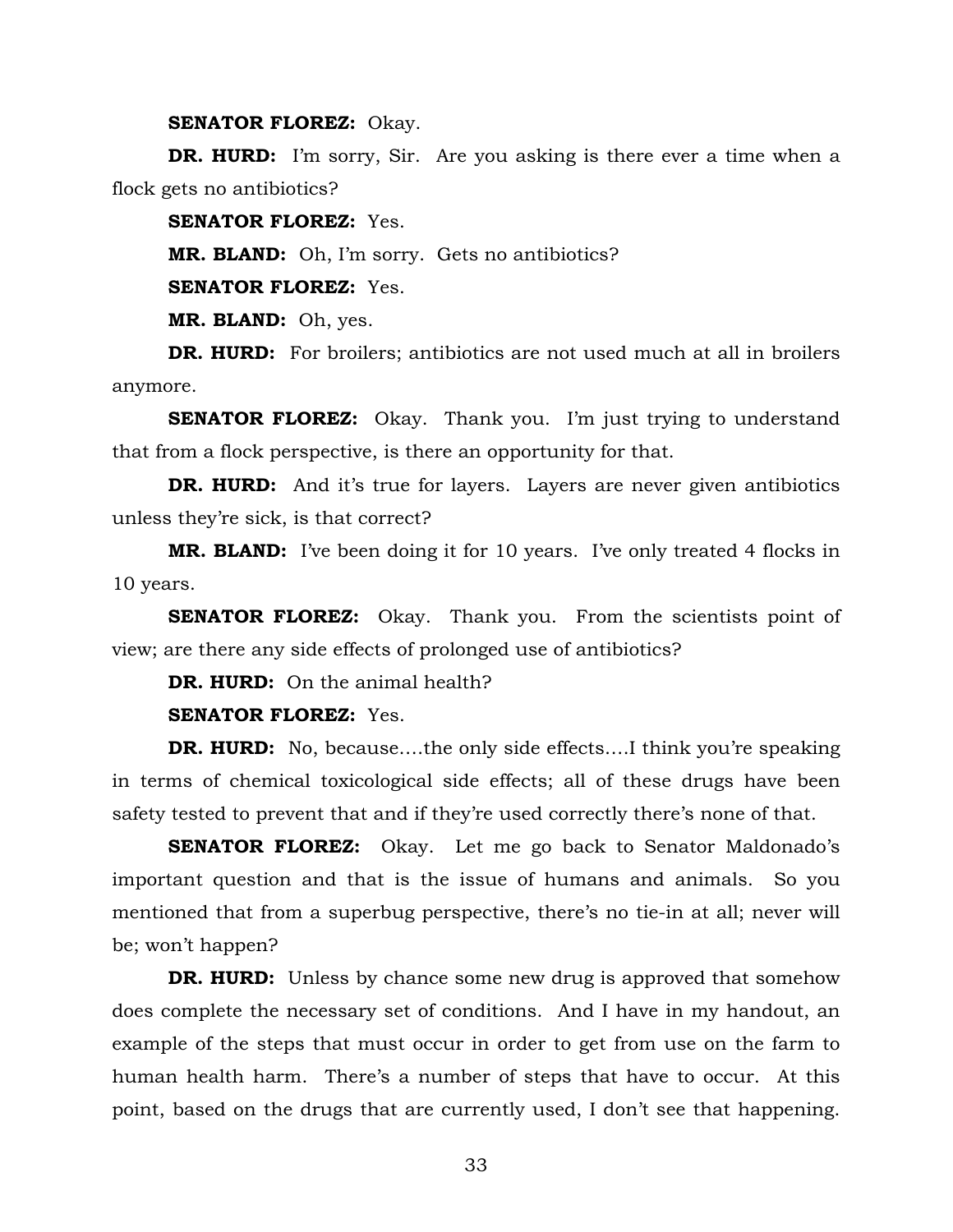The only drug for which there was even a slight risk has already been removed from the market and that was fluoroquinolones in poultry, again, a case by case decision by the FDA.

**SENATOR FLOREZ:** Okay. Do you know how many human pathogens are symbiotic, meaning the animals and humans can be affected?

**DR. HURD:** Well, yeah. There's a large number.

**SENATOR FLOREZ:** 1,400 is my....64 percent which are transferable, so how does that…to us?

**DR. HURD:** Fortunately, it's narrowed down to a few when we look at bacteria not viruses because viruses are not susceptible to antibiotics. And if we look at the food borne route, then we're generally able to focus on a few, such as salmonella and campylobacter.

**SENATOR FLOREZ:** Okay. So in that sense, there is some transferable? **DR. HURD:** Sure.

**SENATOR FLOREZ:** And I'm not sure what Senator Maldonado….when you said, no; from a superbug perspective it's, no, but from a transferable perspective between humans and animals it's, yes.

**DR. HURD:** Yes. Certainly, I mean, that's where a large percentage of what we believe food borne illness comes from is the transference of bacteria that are living in animals transferred to humans.

**SENATOR FLOREZ:** Okay. And do you believe there's a parallel between antibiotic resistance in humans with continued low use of antibiotics? Kind of a follow up/big question to that; some sort of parallel between antibiotic resistance in humans—the same question Senator Maldonado asked, given your…

**DR. HURD:** Do I think there's a parallel in...

**SENATOR FLOREZ:** Yes, between antibiotic resistance in humans and the continued slow use of…

**DR. HURD:** No, I really don't think there is. And that makes me think of specific….the example that some may refer to later, the methocillin resistant staph aureus is a good example. We find resistance in people. We find similar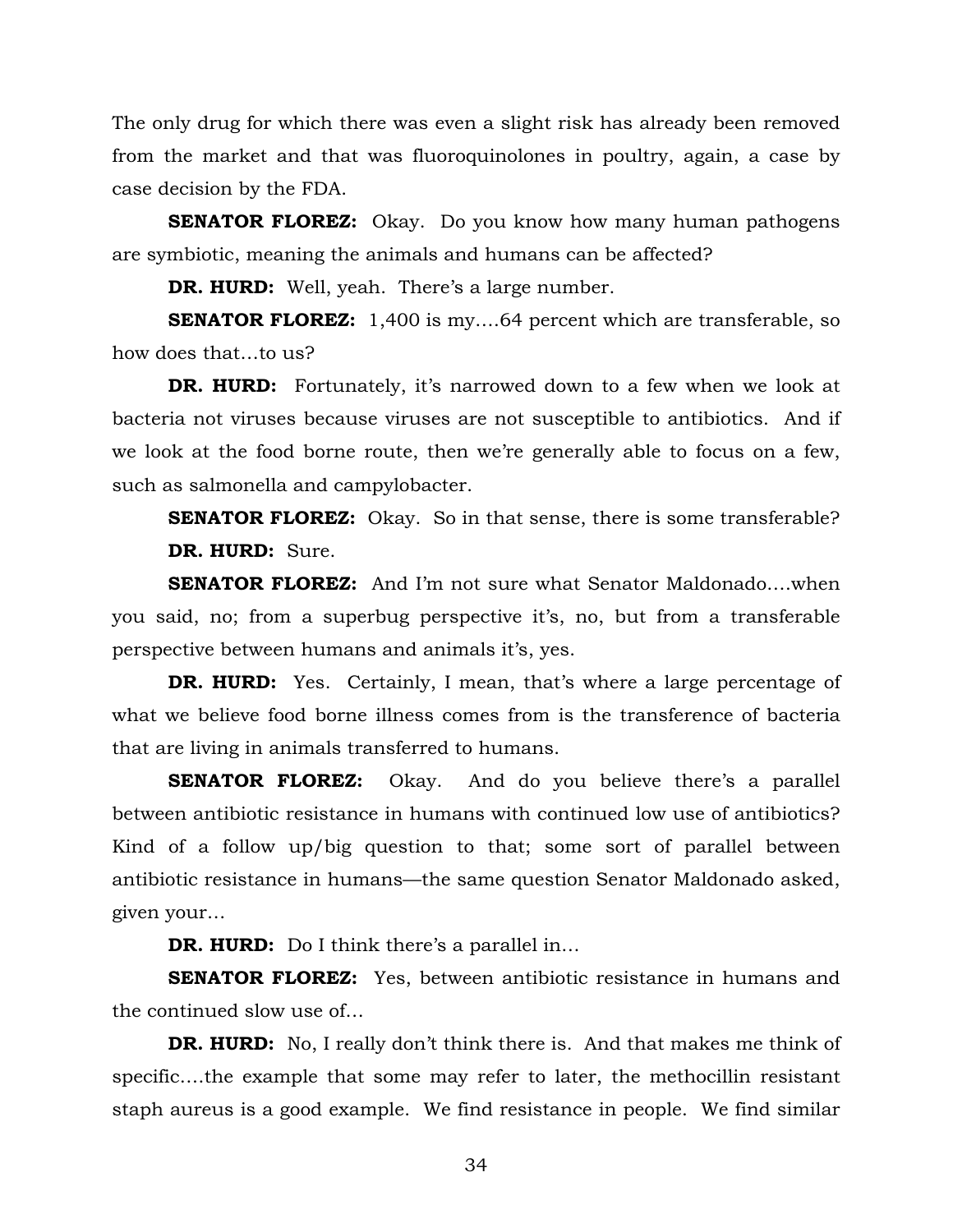organism in animals, and people immediately make the jump all the way from the farm to the fork. The Center for Disease Control has studied that particular bacteria and they said that there's no evidence for food borne transmission or even animal transmission. The type of resistant bug that we're finding in pigs is a different clonal type than the ones found in humans. And people tend to make a correlation like that, but then actuality, 30 percent of humans have staph aureus on their skin; one to two percent already have this resistant type. And the other thing, as I said before, these antibiotics being used in animals have been used for 30, 50 years and the superbug would have emerged by now.

**SENATOR FLOREZ:** Got you. So are you saying that in those 30 to 50 years that the animals you worked with, there's been no resistance to any of these?

**DR. HURD:** There has not been a global increase in the resistance levels. Now on a specific farm, resistance may develop and you have to switch products, but that's why the veterinarian and that's why we need these multiple tools. But, no, there hasn't been a global increase.

**SENATOR FLOREZ:** And how do we know that antibiotic is being effective or not, then? Is that a veterinarian decision on the farm?

**DR. HURD:** Yes. And, hopefully, your veterinarian is there doing the kind of things Dr. Apley referred to. Is taking the organism and testing it for its breakpoints, if you will—how strong is it against a specific drug?

**SENATOR FLOREZ:** And how doe we measure effectiveness? How do we measure whether or not, indeed, you switch over?

**DR. HURD:** Do you want to address this one?

**DR. APLEY:** Yeah, I'll give you an example of the report I just sent out yesterday morning to a feedlot that I work with. And in it, we looked at both the overall feedlot records. Whenever an animal comes through for treatment, we give it an ear tag, specific number, and then we trace that animal all the way through. And I looked at the data. We evaluate our case fatality rate how many die of how many are treated? We look at our first treatment, second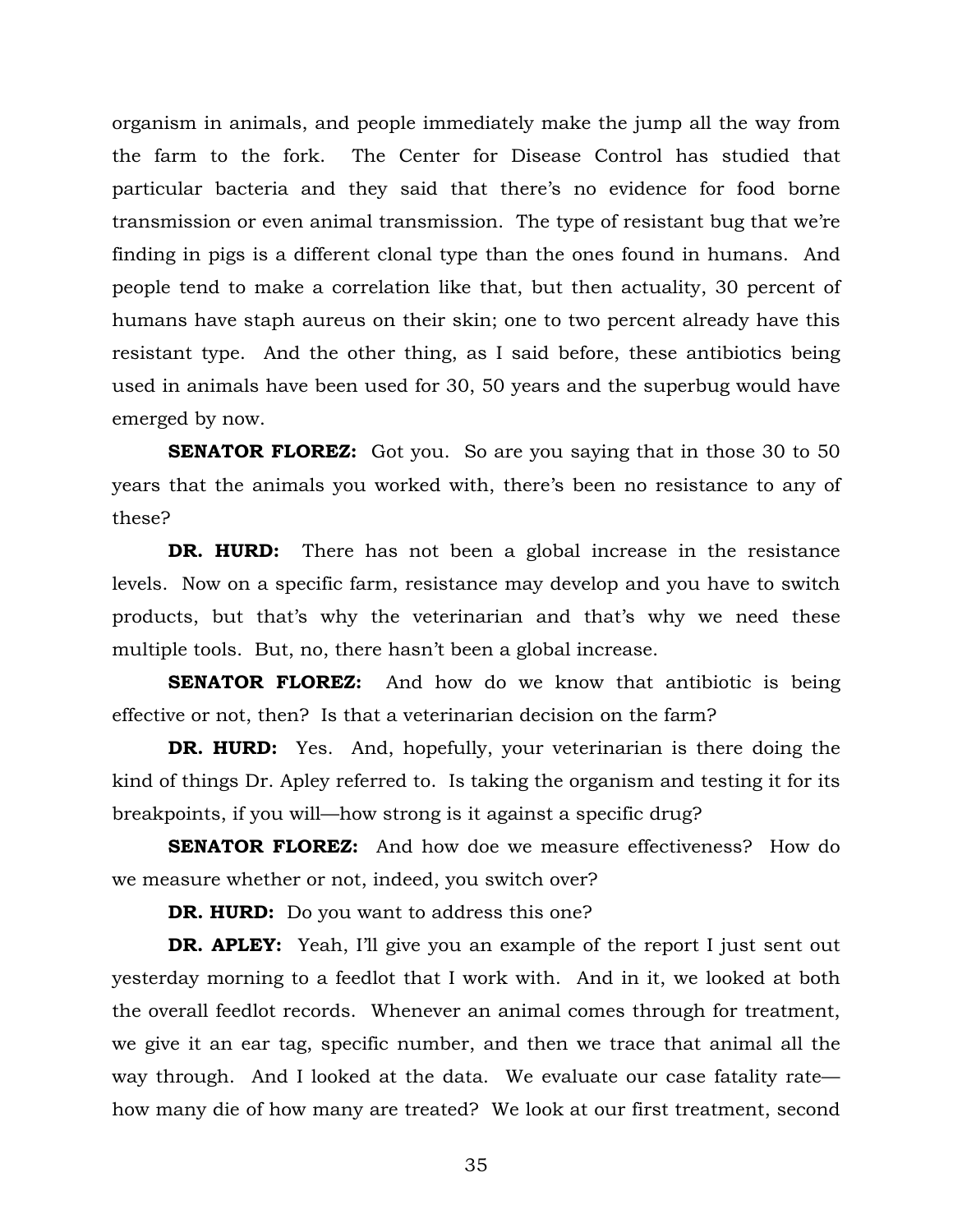treatment, success rates. How many end up going on and even though they don't die, maybe don't return to full production? We've got all those numbers. And there are a lot of peer reviewed studies out there comparing different antibiotics for use in the treatment. Even 100,000 head feed yards I've worked with, every animal that was treated is individually identified and we have the numbers.

**SENATOR FLOREZ:** Okay. That's the way that you have monitored, correct? So in other words, everybody has these monitors, has you around?

**DR. APLEY:** There's a range in the industry. Some producers keep their records in a notebook or on three-by-five cards. We use computers. It depends on how big an operation.

**SENATOR FLOREZ:** And how are we to know if, indeed, there developed some antibiotic resistance among flocks or herds in California? How would we know that? Is there a monitoring system for that?

**DR. APLEY:** Your first line of defense in that is the veterinarian working with the producer and noticing a change in the health of the animals and then investigating and going…..nationally, there is a National Animal Microbial Monitoring System that's co-administered through USDA, FDA and CDC that monitors through what they can find in special projects or on food samples and look at that. And the producers know the animals so well that they're going to get help when things go awry. They can really tell when things are going south.

**SENATOR FLOREZ:** Okay. And in terms of monitoring and collecting this data, is that in existence, then, today in terms of these? Because we started with the threshold question which was, what's the percentage of antibiotic use and we didn't know that, so I'm just wondering, what's the ability to monitor and to report these types of uses? I mean, is there some sort of prescription statewide databank; is there some sort of picture of how many antibiotics are on the farm in California, in our animals? I mean, those are things, I think some consumers might want to know or we might want to know. Is there any big number or something we can…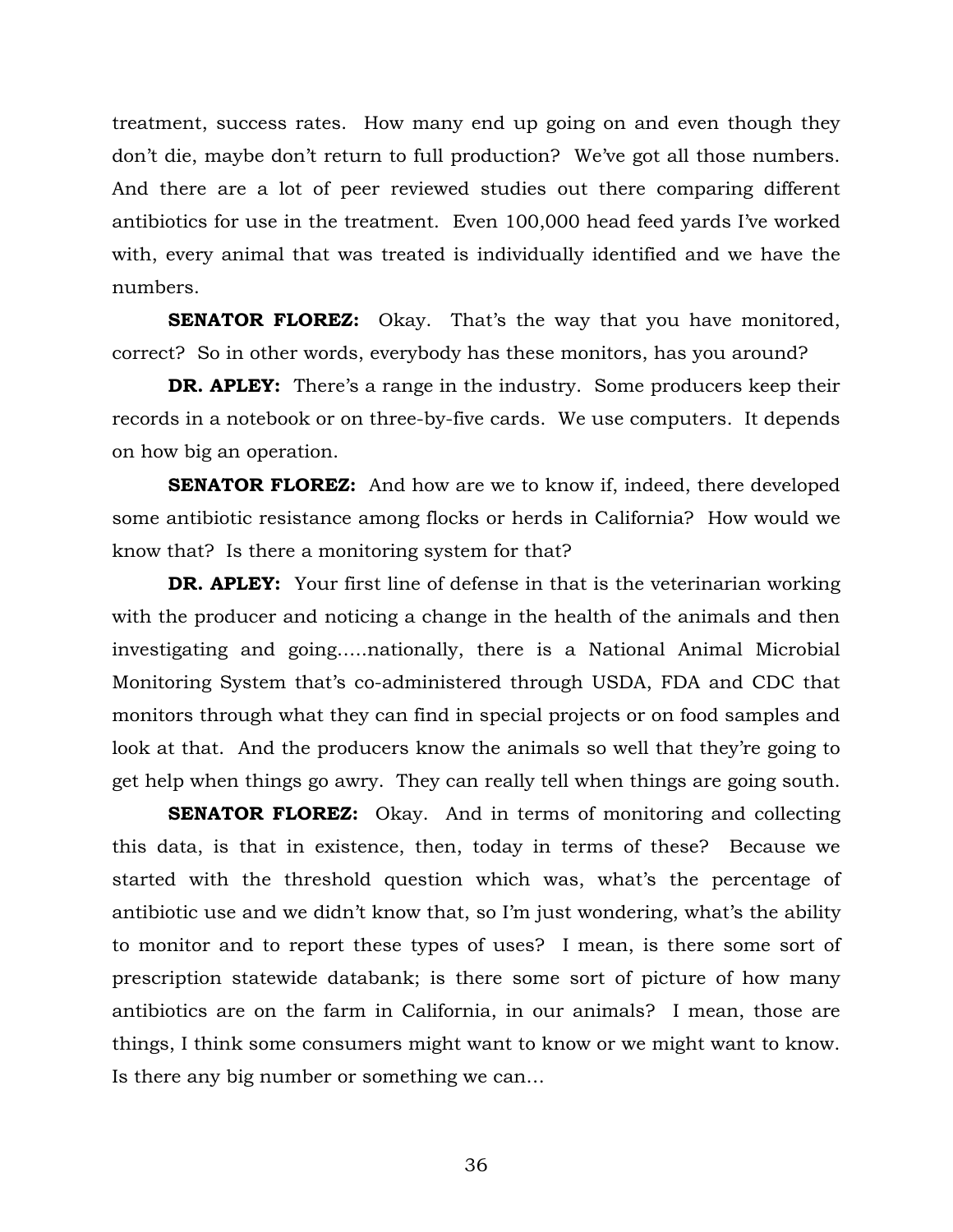**DR. APLEY:** The only thing I can think of is when the National Animal Monitoring System does it every year; it's just how many producers do certain practices. It isn't individual drugs. It isn't that type, like you're asking for.

**DR. HURD:** And I'm not sure it would give you the picture you're looking for, Senator, because we're losing sight of a very important fact in this whole discussion when we look at this just from a California perspective.

**SENATOR FLOREZ:** Well, it would be good for my picture. And I don't know how you speak for it, but I think getting good data is always important and holding on to data is important. I hear a lot of talk about science, and I'm not sure how you can do science without understanding how much is out there.

**MR. BOCCADORO:** The majority of the meat coming into the state that this legislation is not going to change, is coming in from other states. And so even if you had data on…

**SENATOR FLOREZ:** So do nothing?

**MR. BOCCADORO:** No, Senator. But that's one of the key points here, is the majority of our meat products are imported into California. Poultry is probably sitting at the top of the heap, but 50 percent on in-state consumption being from in-state production. But you can't unilaterally disarm in California and expect to change anything from an animal welfare standpoint, from an antibiotic resistant standpoint, or gaining any kind of a full understanding of what's actually in the food supply.

**SENATOR FLOREZ:** We don't know what's in the food supply, right? Anyone on these panels want to tell me how much antibiotics are in the food supply?

**DR. HURD:** The Food and Drug Administration just this year, has implemented regulations that will get more of those types of data that you're interested in. And I think everybody is in agreement that we'd like to have more specific data about usage. There is always going to be a challenge, because a drug is labeled to use at different doses and we'll never know on the farm how often that happens.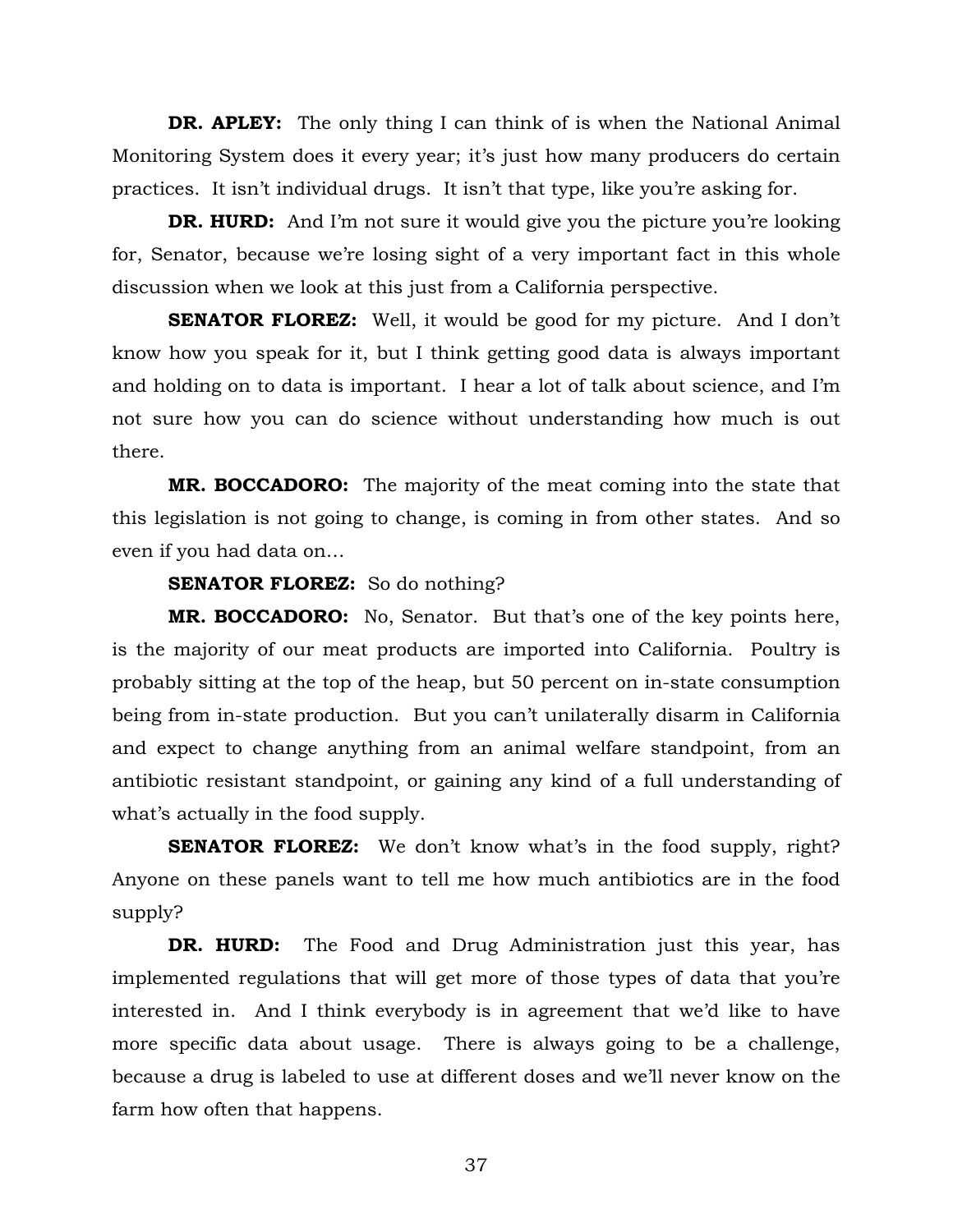**SENATOR FLOREZ:** And because we don't know that, should veterinarians have to report antibiotic use or prescriptions to a statewide databank—would that be helpful?

**MR. BLAND:** I think if you want to collect the data. No difference with Senator Hollingsworth, when he talked about early nineties when you had to report 100 percent use of pesticides; that's how you got that data. Until you implement that or ask for that and then describe how you want that data, I mean, yes, it's available but who's going to collect it?

**SENATOR FLOREZ:** Oh, I'm not sure what Mary Ann Warmerdam would think that her use of trying to bring down VOCs through pesticides is sitting on a shelf, but I think she had to have some data in order to do that.

**MR. BLAND:** I didn't mean that. I meant, if you want to collect that data, then you need to put something in place to collect it.

**SENATOR FLOREZ:** Right. Exactly. And that's why I asked you whether we should have a statewide databank in order to get a clearer picture as to how many antibiotics in farm animals are in the state; that's all I'm asking. Was that a bad thing?

**MR. BLAND:** No.

#### **SENATOR FLOREZ:** Okay.

**MR. DALEY:** Could I follow up on one comment you made, to make sure I understood? And that was with respect to how many antibiotics are in the food supply. FSIS has pretty extensive studies. I want to make sure that (and Dr. Hurd alluded to this) we aren't confusing residues and resistance. Because if you're talking about residues, there is good data showing that we have done a phenomenal job in the residues that are being tested. So it's separating those two issues.

And maybe just one follow-up comment. And again, I'm only speaking for the beef producers in California, and, obviously, the feedlot industry I'm connected to indirectly. But I am concerned that I've heard a lot of comments about indiscriminant and use of antibiotics for the full length of the feeding period and that's not true. We're very careful not only because of cost, but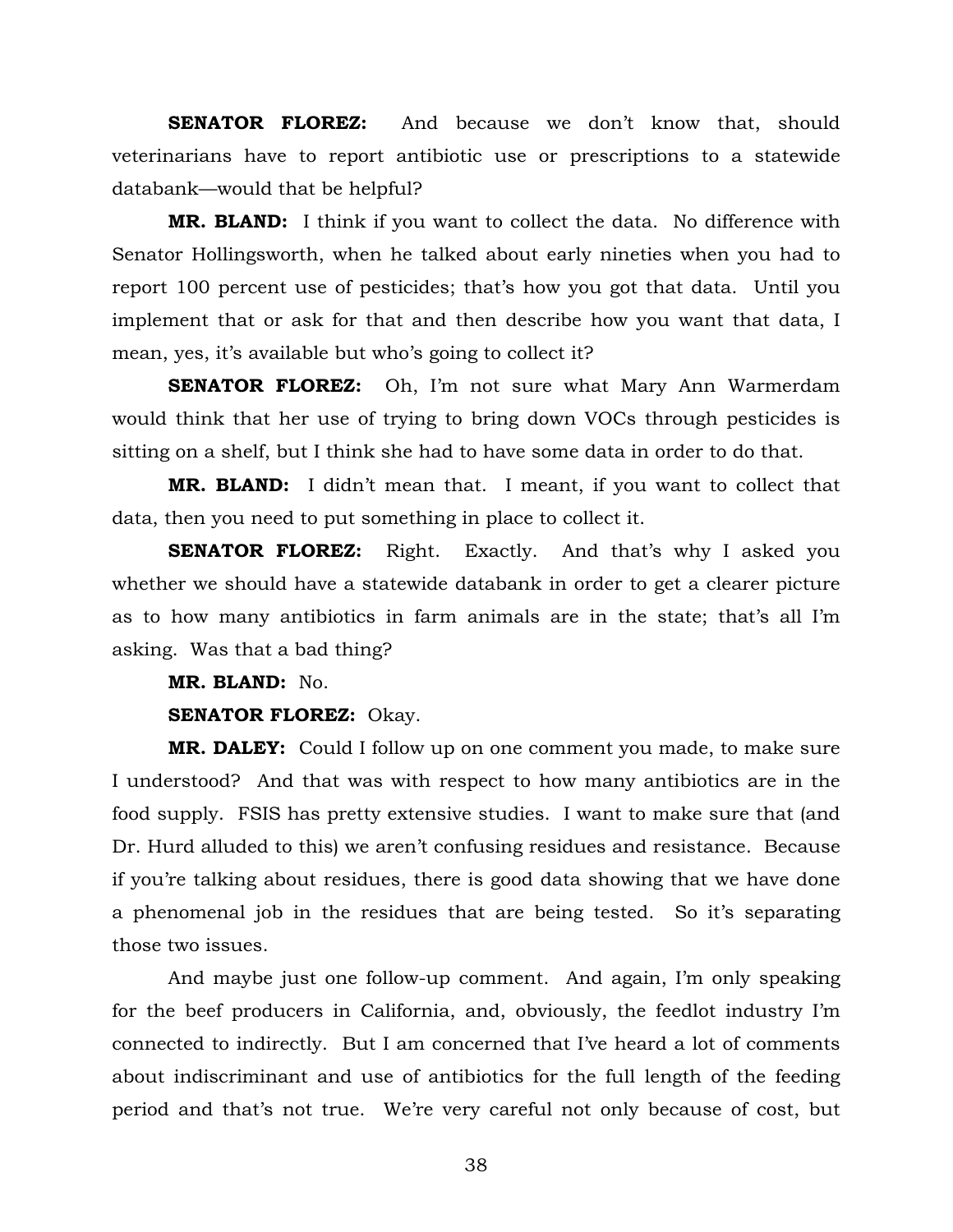typically if it used, it's used only at the initial phase and only for cattle that may be under stressed conditions. It's very careful in terms of when the animals are used.

There's a growing demand for natural products, as you're aware of. And there's many feedlots who do their very best to have zero treatment with any antibiotics from birth to harvest. And the market is taking care of. If there is a demand for that, producers will work harder and harder but it's a very difficult process. And as you look at some of our progressive feedlots in this state, they have done a very nice job of only using antibiotics in the most necessary times only for the stressed animals and usually only at the beginning of the feeding period. Somewhere we got to this discussion that it's for the entire 150 days. And as long as you take ionophores off the table, that's not necessarily true.

Thank you.

**SENATOR FLOREZ:** Okay. That's very helpful. Yes, Senator Hollingsworth.

**SENATOR HOLLINGSWORTH:** I'm sorry I was out. If somebody has addressed this issue already, but we have already discussed that there's two different issues. There's residue issue, which is being targeted by the FDA and that they are dealing with and that there really isn't much evidence there that there's residues in food products. The second issue is bug resistance that are pathogen resistance; if there's any connection or not between feed and preventative use of antibiotics with creation of these superbugs—the title of this hearing. Have you seen any peer reviewed studies that show that there is a link in any correlation between drug resistant pathogens in humans and drug resistant pathogens in the meat supply? Has there been any showing….just because "A" has happened; we've seen an increase in drug resistant pathogens in farm animals and we've seen a drug resistant increase of pathogens in drug resistance in humans, are those even the same strains? Have we seen any peer reviewed studies that there's a correlation—a connection there?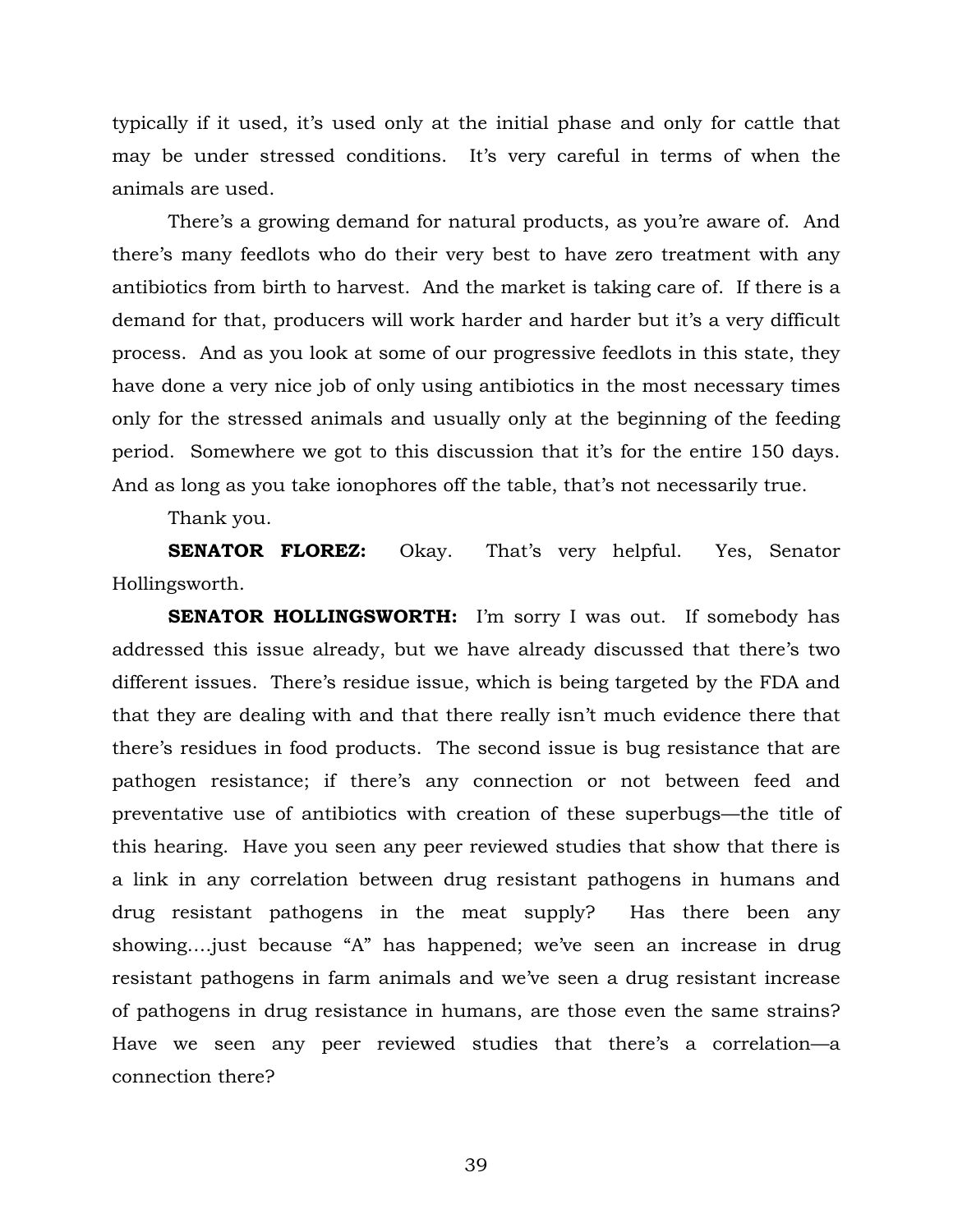**DR. HURD:** The one that did suggest a correlation was between the use of fluoroquinolones in poultry and human fluoroquinolones resistance in campylobacter. The other things, publications; I've published two our three showing specifically no relationship between, I'll say, macrolied use in food animals and resistance in humans.

**SENATOR HOLLINGSWORTH:** And for example, pork, you have a staph strain, correct, that has shown an increase worldwide?

**DR. HURD:** Right. The staph aureus, that I mentioned, is currently something that people are concerned about but there doesn't seem….that's a contamination on the skin of the pig and as it is on the skin of humans and humans seem to have about as much of it as pigs do.

**SENATOR HOLLINGSWORTH:** Are they the same strain?

**DR. HURD:** No, they're not even the same strain.

**SENATOR HOLLINGSWORTH:** So it's not very likely there's a correlation?

**DR. HURD:** The CDC said, at this point, there is no correlation between pig….the pigs have not provided a source of that. And so, I think it is a disservice when articles, like *The New York Times*, suggest that there is a correlation; that's simply not scientific based and it's not supported by the Centers for Disease Control.

## **SENATOR HOLLINGSWORTH:** How about E-coli with beef?

**DR. HURD:** Ah, I'm glad you asked that one. A key misconception often around right now is that many of our current food safety problems, like salmonella in peanut butter, like E-coli in beef (I started working on the day of the hallmark recall as Deputy Undersecretary for Food Safety, the largest meat recall in U.S. history), it has absolutely nothing to do with antibiotics, okay? There's no antibiotics given to the peanuts.

**SENATOR FLOREZ:** We would have had a hearing on that if it did, trust us.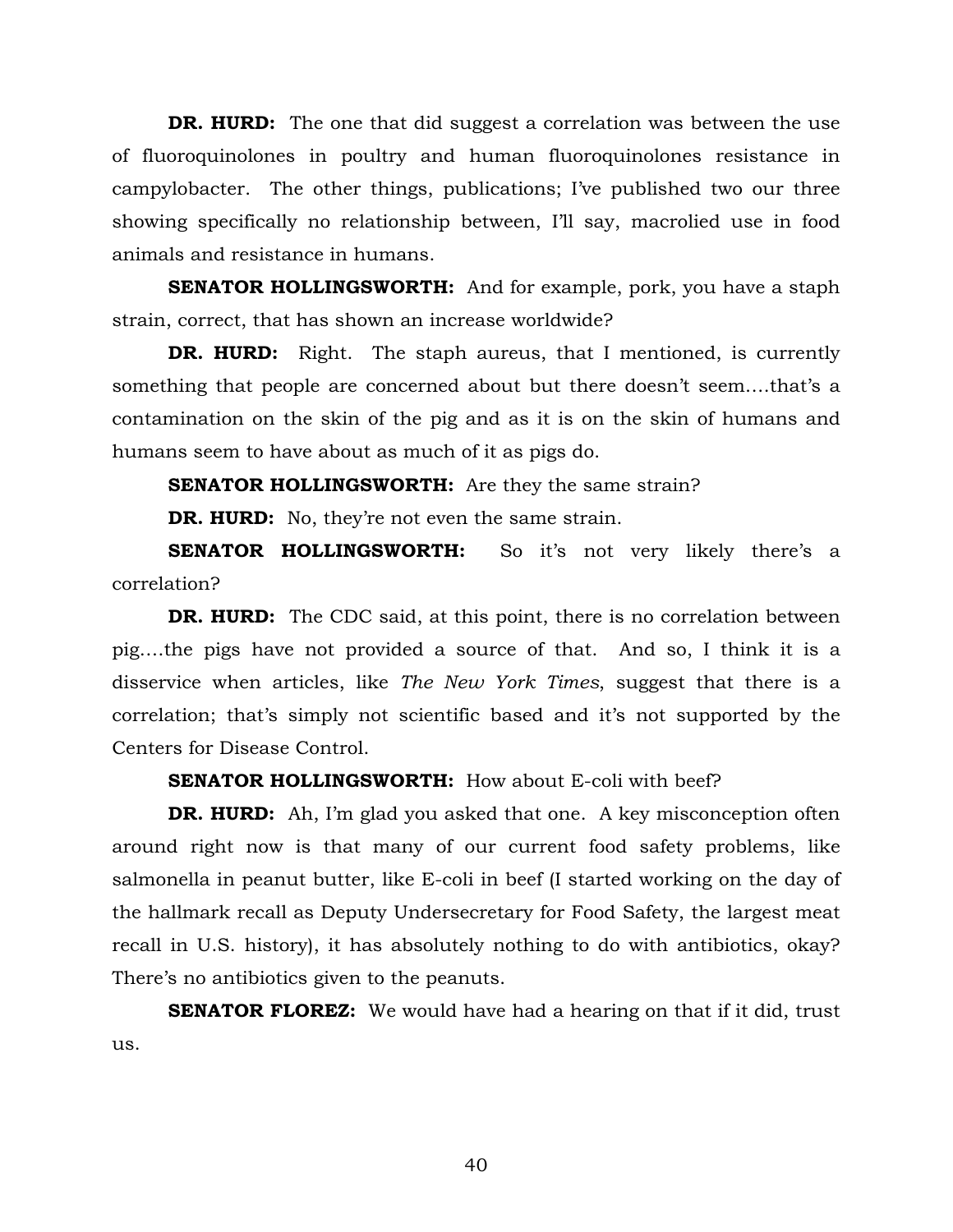**DR. HURD:** Yeah. People often mix those concepts together. The E-coli that we fight against is susceptible to all antibiotics. The salmonellas that we fight are susceptible to most antibiotics.

**SENATOR HOLLINGSWORTH:** But there's not really a drug resistant superbug in the E-coli species?

**DR. HURD:** No, that's not at all related.

**SENATOR HOLLINGSWORTH:** So all the news about E-coli and these new strains of E-coli, they're not drug resistant E-coli?

**DR. HURD:** They're not drug resistant, no. And interesting; there was a drug resistant salmonella that was floating around the world a few years ago but salmonellas are like fads—the serotypes come and go and that one has gone now.

**SENATOR FLOREZ:** Let's continue on with Senator Hollingsworth discussion on MRSA for a moment, just to get your comments on the record. How often do we check for MRSA in our operations?

**DR. HURD:** It's only been very recently that we've gone to look at its prevalence in pigs with some studies commissioned by the Pork Producers Council.

**SENATOR FLOREZ:** Okay. And is it only recently in the pig industry; how about in beef and poultry?

**DR. APLEY:** Beef, we have not had issues with it that I'm aware of.

**MR. BLAND:** I have no connection to poultry that I'm aware of.

**SENATOR FLOREZ:** Okay. And so, is there any thought that we would check for MRSA in operations? You don't know it's there because sometimes we don't look, or we don't look because we don't think it's there, so which one is it?

**MR. BLAND:** Well, poultry that's submitted to diagnostic lab, they're culturing for everything. So I imagine that if it's there, they would have picked it up.

**SENATOR FLOREZ:** They would?

**DR. APLEY:** And staph isn't a primary pathogen in beef.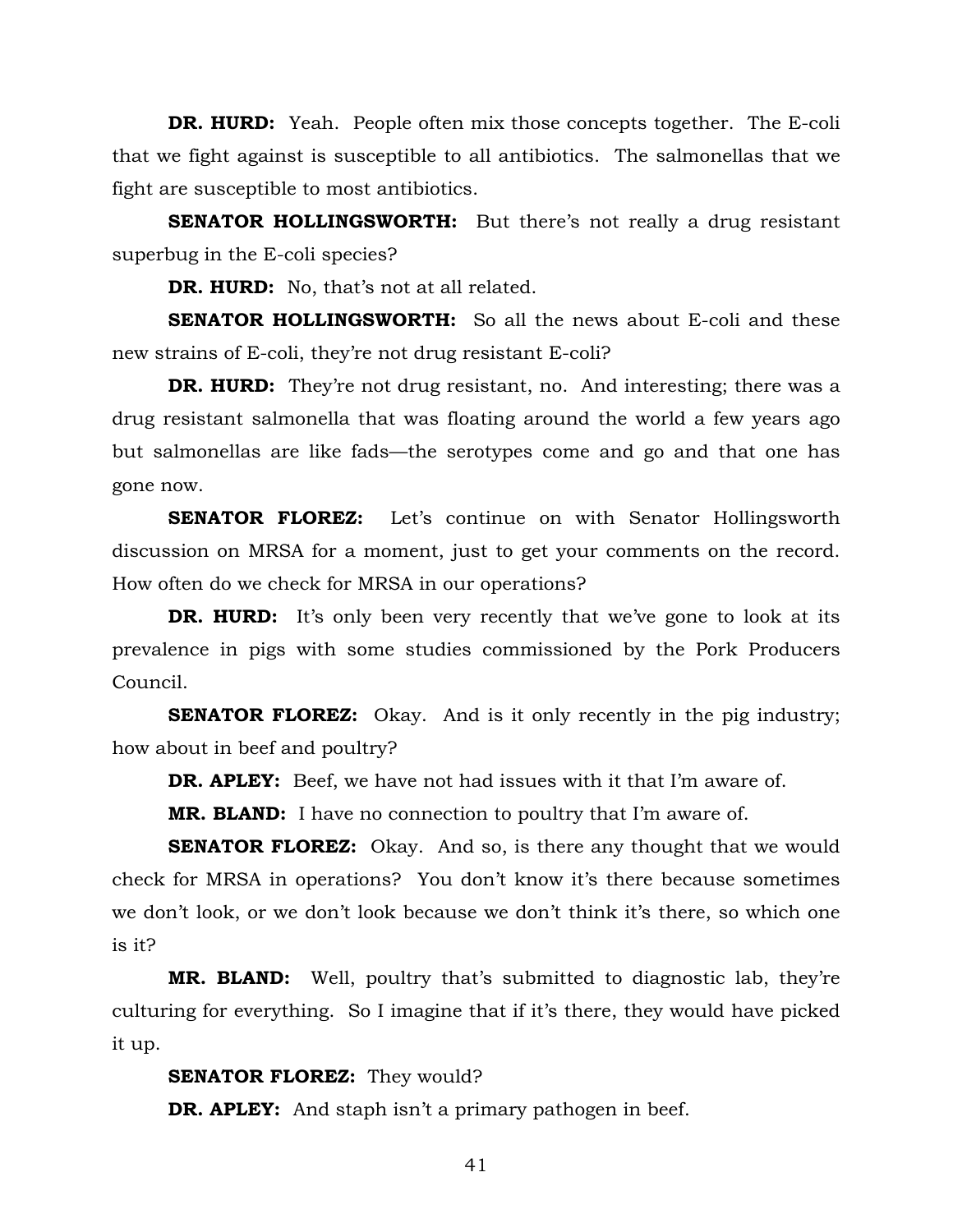**SENATOR FLOREZ:** I'm just asking the general question. Is there any thought that….so it's not part of the regular testing of our animal flocks or herds? You know, in Louisiana, 5 out of 90 samples of retail pork tested positive for MRSA. I don't know, that's Louisiana. But if we're not looking for it here, how do we know?

**DR. APLEY:** I think we will be looking for it more.

**SENATOR FLOREZ:** Okay. That's a better answer; I like that answer a lot better.

**DR. APLEY:** One place that you would be doing routine cultures, say, mastitis, if it was there, they would be catching it in the diagnostic labs. Because what MRSA means is it's resistant, basically, to all beta-lactams, and so, they'll pick it up.

**SENATOR FLOREZ:** Yes, exactly. And so, when you find 5 out of 90 samples of retail pork in Louisiana test positive for MRSA, I think, from a California perspective, it's something that we would definitely ask at a hearing and ask whether or not we are, part of our regular testing process, looking at it from a perspective of our animal flocks and herds. Would that be a bad thing to require as part of our regular testing, testing for MRSA, given what's happened in other states?

**DR. APLEY:** Well, when you look at the cost of a culture and the way they're probably going to get the first lead that it's MRSA, is doing a phenotypic resistance test and maybe do a genetic screen. But we're probably looking at adding ten bucks a pop for our production cost to do that. So I would say that unless we had good evidence from studies that it was present, and, assessment showed that it was a potential public health problem, that I would be somewhat refractive to recommending that.

**SENATOR FLOREZ:** Okay. Senator Hollingsworth.

**SENATOR HOLLINGSWORTH:** Well, on that issue, \$10 per test for MRSA, would that be per carcass; if you're going to test the carcass at the slaughter house?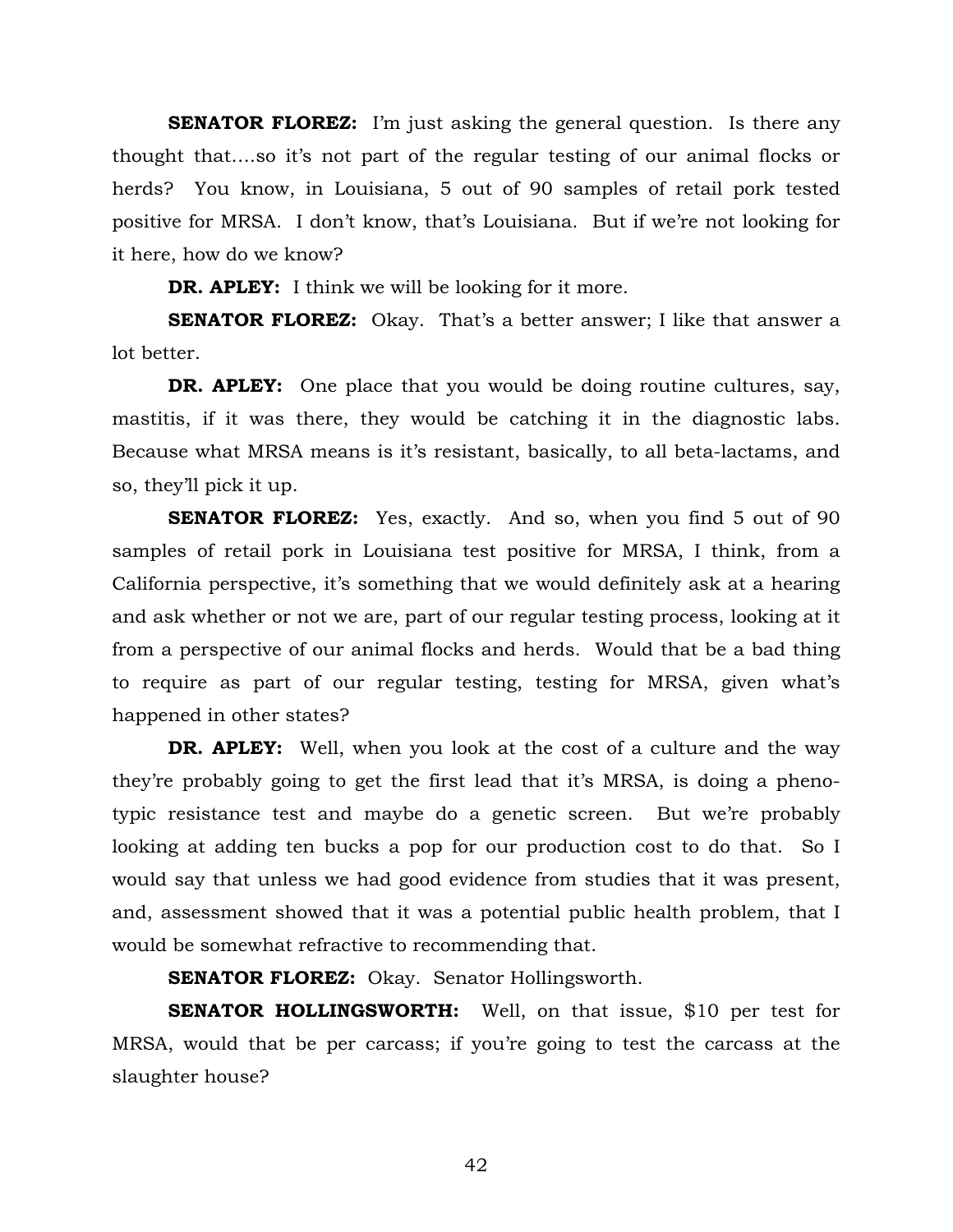**DR. APLEY:** That's at the top of my head but it would certainly be in that range.

**SENATOR HOLLINGSWORTH:** For a carcass that's valued at about how much?

**DR. APLEY:** You may have been out when I mentioned this, but on a live price, 1,300 pound feeder animal, if you look out over about 20 years, we average about \$10 profit per head.

**SENATOR HOLLINGSWORTH:** Those pork samples that were testing positive for MRSA, did they address where the contamination was coming from? Was it in the production or was it in the processing? I mean, if you went to any hospital, any cafeteria, these desks here and swabbed, you'd probably find some strains of staph that some of them might be drug resistant, correct? So the point of contamination was not addressed?

**DR. APLEY:** Yes or no, it was there. And one of the interesting things from one of the studies was MRSA was found in a herd that did not use antibiotics. So it's, yes, it's there or not. I'm not sure the data would show at this time that it's an antibiotic driven. And as Dr. Hurd said, so many of what we see in the presence in a herd or not present in a herd, can be clonal dissemination or things that come in and pop and go away, the way bacterial populations would occur.

**SENATOR FLOREZ:** Thank you. Senator Hollingsworth, I want to be clear, I'm not necessarily making a connection between antibiotics in this context, but I just want to know if we're testing for it; that's the main question. And it's \$10 a test or something of that sort.

**DR. APLEY:** That's completely going off a typical D lab, what it would take if you submitted a sample to D-Lab…

**DR. HURD:** That's a state subsidized price.

**DR. APLEY:** That's a state subsidized price.

**SENATOR FLOREZ:** State rate.

**DR. APLEY:** On the human side if you do a culture and susceptibility, you're up to 50, 60 bucks.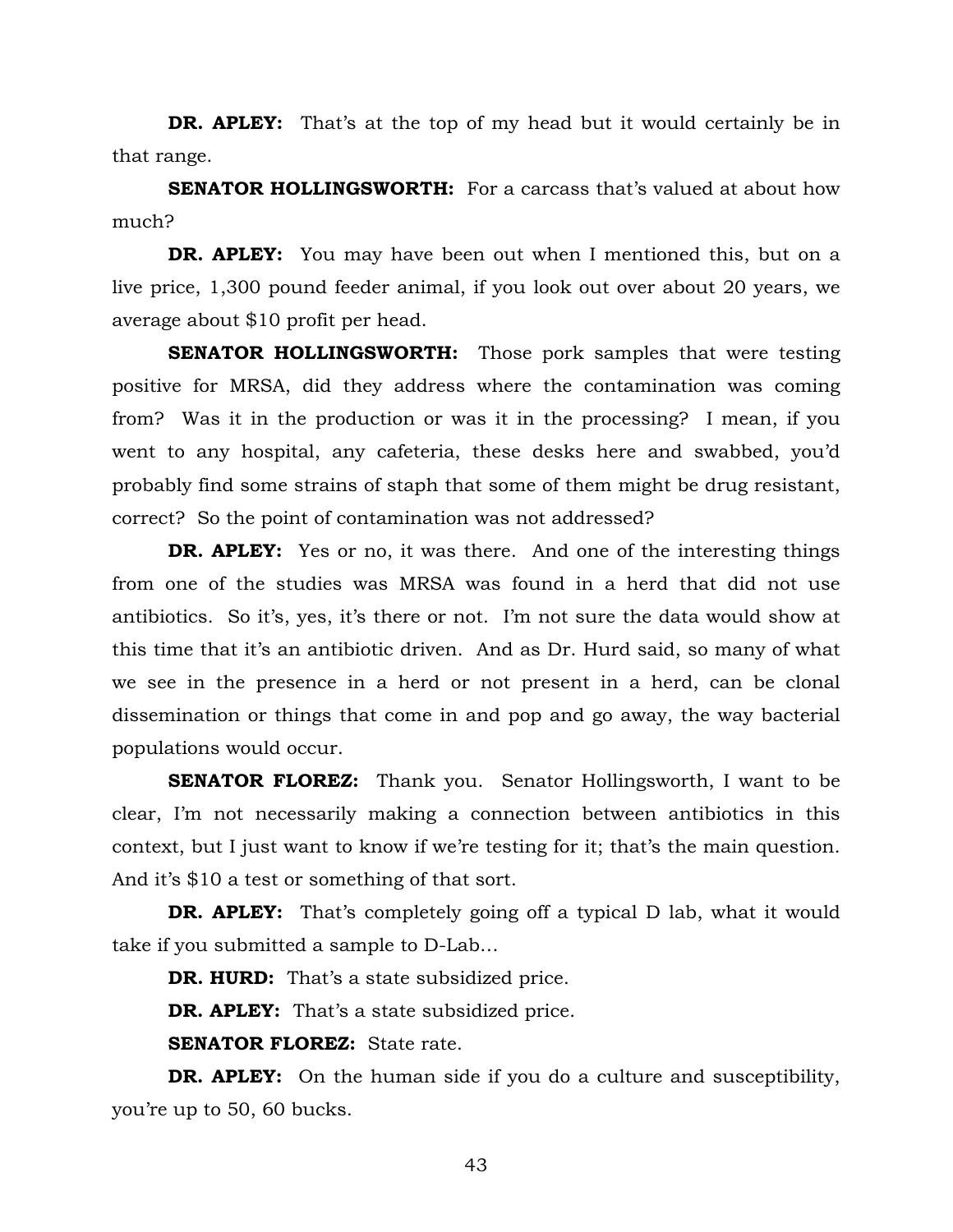**SENATOR FLOREZ:** Okay. Gentleman and ladies, thank you very much for your testimony. I appreciate it.

**GROUP:** Thank you for the invitation.

**SENATOR FLOREZ:** Okay. Let's move onto Panel 2. And if the folks could come up, that would be wonderful. You know who you are. And then we can make introductions and we'll continue on.

Thank you for joining us. I think I'd like to turn if we could, to Mark McKay who's here and maybe just get your impressions and then we'll turn onto the panels in turn. You do a bit of a different operation; maybe you can explain that and then maybe I'll have a few questions.

**MARK MCKAY:** Okay. Thank you very much. I'll do a little introduction. I have some comments that I'll make about who I am and what our company does.

My name is Mark Mckay. I'm the CEO of a company called Coleman Natural Foods. We are a private family owned operation that has….we operate here in California as a company called Petaluma Poultry. Everything that we do is naturally raised, and for us that means that the animals are raised without the use of antibiotics either in ovo, sub-therapeutic, non-therapeutic in all forms of our production practices. We have 300-plus employees. We have operated here in California for over 40 years. We are a \$130 million-plus annual revenue company.

There are some things that we do differently or a little bit differently that separate us from the rest of the industry. We are ISO 14,001 certified for sustainable management practices. Part of the reason I bring that up is because when you are certified under the ISO requirements, you document the things that you're going to do; you have an independent reviewer come in and verify that you're continually following and upgrading your production practices—that takes place all the way through our farming operation. We operate our own farms. We employ family farmers both in Sonoma County, Marin County, and through the Central Valley of California. We operate a feed mill. We have a hatchery. We have a processing plant. We have a distribution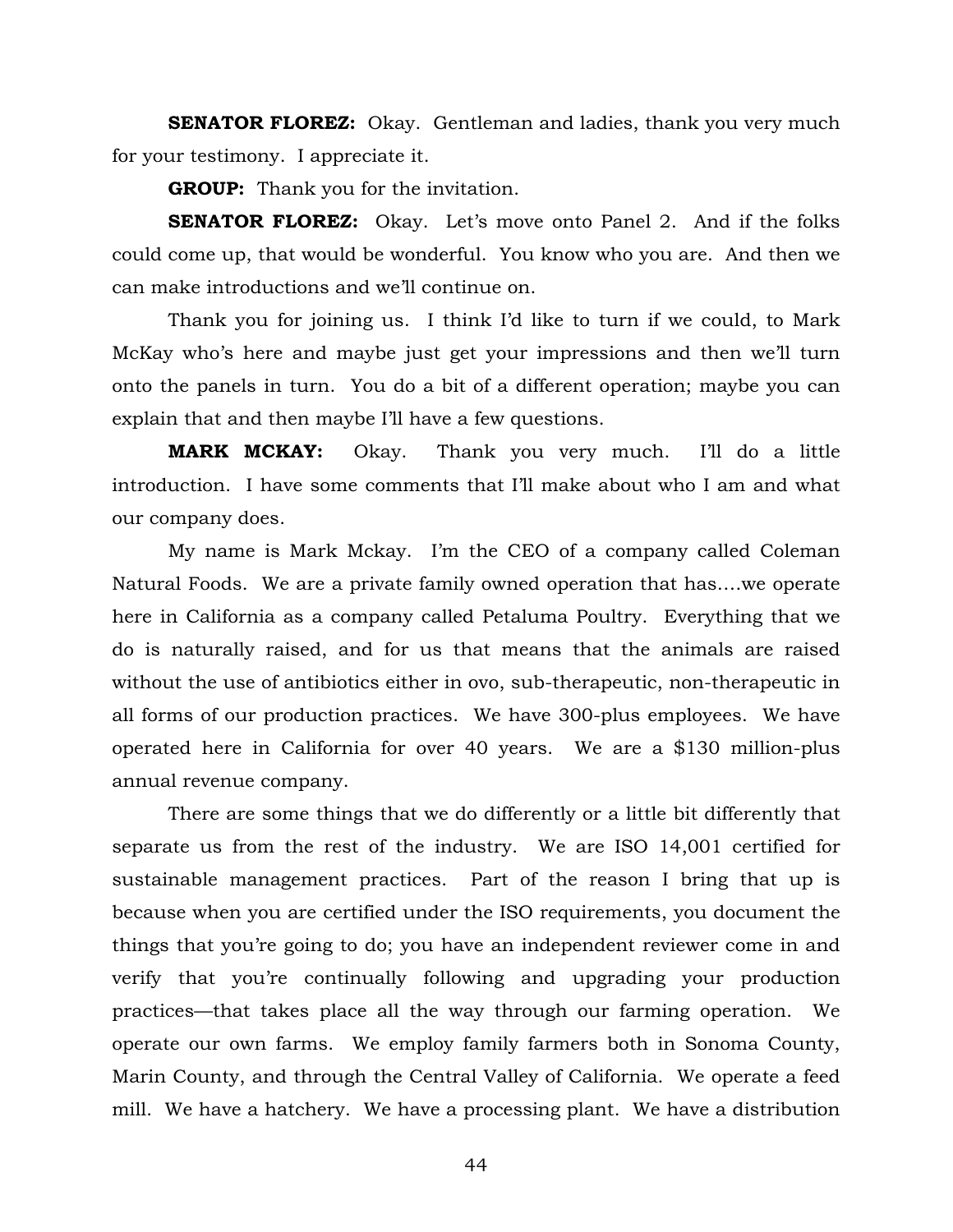center. We sell the products that we make here in California, literally throughout the western United States.

We also have two sister operations to our California operations; one based in Washington, north of Seattle, the other one based in central Pennsylvania in Lancaster County. Both of those operations, as well, are completely free of the use of antibiotics, both sub-therapeutic and nontherapeutic antibiotic use, as well.

For us, the emphasis of our business and part of the reason for wanting to speak here today is our focus is actually on the health of the animal. And I understand that the premise here is the, sort of, connection between antibiotic use and animal feeding and the connection to possibly resistant bacteria in humans. The connection for us is that we believe that if you raise an animal without the use of sub or non-therapeutic antibiotics, you actually are a more humane producer of the animals. We actually have to focus much more diligently on the husbandry practices that we employ in order to provide a much more stress free environment for the animals.

And actually listening to the earlier panel, part of my comments, especially from the producer and Mr. Daley, the cow/calf operator, I heard him say the same things that they do in their operation that we do in ours which is, the better you do with the way that you raise the animals, the less likely you are to either need to use sub-therapeutic or to even have to do treatment from a therapy standpoint relative to antibiotics.

And I actually made a list. Some of the things that we do, we actually do have….we increased the space available in our commercial operations for the animals that we raise. We focus on clean bedding and litter, great quality feed, clean water. We actually have a veterinarian on staff who is constantly evaluating the health of our birds, as well, just to ensure that there are things that we can do from a management practice standpoint that continues to reduce the stress. If you reduce the stress, the birds are healthier. If the birds are healthier, they'll less likely need any kind of therapy treatment through the process, as well.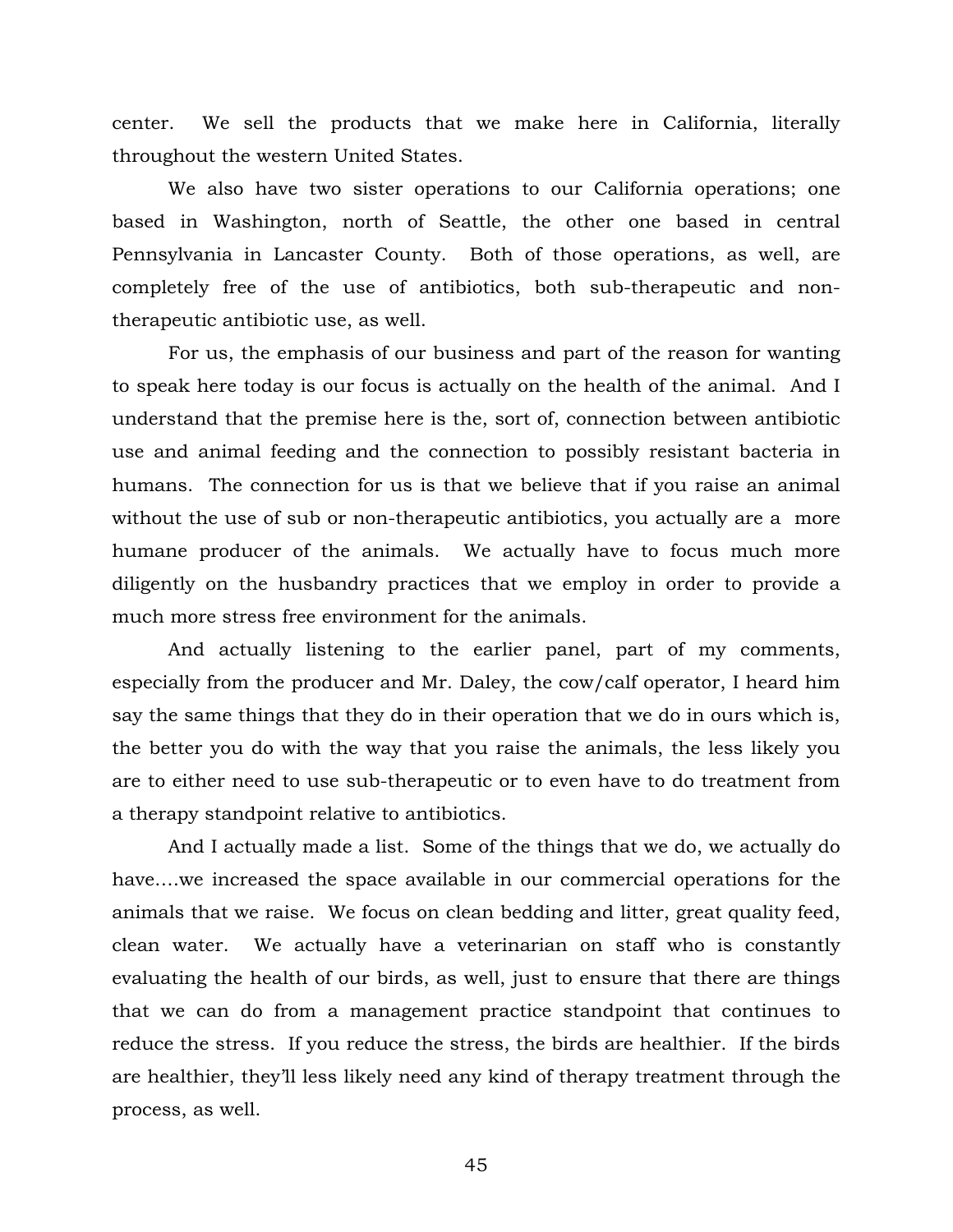We also employ….and all commercial operations do this, as well, not just the people that do it the way that we do it. But we employ very rigorous biosecurity procedures. We keep track of who's on the farm; where they've been; can they go from farm to farm? We don't allow them to work their way through the production practice. We have very rigorous pest and predator control procedures as well. Those are elements that can introduce and basically kind of cross contaminate flocks throughout the process as well, so we spend an inordinate amount of time making sure that those procedures are ample for our production practices as well.

We believe that in California, and I heard it earlier from the poultry federation group, that we allow consumers to have a choice and part of the choice that they're making is that there are, readily available in California and a growing demand nationwide, for naturally raised and organically produced products, which we think is both good for our business and good for California agriculture.

I will point out, and I don't think anybody has mentioned it so far, but there is an element to the proposed to legislation that specifically talks to the school lunch feeding programs. On an ancillary note just from our business, we have products in the marketplace that are specifically designed to both meet the CN (Childhood Nutrition) requirement programs for school feeding, but also, we use the meat products from our raising practices as the primary ingredient in those products. So in this case, we're able to do both. We're able to meet the sodium, caloric, protein, fat content requirements of the school feeding programs and also provide for us, antibiotic free meat sources but we can also do trans fat free and gluten free products as well, which are becoming much more popular from a school feeding program standpoint as well.

Thank you.

**SENATOR HOLLINGSWORTH:** The next witness please. Okay, well, I'll question the witness if nobody is ready to go.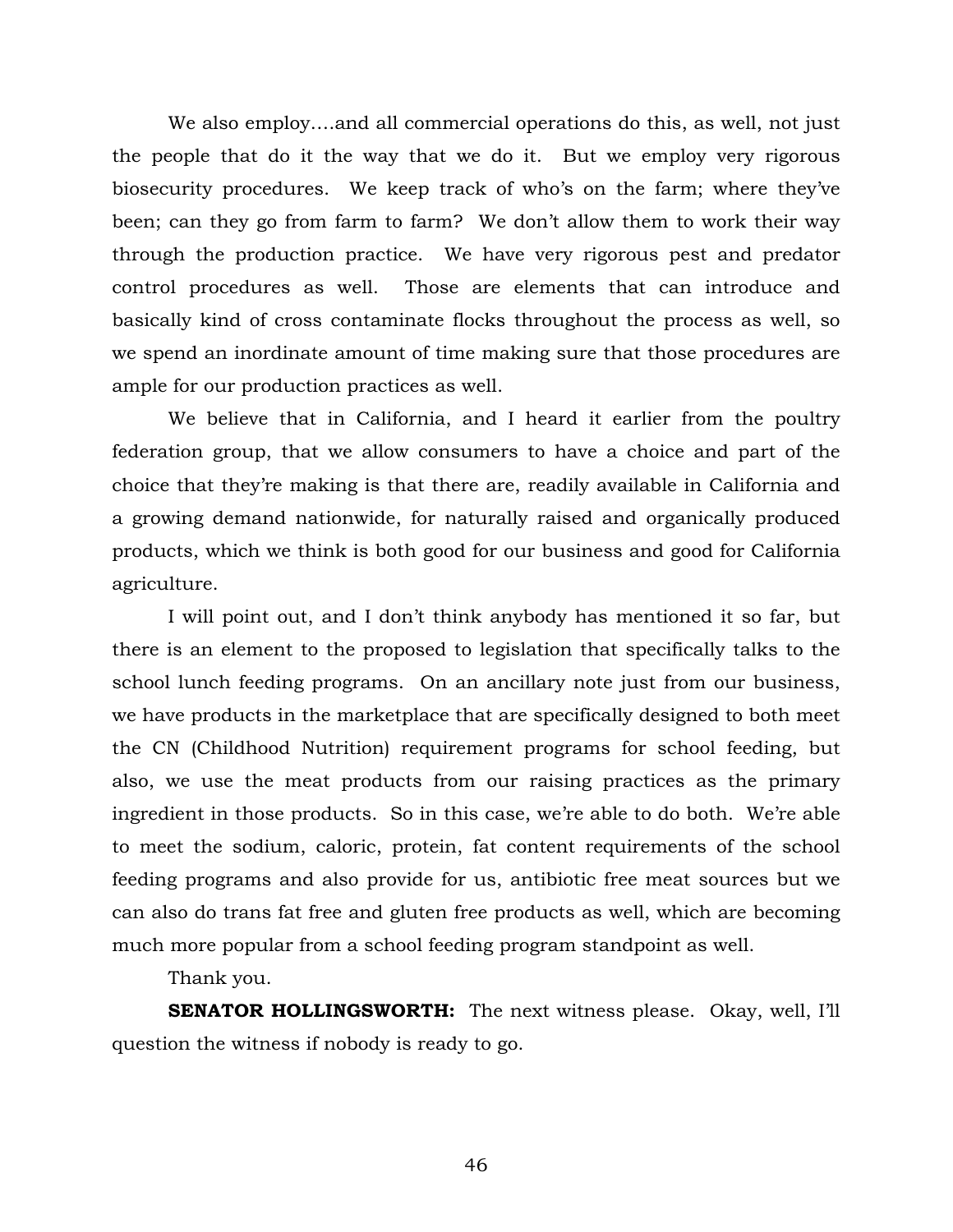If I might just ask you a couple of questions? It sounds like your operation is very similar, if not the same, as most operations in California that are poultry producers.

**MR. MCKAY:** I would say, yes.

**SENATOR HOLLINGSWORTH:** Except you may have larger cages? **MR. MCKAY:** We don't have any cages. We have large barns.

**SENATOR HOLLINGSWORTH:** They're all socialized birds? They get along well?

**MR. MCKAY:** Actually, all the animals we raise, and I didn't bring it up because I didn't think it was germane, but all of the animals we raise are also free range, so they have outdoor access as well, correct.

**SENATOR HOLLINGSWORTH:** What do you do if you're not using antibiotics if you have a breakout of a disease of certain individuals or certain pens?

**MR. MCKAY:** A fair question, and I heard it earlier as well. We have a couple of different things that we do. There are some homeopathic remedies that are available that don't include the use of antibiotics that can specifically address some of the secondary type of infection issues that you're talking about from the bacteria that are involved. The second part is….and we haven't had to do it, but we do reserve the right that if therapy was required for the humane treatment of the animals, and I think that that's a common thread throughout; it's actually a requirement as a certified organic producer that you provide for the therapy if it's required for the health and humane treatment of the animal. You have to take it out of the program and it can no longer be sold into commerce as antibiotic free or certified organic. But there are requirements that we provide for that opportunity.

**SENATOR HOLLINGSWORTH:** How often do you have to do that?

**MR. MCKAY:** We haven't had to administer in ovo sub-therapeutic or therapeutic antibiotics in over a decade.

**SENATOR HOLLINGSWORTH:** So what do you, then, when you don't get to that point? Do you separate the affected birds? Do you cull them?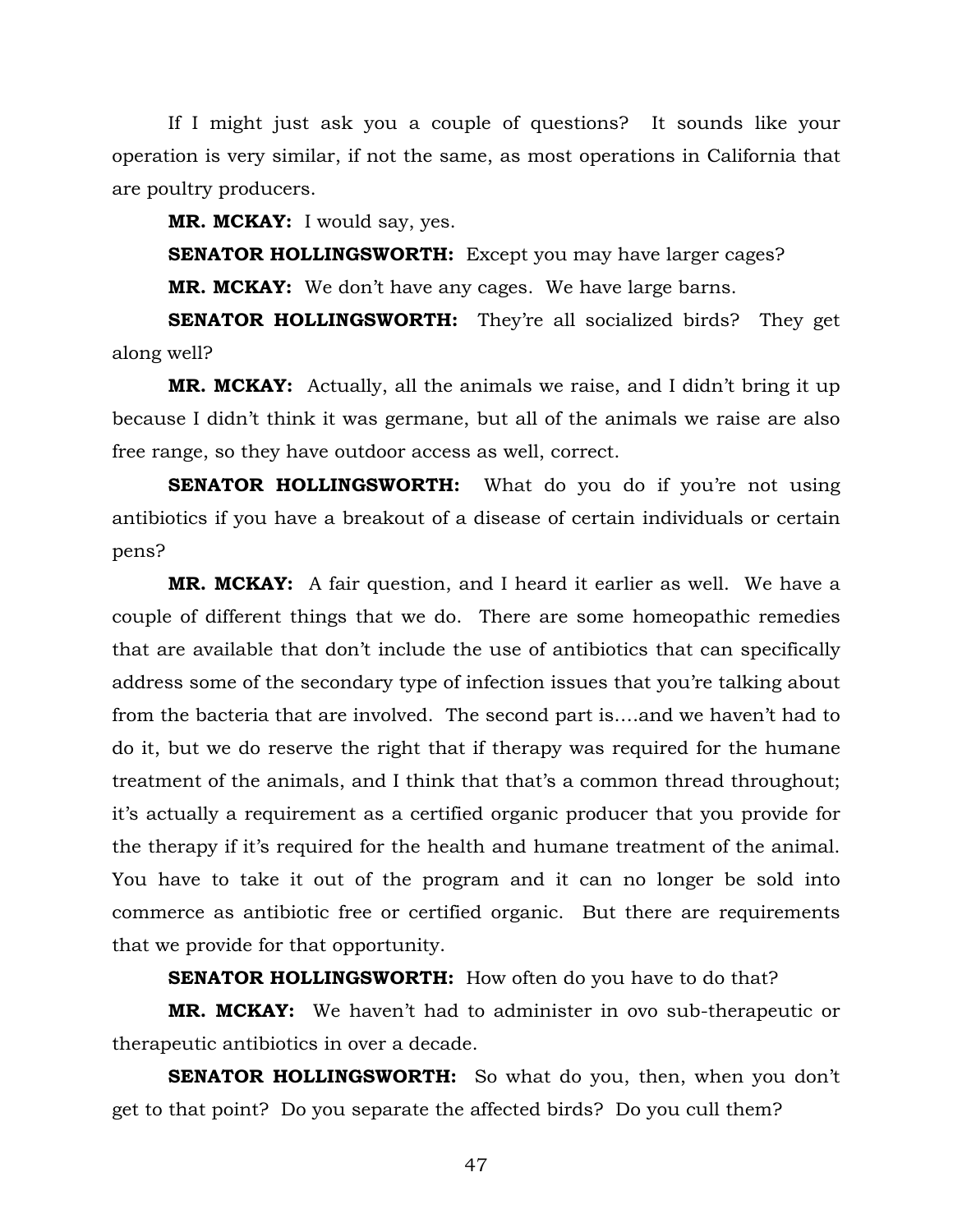**MR. MCKAY:** Animals can be culled if they're in….again; we have procedures that are part of our regimen for taking out, obviously, injured, hurt or animals that aren't going to make it to market age. We do, do that. We provide rest pens and forage areas within our houses. We build little threesided compartments. We also provide roosting areas that are hay bales and other types of things within the barns to allow them to separate themselves. But if we did need, and, again, as I mentioned before, if we had a requirement….and it's actually part of the legislation as well. I mean, it allows for the therapeutic administration of any medication that's required. It's actually one of the things that appeals to us. It would be…

**SENATOR HOLLINGSWORTH:** I'm just wondering the practicality of, you haven't had to use antibiotics in over 10 years but you have had diseased birds…

**SENATOR FLOREZ:** What's your mortality rate?

**MR. MCKAY:** I would say our mortality rate is probably along the lines of a standard industry producer. We typically run between five and six percent on standard mortality during the life of a flock.

**SENATOR HOLLINGSWORTH:** But if they're diseased birds, or they're starting to be affected, are you culling them? Are you counting that in your mortality rate?

**MR. MCKAY:** Absolutely. I'll be very frank; I mean, our requirements are that we, both from an internal standpoint and from a certification standpoint, that we pay a lot of attention to what happens with the animals. I don't think I've sat here and said that we are a better producer, but I think that you can raise along standard industry norms from a mortality and from a livability standpoint along with the rest of the industry. And what we really do is, you have to do other things better. You have to give the birds more space. You have to really amplify your attention to the details in the husbandry practices.

**SENATOR FLOREZ:** Let me ask you given that you have to pay more detail to the animal, then, in other words, right?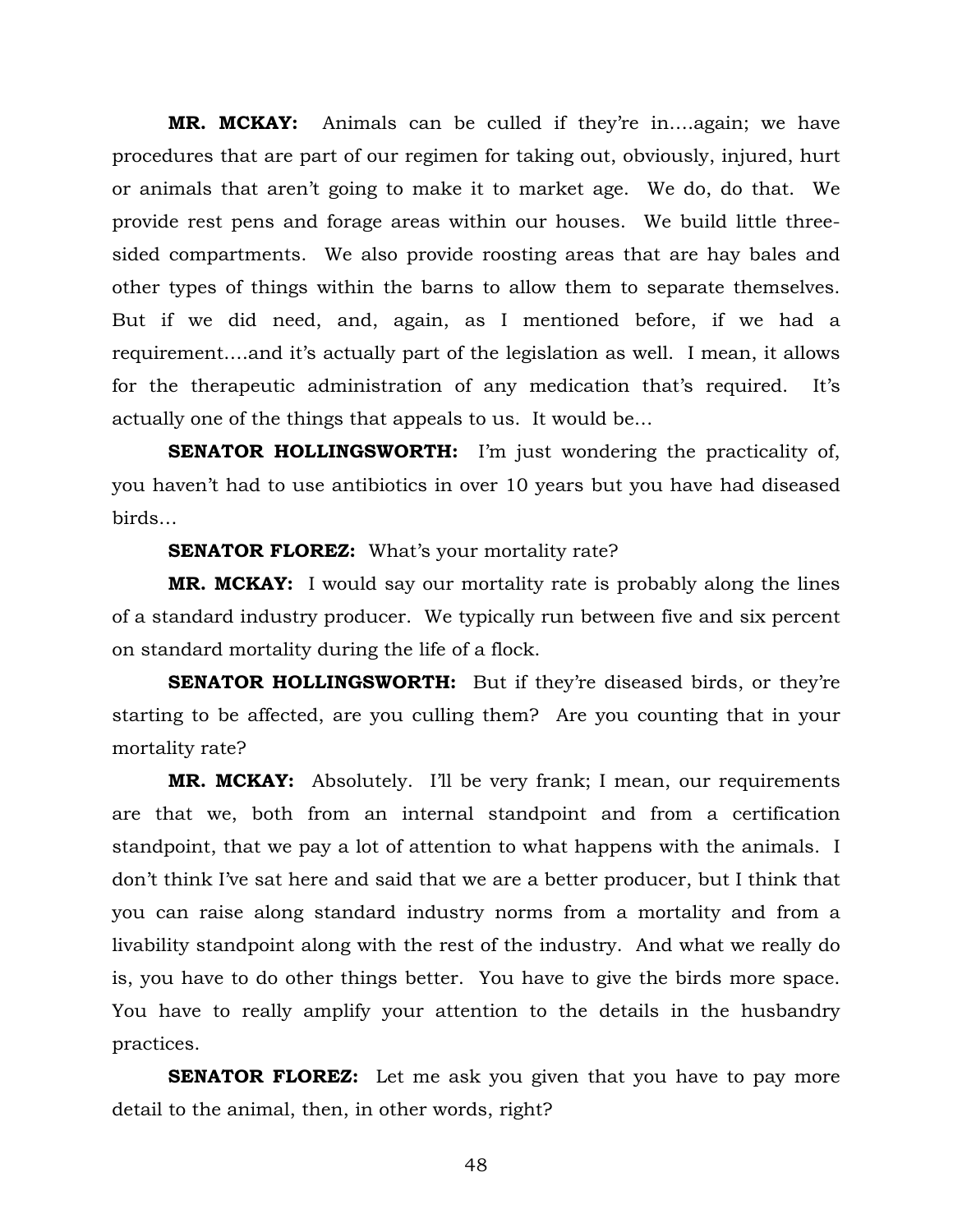**MR. MCKAY:** Um hm.

**SENATOR FLOREZ:** The death rate you mentioned earlier....I think one of the witnesses said, on the other prior panel, that without antibiotics, more chickens die, is that true?

**MR. MCKAY:** It's not our experience, no.

**SENATOR FLOREZ:** Okay. Any other questions, Members? Okay. Thank you.

Okay, let's get to our panelists. Dan, do you want to begin?

**DAN KALB:** Sure. My name is Dan Kalb. I work with the Union of Concerned Scientists. And I'm here presenting some brief testimony on behalf of the Keep Antibiotics Working Coalition of consumer health, environmental and humane and other advocacy groups around the country dedicated to eliminating a major cause of antibiotic resistance, and that is, the inappropriate use of antibiotics in food animals, which is what the topic of discussion is for today.

I'm certainly not going to read the, probably, 10, 15 minutes worth of testimony; I've just underlying maybe two or three minutes worth and then I'll be happy to take questions.

The overuse of antibiotics is a major threat to public health and it's one of the top concerns. And that's not just Union of Concerned Scientists saying that or a coalition, but that's coming from the Centers for Disease Control and Prevention. They identify the overuse of antibiotics as one of the country's premiere public health concerns.

As we know, the overuse of antibiotics leads to microorganisms that are resistant to antibiotics, thereby rendering the drugs much less effective. Not only are antibiotic resistant diseases more difficult to treat, evidence shows that resistant bacteria are more likely to cause systemic blood infections and require hospitalization. So the problem is not just how this impacts animals, but, as we know the topic of this hearing is that how this impacts the resistance that those microorganisms have to the antibiotics we have and the potential harm that causes to humans.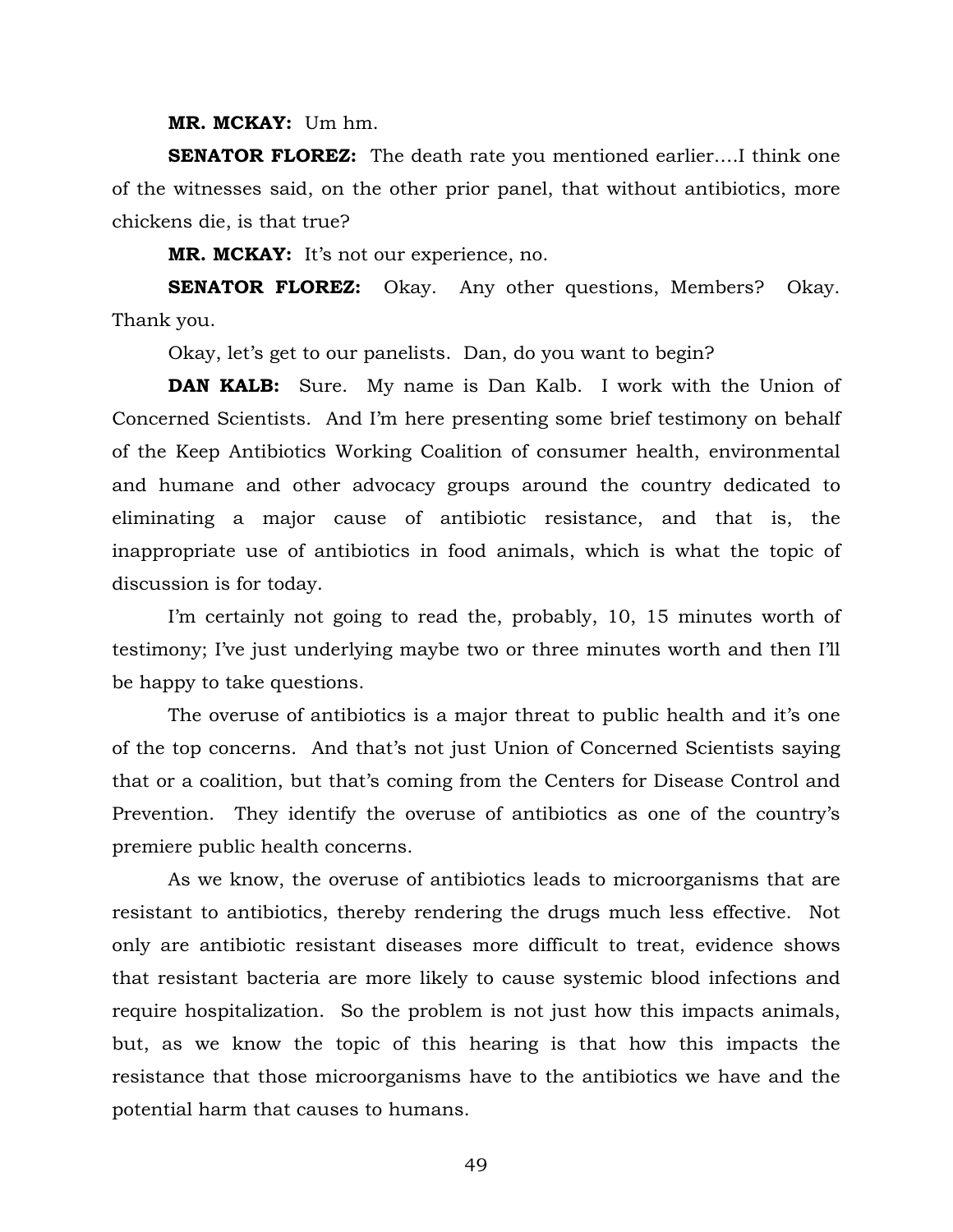Now human medicine understands this. In fact, the AMA and Center for Disease Control and other well respected associations understand this. And human medicine, as is my understanding, has stepped up to the plate and has implemented some programs to reduce, carefully and wisely reduce, the use of antibiotics. Not to, of course, eliminate it. We all use antibiotics when some of us get sick for certain types of sicknesses. But they're taking action. Unfortunately, it appears that the agricultural sector has yet to move in that same direction.

And as we've heard, although I guess there's some dispute by some of the previous panel, but we've heard that roughly 70 percent of the antibiotics used in this country are used on animals for non-therapeutic uses. And even while we do believe that number is correct, even if that number is only 50 or 60 percent, it's still a huge number and it still means that action needs to be taken.

Surprisingly, most of the antibiotics used are not used to treat disease, as we've discussed, and most of them are used (these non-therapeutic antibiotics) in capos of large concentrated animal feeding operations as you heard earlier.

Some have said in the past that there isn't a strong scientific link between the use of these antibiotics for non-therapeutic uses in agricultural livestock and how that impacts the potential for resistant microorganisms in terms of the use of antibiotics in humans, but our sense is that the scientific evidence is pretty convincing and mounting.

I'm sorry, did you….let me just finish this. For example…

**SENATOR FLOREZ:** Let me say, you're going real fast and the other side had ample hours and not that I want to keep your people here hours, but please take your time. Let's go through this. We are building a record. We are building a transcript. And so, the purpose of these hearings, in many cases, is to have a transcript that others and the public can review and can also make further comment to the Committee. So don't feel the need to rush through this.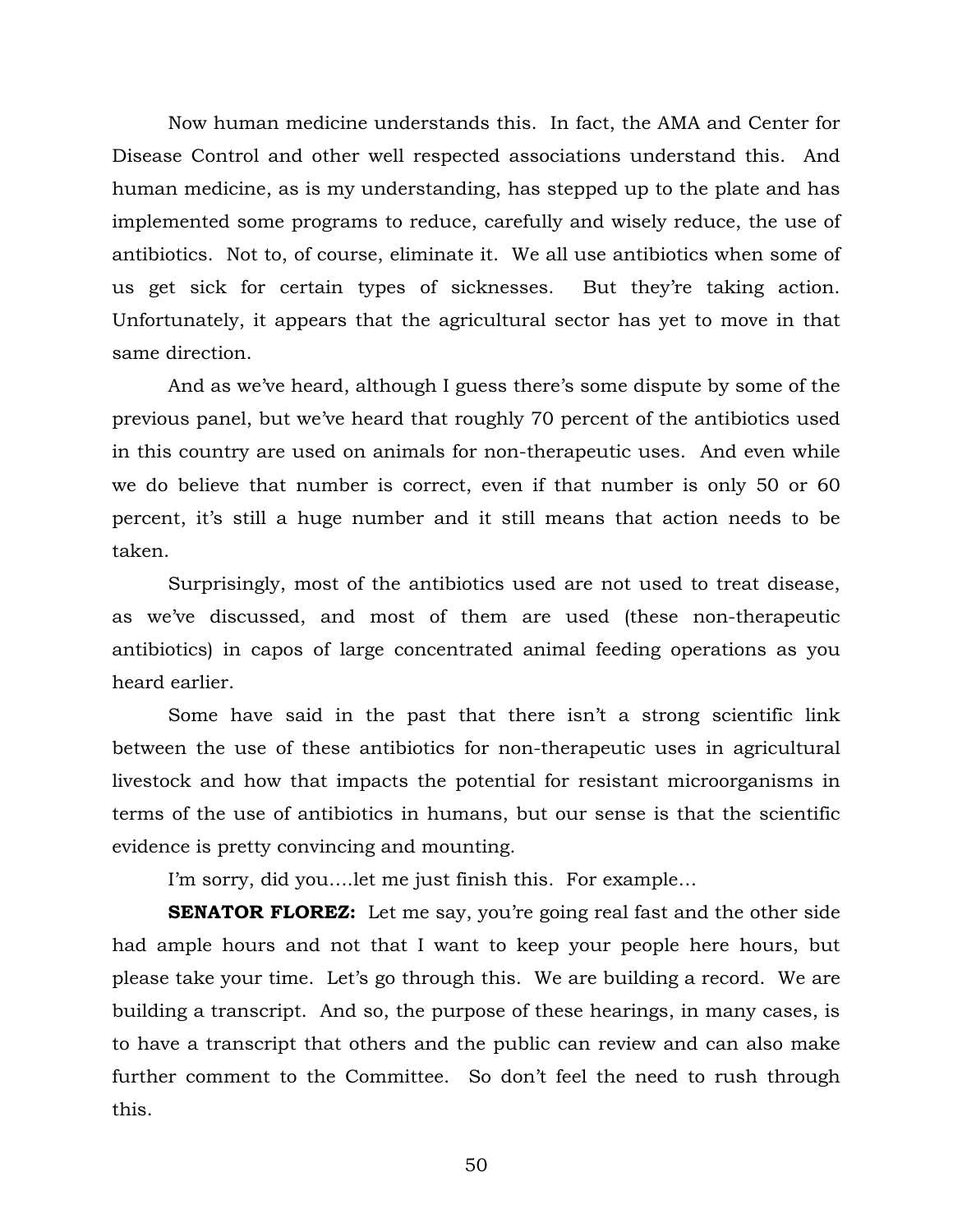**MR. KALB:** Okay. I appreciate that.

**SENATOR MALDONADO:** Mr. Chair, along those lines. The statement you just read, are you saying that the folks that were just here in the front weren't consistent with the facts?

**MR. KALB:** Which statement are you referring to? I don't remember.

**SENATOR MALDONADO:** The one you just finished stating. The one you just finished reading.

**MR. KALB:** About the Centers for Disease Control? Or, the 70 percent?

**SENATOR MALDONADO:** The amounts are mounting and that there is a connection between antibiotics…

**MR. KALB:** Yeah, I was just about to read off a couple of examples.

#### **SENATOR FLOREZ:** Okay.

**MR. KALB:** I don't know if people who are here or who they represent were saying things exactly to the contrary, but the emphasis seems to be somewhat to the contrary so I want to just…

**SENATOR FLOREZ:** It's okay to have the contrary here. That's why we have a hearing. Our job is to kind of figure out, as Senator Maldonado always says, what's the truth? And so, if you give us your side and we get the other side, we can try to figure this out from our vantage point.

**SENATOR HANCOCK:** Senator Florez?

**SENATOR FLOREZ:** Yes, Senator Hancock.

**SENATOR HANCOCK:** My recollection is that the statement was made that maybe, or what I have read, is that the animal husbandry or the commercial people who believe in the sub-therapeutic use of antibiotics agree that maybe 30 percent of the antibiotics used in this country are used on animals that your statistics say 70 percent, and that maybe what we're looking for is whatever the data is to indicate which or where that number might actually be.

**SENATOR FLOREZ:** Right.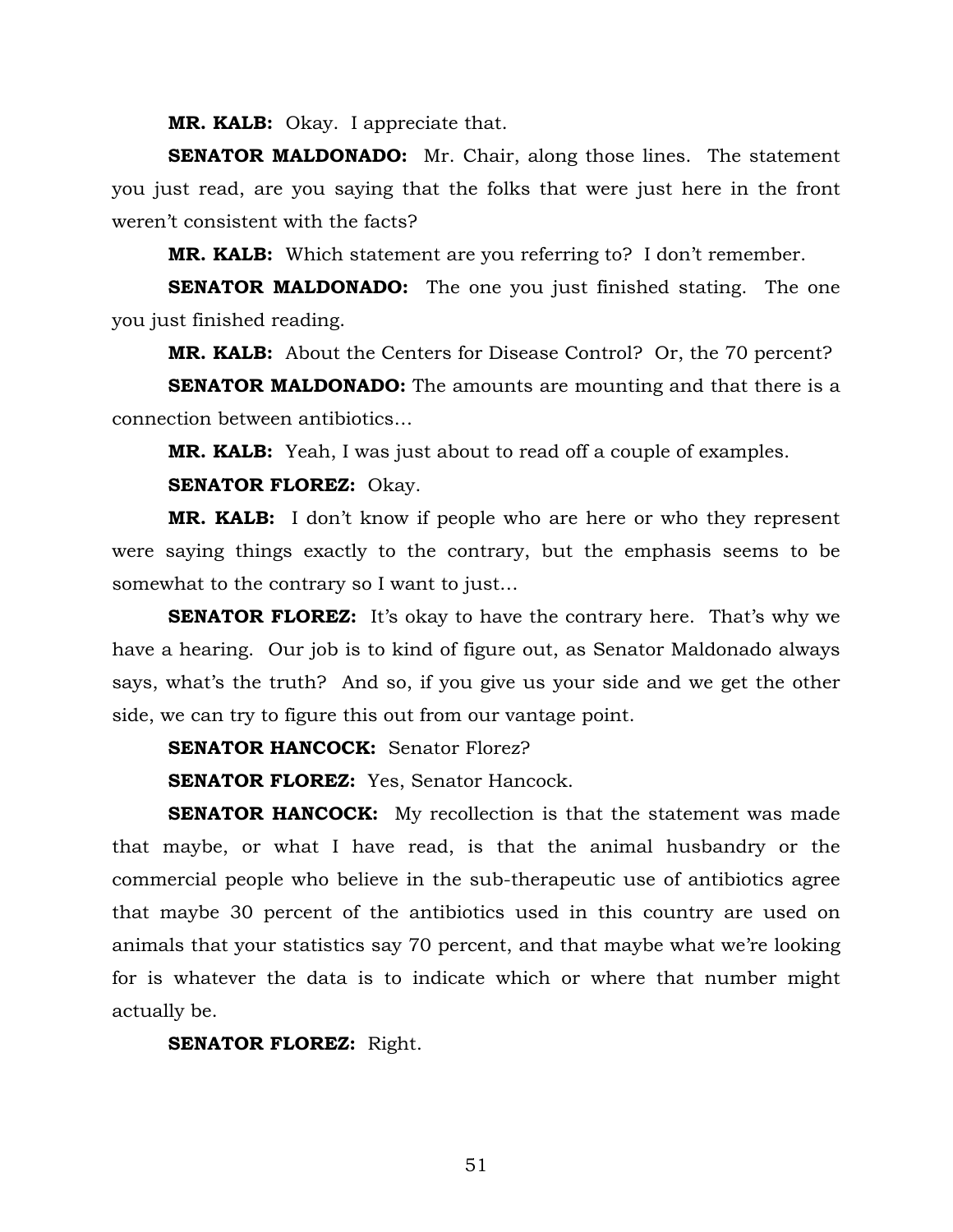**MR. KALB:** I appreciate that. In 2001 the *New England Journal of Medicine* published a special editorial whose title summed it up (quote) *"Antimicrobial Use in Animal Feed: Time to Stop."*

In 2003, the WHO concluded *"there is clear evidence of a human health consequences from agricultural use of antibiotics, including infections, that would not have otherwise occurred, increased frequency of treatment failures and increase severity of infections."* 

In 2003, the National Academy of Sciences Institute of Medicine came up with a conclusion (quote) *"Clearly a decrease in antimicrobial use in human medicine alone will have little effect on the current situation. Substantial efforts must be made to decrease inappropriate overuse in animals and agriculture as well."* This is the National Academy of Sciences saying this.

The literature is diverse. And one point though, is a pretty clear and pervasive in much of the literature. Antibiotic overuse in agriculture just as in human medicine is undercutting the efficacy of important human therapies and in some cases, helping to generate even more virulent pathogens. And this conclusion, is again, not just the Union of Concerned Scientists or one agency, but it's also the AMA, the American Academy of Pediatrics, the American Public Health Association and most major medical associations throughout the country and possibly throughout the world.

There was a notation of a study in Denmark and I wanted to point out what the WHO, their analysis is. The WHO analysis of this Danish experience of reducing or banning most antibiotics, has shown….the WHO analysis has shown that the non-therapeutic uses of antibiotics can be ended with little or no impact on agricultural productivity and human welfare. The comprehensive analysis published in 2003 showed that there was no appreciable impacts from the antibiotic ban on broiler chickens and certain kinds of pigs, so-called finishing pigs. There was a slight increase in the use of antibiotics for other types of pigs, but the increase was completely offset by the overall decrease in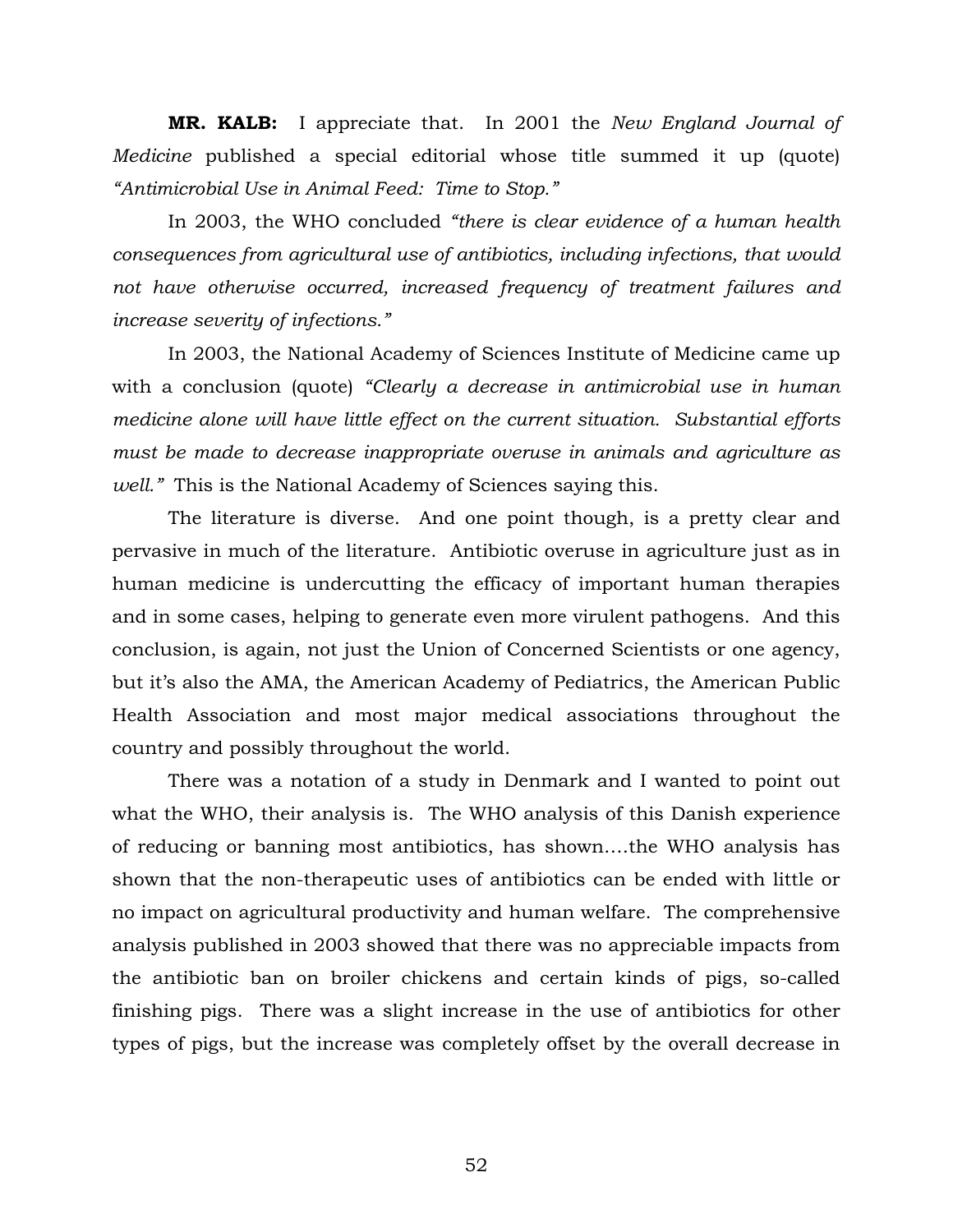antibiotic use. Again, they said that overall the results were positive and no additional harm was caused to anybody because of what happens in Denmark.

The USDA looked at a number of studies, including what happened in Denmark, and they've said (here in the United States) that large farms are more likely to use antibiotics in feed with limited, if any, benefits. The USDA also found that other practices, such as increased sanitation, and in some cases, vaccination, could be substituted for antibiotics.

Sometimes you'll hear that routine antibiotic use has benefits for human health, for that matter, but there is simply no evidence that that is the case. Studies have shown that levels of food borne pathogens go up or down independently of antibiotic use in food agriculture. Antibiotic use in healthy animals is simply unrelated to rates of food borne illnesses.

We recommend that states….because it's always challenging to move things forward quickly at the federal level and states are often, as you know, places where eventually federal laws end up but states are often, you know, places where they're started and tested, we recommend that state efforts to curtail unnecessary antibiotic use focuses on uses that provide the least benefit to animals and have the potential for the greatest harm to humans. We recommend that you focus on the non-therapeutic uses of medically important antibiotics—important for the human race not just for animals.

Thank you.

**SENATOR FLOREZ:** Thank you very much.

**ELISA ODABASHIAN:** Good morning. My name is Elisa Odabashian and I am the west coast director of Consumers Union, the nonprofit publisher of *Consumer Reports Magazine*.

We believe that much, much, much more needs to be done immediately to curb the non-therapeutic use of antibiotics on food animals, a practice which we think, and have seen in much data, leads to major increases in antibiotic resistant bacterial infections in humans. When I heard the former testifiers say that there was no correlation, I wondered if they had read a newspaper or seen a television or taken their child to a doctor for an ear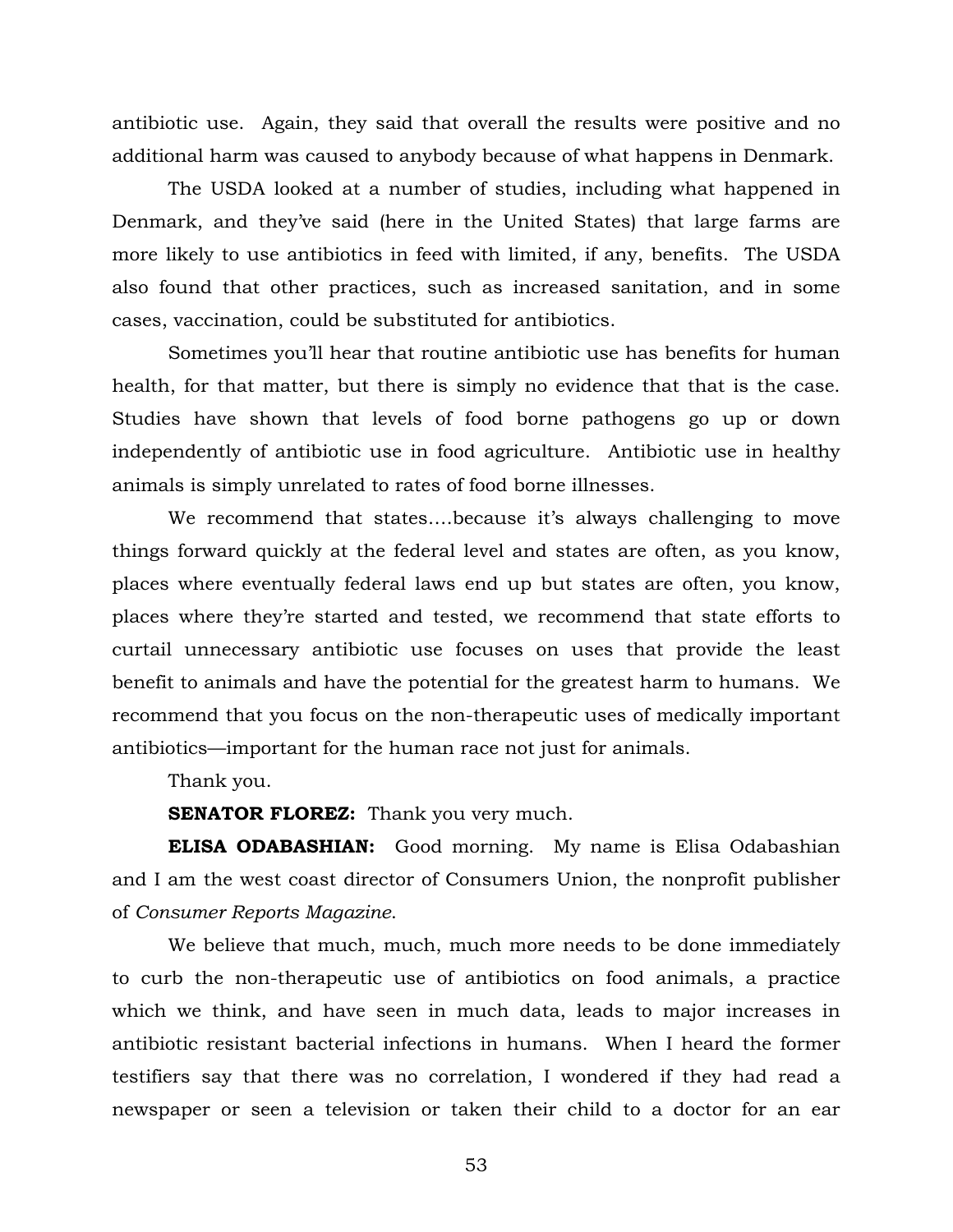infection, where the child has to get three and four different antibiotics before one starts to work.

A joint report in 2003 of the World Health Organization, the United Nations Food and Agriculture Organization, the World Organization for Animal Health states that the non-therapeutic use of antibiotics in animals places humans at increased risk for infection, higher numbers of treatment failures, and increase severity of illness resulting in both higher frequency and longer duration of hospitalizations and a rise in the cost of health care. The extra cost to the U.S. health care system due to antibiotic resistant bacteria was estimated in 1998, by the National Academy of Sciences and the Institute of Medicine, to be \$4- to \$5 billion annually. That was in 1998 and 11 years ago, we can imagine what that cost is now.

In the January 2007 issue of *Consumer Reports,* we published a story called "Dirty Birds," which was the largest national analysis of contamination and antibiotic resistance in store bought chicken ever published. In that study, we tested 525 fresh whole broilers bought at supermarkets, mass merchandisers (like Costco), gourmet shops, and natural food stores across 23 states. Of those birds that were tested, 80 percent of the chicken carried some form of bacteria that can sicken people. Of that 80 percent, we found that 84 percent of the salmonella organisms and 67 percent of the campylobacter organisms showed resistance to one or more antibiotics. It was a major find. And we also did a simultaneous national survey of people (average Americans) and found that 82 percent of Americans are extremely concerned about giving antibiotics to food animals on a regular basis as part of a daily dosage of their feed.

Recent economic analyses of antibiotic use in poultry disputes the myth that using drugs non-therapeutically results in large economic gains to producers. The data show that cleaning farm facilities more thoroughly and frequently achieves the same benefit as non-therapeutic antibiotic use without leading to increased risk of human illness and increased health care costs.

Thank you.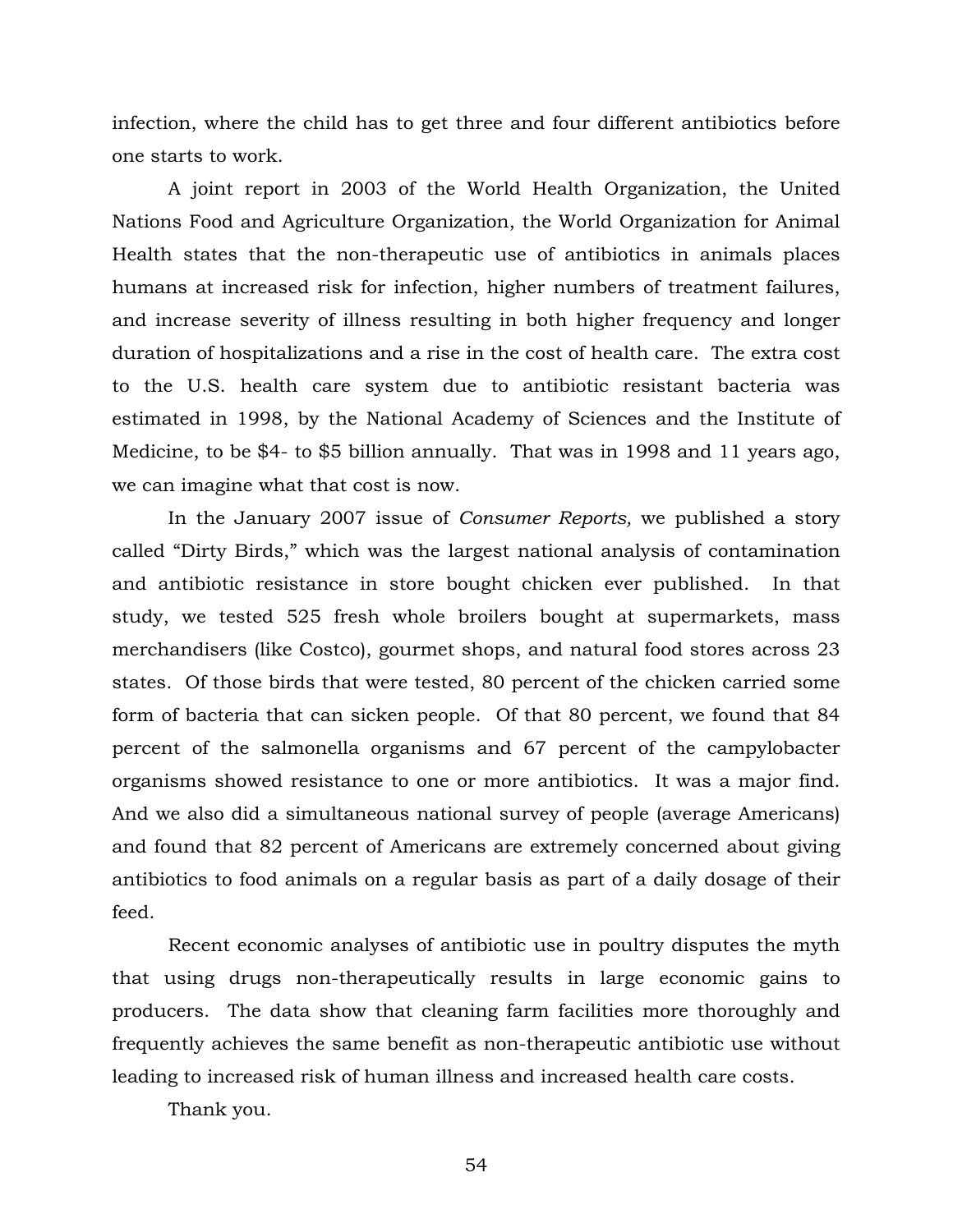**ELANOR STARMER:** I'd like to thank Chairman Florez, Vice Chairman Maldonado, and the Members of the Committee for allowing me to speak today. My name is Elanor Starmer. And I am a research analyst with Food and Water Watch. We are a national consumer advocacy organization. And within California, we have offices in San Francisco, San Diego, and Los Angeles.

We believe that the use of antibiotics for growth promotion and to keep animals from being sick is unnecessary and puts consumers at grave risk by exposing them to food borne illnesses that are not treatable with antibiotics. A ban on non-therapeutic uses of antibiotics would not impact producers' ability to treat sick animals but it would eliminate the practices that commonly lead to resistance, which is the feeding of low doses of antibiotics to livestock over long periods of time. We think that this ban is necessary for two reasons.

First; an extensive review of the literature done by the Pew Commission on Industrial Farm Animal Agriculture found that antibiotics are widely available over the internet and in feed stores to producers without the approval of a veterinarian and that they are commonly used in ways other than what is directed on the label.

Second; we think that this is an incredibly important issue for human health because a full half of the antibiotics that are used in animal agriculture are either the same as, or very similar to, human use antibiotics. There is a wealth of scientific literature, some of which has been discussed by my colleagues, showing a link between antibiotic use in animal agriculture and resistant bacteria that impacts humans.

And I'm happy to talk about this more during the question and answer period, but I just mention now, that the CDC has concluded that antibiotic use in food animals is the dominant source of antibiotic resistance among pathogens that cause food borne illness. So there are, of course, other ways that antibiotic resistance happens, and the medical setting is a very important area that needs attention but when we are talking about food borne illnesses that sicken consumers, the Centers for Disease Control has determined that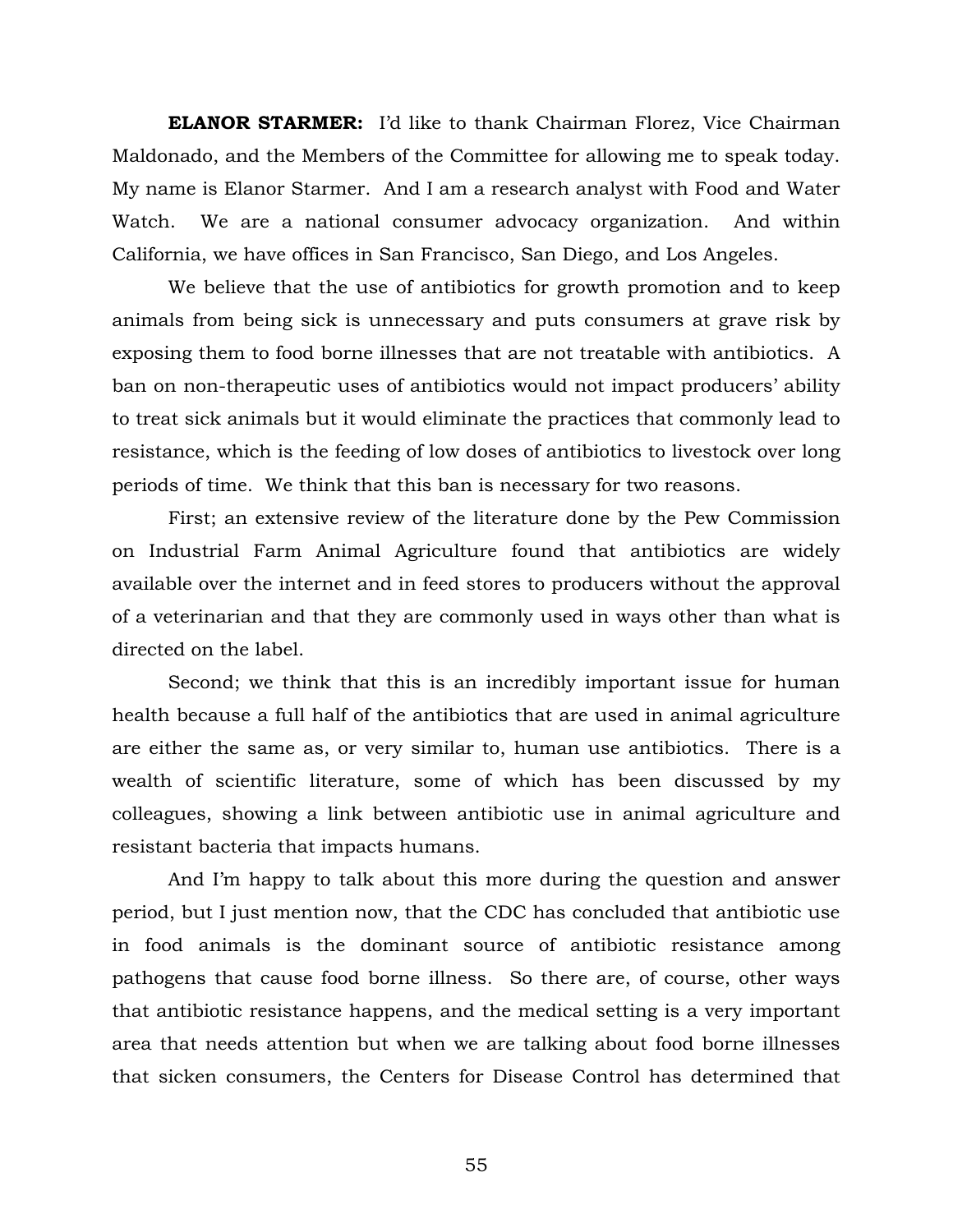antibiotic use among food animals is the dominant cause of those antibiotic resistant bacteria.

We believe that preserving a safe food system for consumers does not just mean doing everything that we can to prevent contamination from happening but it also means that if contamination does happen, that we have all the tools available at our disposal to be able to treat those consumers and make them better as quickly as possible. And if we continue to move in the direction that we are, I do not think that that would be the case and that is certainly also the feeling of prominent medical authorities, including the World Health Organization and the American Medical Association and others.

So I'm more than happy to take questions but that's my opening statement.

**SENATOR FLOREZ:** Thank you all. I don't know where to begin but let me ask the panel, in general, I'd like to get all your comments, but what you heard in the prior panels, did you have a feeling that there is sufficient oversight of antibiotics that we use in our food supply? I mean, this argument "of 70 percent," "not 70 percent," "we don't know," "it's not important," "why do we need the info," "what use would we make of it," from your perspective, how are we to make sense of all of that particular part of the discussion?

**MR. KALB:** I'll start. Dan Kalb with the Union of Concerned Scientists. Certainly any state agency or regulatory agency that's charged with protecting the public's health needs to have information to do that. And getting the best scientific information and getting the data from the industry that's being regulated or potentially regulated, is a fundamental component of protecting the public's health. So if what you're asking is do we need to collect more information or should a state agency have the authority to collect more information in order to be able to make the right decisions, I think that's a no brainer.

## **SENATOR FLOREZ:** Okay.

**MS. STARMER:** If I could just add to that on the topic of regulation generally?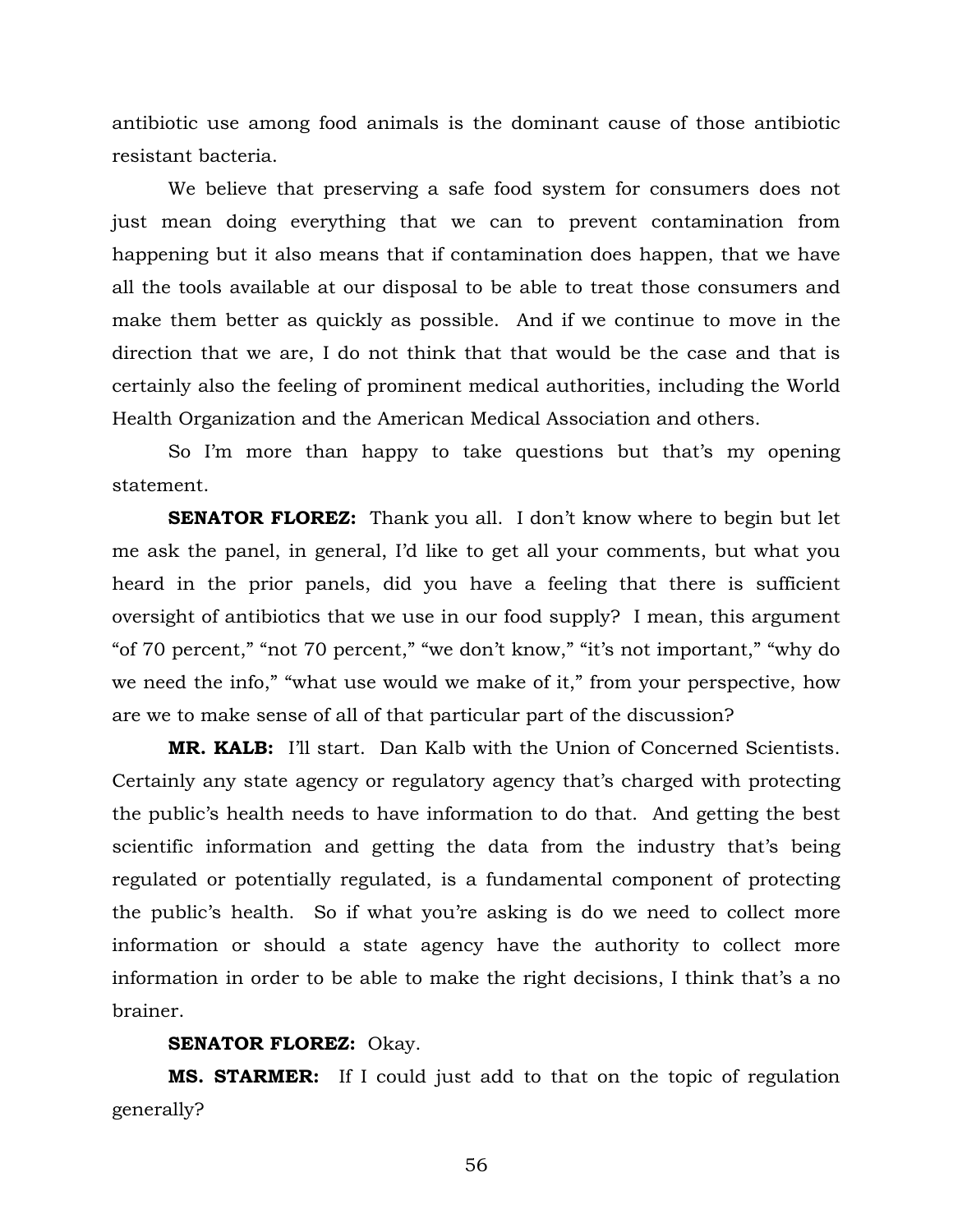#### **SENATOR FLOREZ:** Yes.

**MS. STARMER:** In addition to the lack of data, there's also….most of the drugs in use in animal agriculture at this point were approved for animal use by the FDA before they took human resistance into account in doing those assessments. And I believe that someone on the previous panel mentioned that the FDA has changed that practice, and that's true and that's a positive thing. But its new framework, which has been in place since the year 2000, takes into account human resistance issues in the approval of antibiotics for animal agriculture but only for new antibiotics. And so, they did state that they were interested in going back and doing reviews of antibiotics currently on the market but only if financially feasible, and that has really not happened except in a couple of cases. Once case, which was the withdrawal of fluoroquinolones from poultry production in 2005, took a full five years to go into effect. And during the time that they were going through that process, of course antibiotic resistance continued for proliferate in poultry operations. So that's just another example of the way in which the regulatory framework does not serve human health.

#### **SENATOR FLOREZ:** Elisa.

**MS. ODABASHIAN:** I would just add that there is currently minimal regulation that requires either drug manufacturers or animal food producers to report the level of use of antibiotics which leads to these conflicting estimates of 30 percent by the trade organization or trade group, or 70 percent by the Union of Concerned Scientists. And, you know, it's a he says/she says kind of thing if there are no requirements to report usage.

**SENATOR FLOREZ:** Right. Why do you think there are so many antibiotics in the system?

**MS. STARMER:** Well, I think, and this speaks to an issue that was raised by the previous panel that, "well, we've been using antibiotics in animal agriculture for 60 years and if there was going to be a superbug it already would have happened." I think that that negates the evidence of the change in livestock production practices that we've seen just recently in the last 20 or so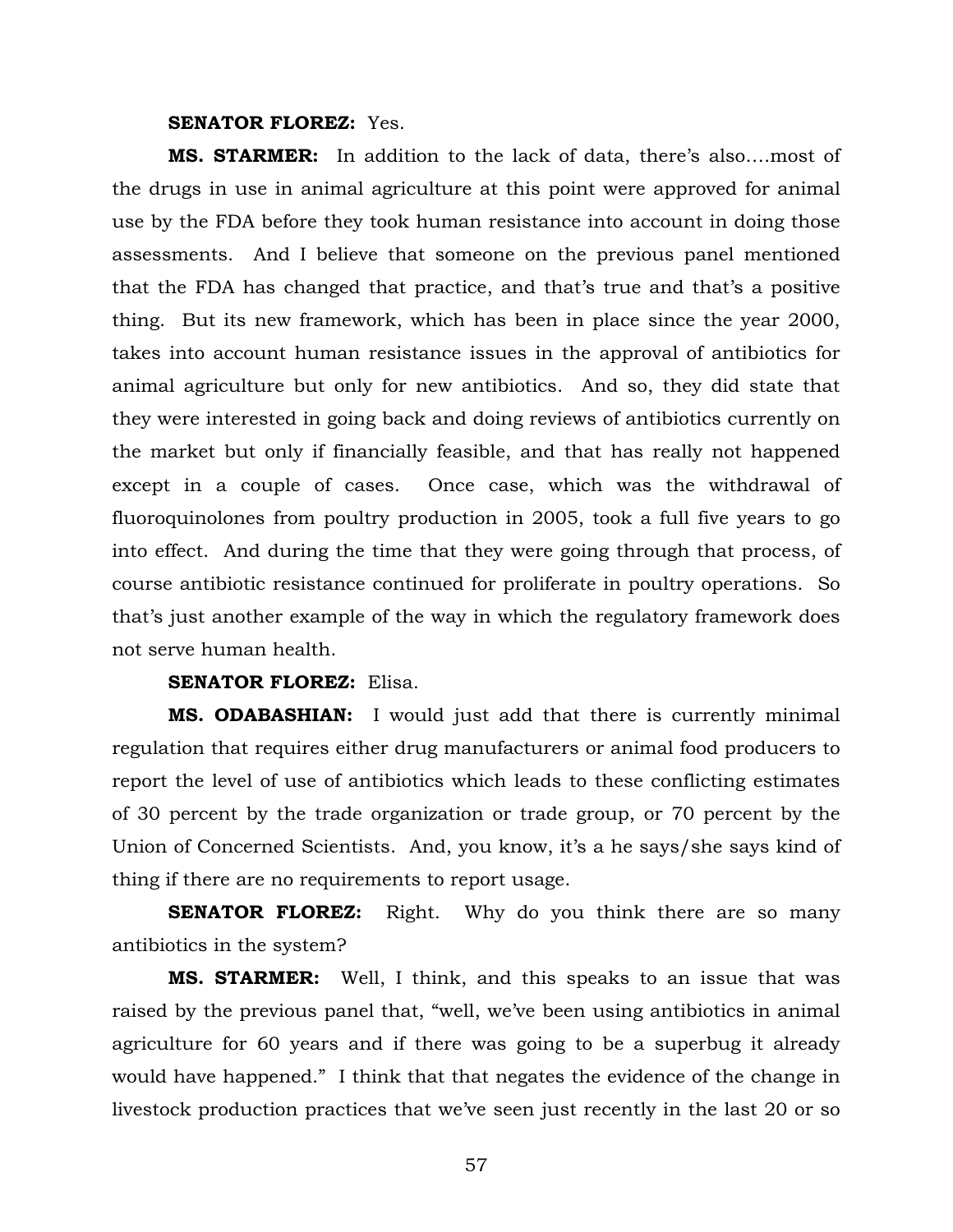years. Just since 1996, we've seen an over 500 percent increase in the number of hog operations that are industrial sized or over 2,500 head. And as we see an increasing number of those very large confined and concentrated animal feeding operations, the requirements for treating the entire flock to prevent illness become much greater. And so, again, this is very difficult to make an exact point because we don't have the data. But I would suspect that if we were to look at time series data on antibiotic use, we'd see a very big increase just in the last 20 years related to that proliferation of concentrated animal feeding operations.

**SENATOR FLOREZ:** How would you describe the earlier panel's thought on the public health threat? Senator Maldonado's question, Senator Hollingsworth question, our question is, is there a very serious link with public health in humans to animals in this particular case? What would we say to that given the prior testimony?

**MR. KALB:** I would say that you should look to the organizations that you feel that you can trust the most. And the Centers for Disease Control and Prevention, the National Academy of Sciences, AMA, American Public Health Association are organizations that I trust and I would hope that this body would trust those organizations as well. Asking the regulated industry, it's important to get their input but it's also important, as you know better than I, to be a little bit skeptical of their input.

Thank you.

**SENATOR FLOREZ:** Thank you. In terms of the best solution to protect consumers, what would that be given this hearing?

**MS. ODABASHIAN:** Well, in large industrialized farms, farming facilities create problems of overcrowding and problems of hygiene and it's a problem that trickles down, trickles out. And our feeling is that the use of antibiotics, non-therapeutic use of antibiotics, is a bit of a band-aid; it's an easier way to treat the whole and it's having its effect on human beings. And to hear the panel say that there is no impact on resistance in human population, I felt was disingenuous.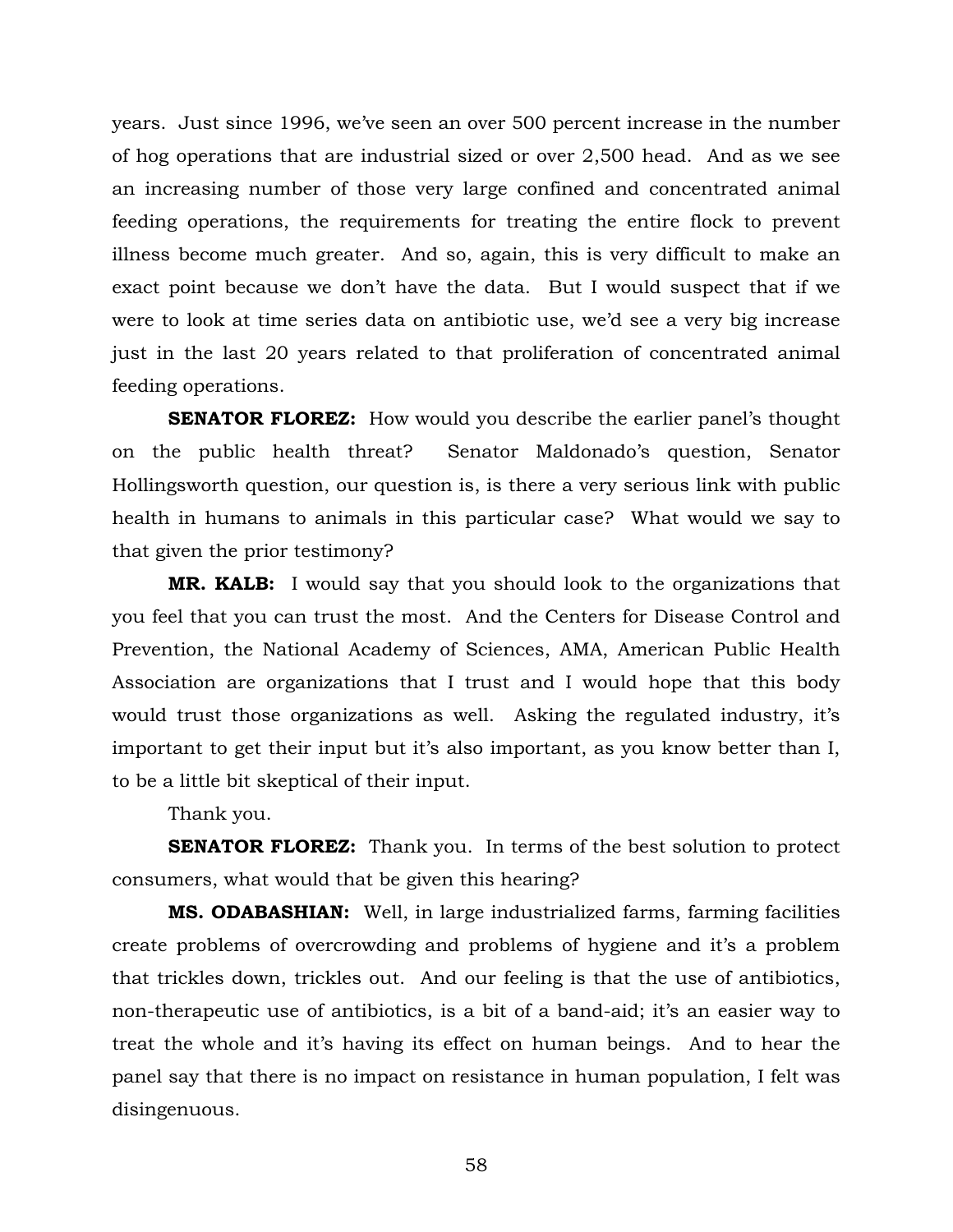**MS. STARMER:** We would support the provisions currently in SB 416. We do support a ban on the non-therapeutic use of antibiotics. Clearly, there are a great number of antibiotics that are being used outside of the purview of what's written on the label and the leadership of veterinarians. And so, we do believe that a ban on non-therapeutic antibiotic uses is necessary. Again, this isn't something that would affect producers' ability to treat sick animals, but it would significantly reduce the populations of resistant bacteria in the environment and on food that consumers eat.

We also believe though, that this ban should be coupled with significant outreach and education to producers. What we've seen in other countries; Sweden as an example, in 1986, they banned non-therapeutic antibiotic use and they coupled that with a very extensive education program helping producers learn about improving animal hygiene and some of the other practices that Dan mentioned at the beginning. And they were able to maintain production levels despite this ban because of the implementation of that educational program.

We also though, support the provisions of SB 416 that would establish preferential purchasing policies and ban the sale of meat and poultry treated with antibiotics to schools. This sends a really important signal to producers that there is a market out there for these products. And I would mention just parenthetically, that the market is already moving in this direction. McDonald's is a prominent example. Starting in 2003, they banned the use of non-therapeutic use of antibiotics for the direct poultry producers. We have not seen skyrocketing costs of chicken McNuggets since that point. And so, the industry is moving in this direction, but it sends an important message for the state to implement that kind of purchasing policy. And it also is critical to protect our children's health, because children are much more likely to be sickened with resistant strains of food borne illness.

**SENATOR FLOREZ:** Are you saying that our food in our schools is….McDonald's is healthier than the food in our schools?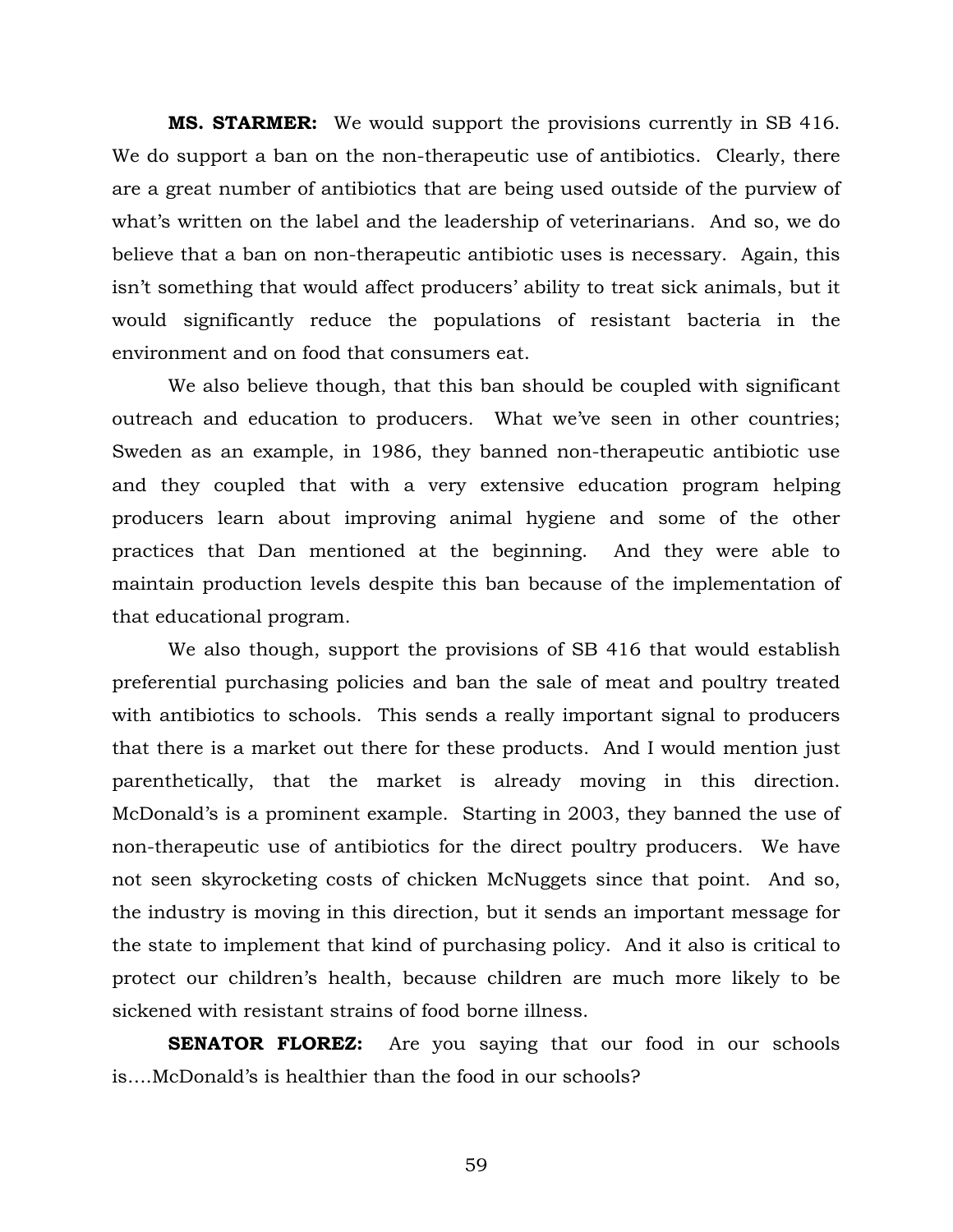**MS. STARMER:** In terms of the presence of antibiotic resistant bacteria, that may very well be the case.

**SENATOR FLOREZ:** Okay. Dan.

**MR. KALB:** I'll just add; there is federal legislation that's about to be introduced called the Preservation of Antibiotics for Medical Treatment Act. And it would require the FDA to review antibiotics used in animal agriculture, determine whether they put the public health at risk by leading to increased resistance and then to withdraw from the market those drugs they identified not shown to be safe. But of course, legislation in Congress is always a long and difficult process, and so, in the meantime, we certainly would support the state moving forward in collecting data, doing things that the state has the authority to do that's not federally preempted and if that means banning carefully chosen select types of antibiotics that are used for non-therapeutic uses that relate to the human health as well, then that would be a precautionary measure that we would likely support. We would want to see the details, but we'd likely support that.

**SENATOR FLOREZ:** Sure. That helps. In terms of the alternatives, then, to antibiotics, what would we say? Do we turn to our front panelist here and say, "Everybody should do what they do," or what would be the preference from a consumer point of view? This seems to work. I'm just wondering how it works in mass.

**MS. STARMER:** Yeah, well, certainly I think that the types of practices that Dan mentioned; improved animal hygiene, giving the animals a little bit more space, all of those things would go a long way, and have, in other countries towards continuing to keep production levels high while reducing the need for antibiotics. And then increased training for producers so that they are really clear on the prudent use of those drugs when they do need to be used, would also be important.

**SENATOR FLOREZ:** And why did you go towards moving away from using antibiotics? Why did we move in this direction?

**MS. STARMER:** I'm sorry, what was the question?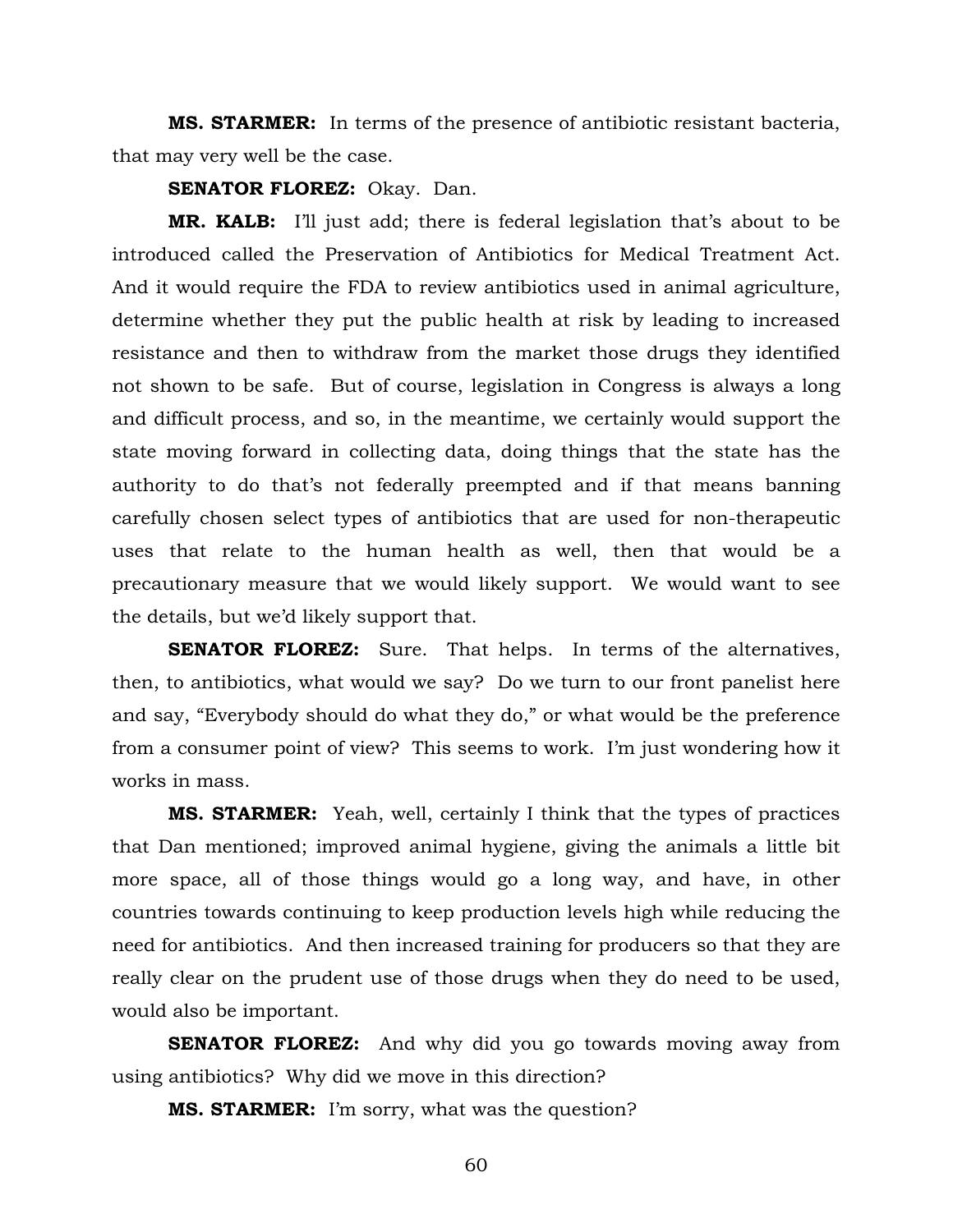**SENATOR FLOREZ:** Why did we move towards removing antibiotics from this system versus any other alternative?

**MS. STARMER:** Well, I think because the evidence suggests that it is the use of non-therapeutic antibiotics, which is the feeding the low doses of antibiotics over long periods of the animals lifetime that does breed resistance. It's exactly like a vaccine would do in the human body; you give them a little bit of the bug and the body learns to fight it off. That's exactly what we're doing in the cases of non-therapeutic antibiotic use in livestock.

**SENATOR FLOREZ:** Okay. And you mentioned earlier that the consumers are moving to this anyway. And maybe, Mark, you can tell us a little bit about….is this where we're going? Where's the market?

**MR. MCKAY:** There's certainly been growing consumer demand for these types of products over the last 10 or 15 years. Certainly, there are parts of the country, actually, California I consider to be a very vibrant, kind of hot bed of natural and organic productions. The same thing for Pennsylvania; you're actually seeing large scale commercial producers that are either producing antibiotic free products or certified organic products as well.

You know, I will weigh in, earlier on one of the questions. The poultry industry is very sophisticated and they spend a tremendous amount of time paying attention to the things they do do. And they might do it differently than we do it, but the question about the actual usage quantities, they would be able to tell you down to the pound. In a good way, meaning, that they pay a lot of attention to the way that they formulate for their animals and the things that they feed them and the usages that they have both because there's a cost impact, and also they need to track those things through their systems as well.

**SENATOR FLOREZ:** Great. Thank you. Is there anything else the panel would like to add before we move onto public comment?

**MS. STARMER:** I would just like to speak briefly about the question of costs, because this is sort of the main argument against doing such a ban, is that it would dramatically increase cost for producers. And this was mentioned in one of the other testimonies, I believe.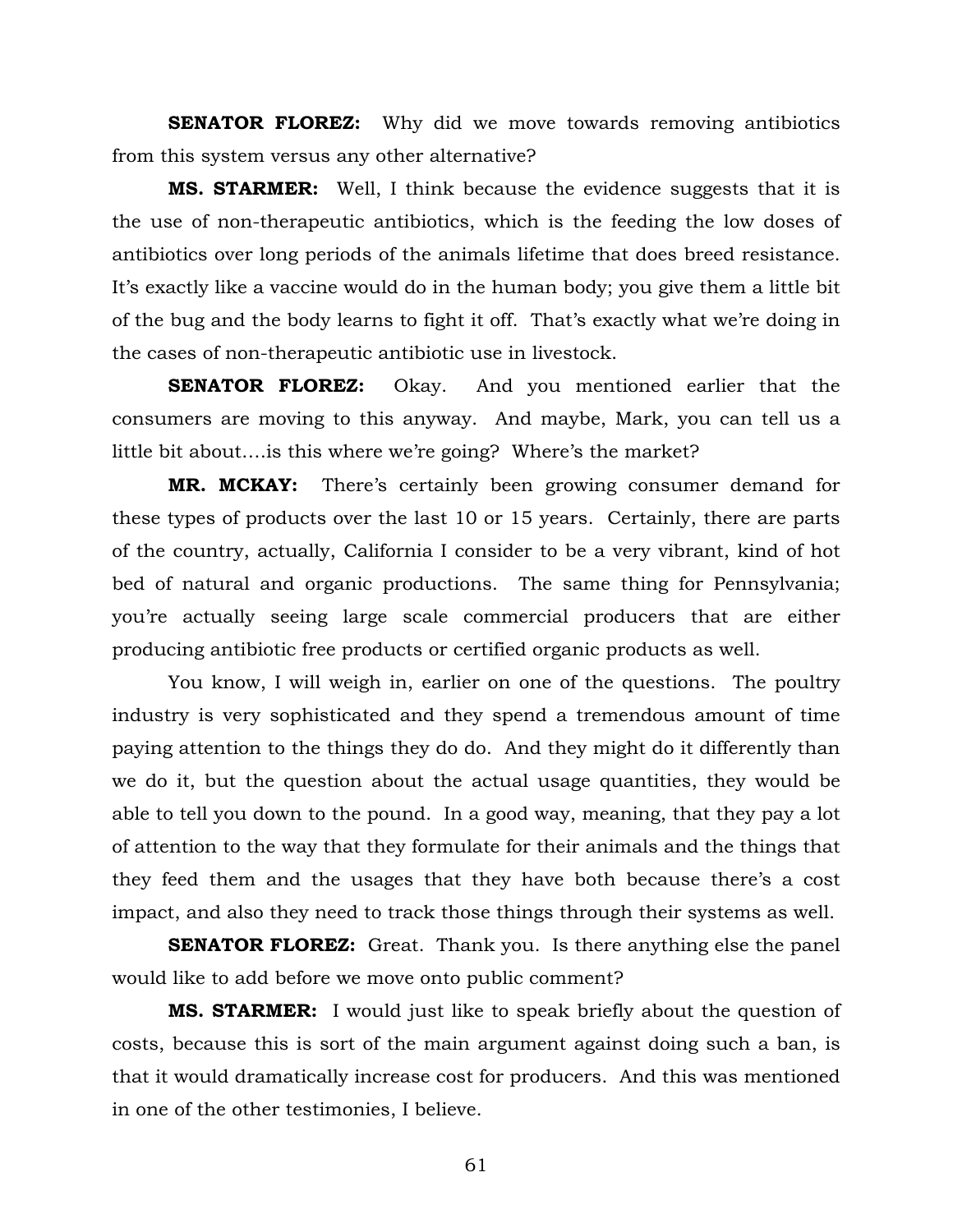As I said, the industry is moving in this direction and is aware of the fact that this may be coming down the pike and so they're beginning to do their own research on what impact that might have. And in 2007, the Purdue Company, which is the fourth largest poultry producing company in the country, undertook a trial study on 7 million broiler chickens, looking at what would happen if they removed the use of antibiotics for growth promotion and prophylaxis. And what the researchers who analyzed that data actually found was that while the use of antibiotics for non-therapeutic purposes did improve production, it did not do so so much that it offset the cost of buying the antibiotics. And so, using the non-therapeutic antibiotics was actually associated with an economic loss to producers of about half-a-percent of production costs.

The question that is then begged, why are they using it if it's an economic loss? There's a couple of answers to that question. But one theory, and again, if we had more data we would be able to know this for sure, but there is evidence to suggest that antibiotics are also becoming less effective on what they do on livestock operations. So when they first came into use in the fifties and sixties, they really did promote growth and over time, because of the accumulation of resistant bacteria, they're becoming less effective and producers have to use more of it. It makes me wonder if at some point the scale is going to tip and it's not going to be worth their while to continue that use. But I would hope that we would stop that before all of those antibiotics became ineffective for both animal and human uses.

**SENATOR FLOREZ:** Any other questions Members? Thank you. Thank you all.

Now public comment: If anybody would like to make a public comment at this point, please come on up. Why don't we start with Mr. Albiani? And then we'll go to Mr. McAfee.

**DENNIS ALBIANI:** Thank you, Senators. My name is Dennis Albiani. I represent the California Grain and Feed Association. And we agree, and I agree much with the previous panel, that the overuse of antibiotics is a problem. In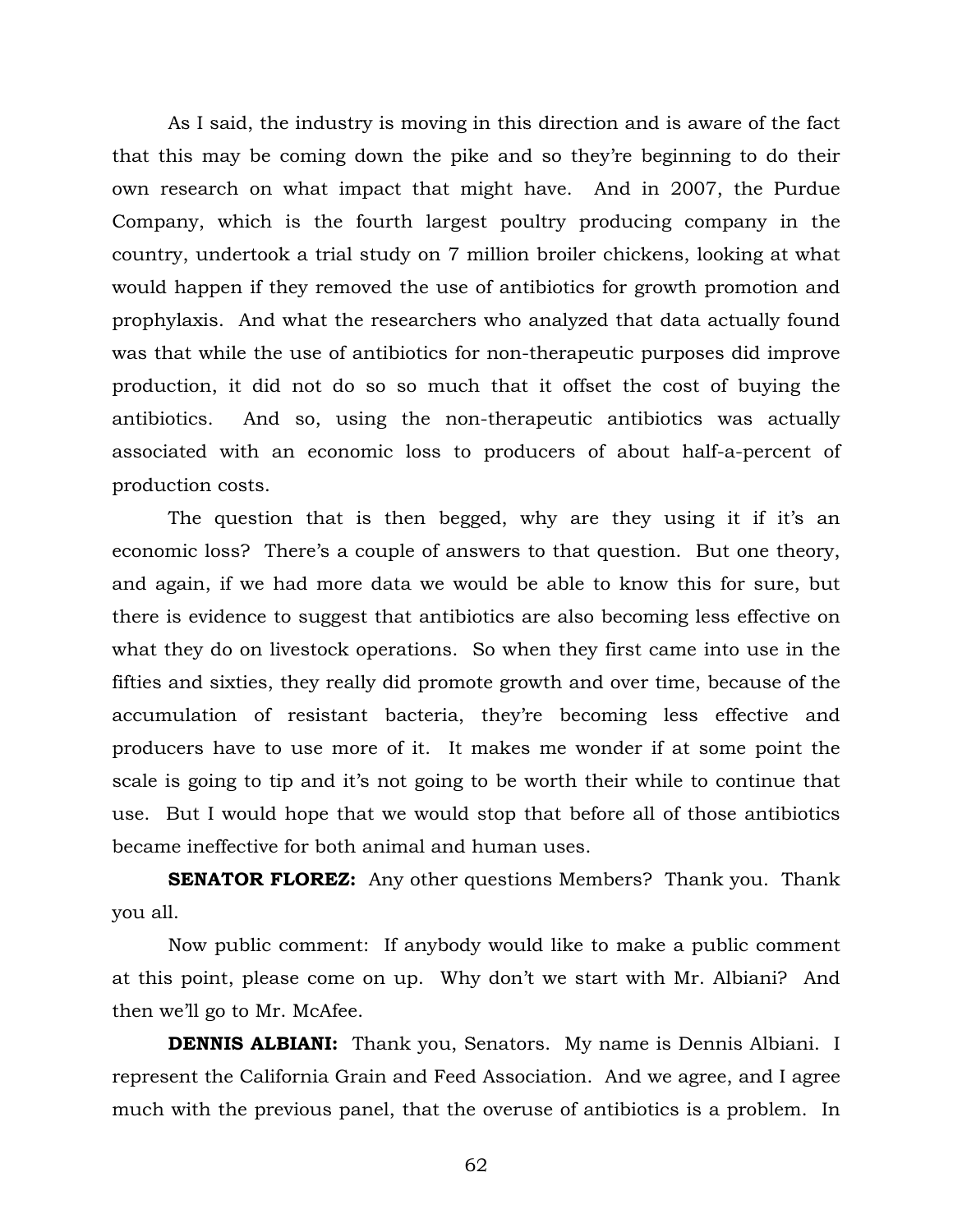fact, when perusing the Food and Water Watches website on this issue, the lead cause that they brought up is antimicrobial soaps and the use \_\_\_\_\_. The other issue, when you look at the Centers of Disease Control and some of their discussions, is over prescription from pediatricians of antibiotics to our children. And so, when we look at the real scientifically studied and tested uses of antibiotics in food animals are well down the list, even of the advocates that were on the previous panel. And so, when we look at that, we need to put into context the concern, the cost, the risks and as discussed earlier in this hearing by the experts, the risk is minimal to none.

Animal welfare, I'd like to talk a little bit about the suffering. The Petaluma Farms discussed a little bit about of, oh, 5 to 6 percent morbidity or death loss. The industry average in poultry is 2 to 3 percent—a couple more percent. What's that? That's 100 percent increase in death loss. In a flock of 100,000 birds (which is actually a very small operation), that's 2- to 3,000 more birds that die prematurely. And so, that's the context. In a cattle operation (10,000 cow feedlot), that's 2- to 300 more cows that die that never meet the requirements. So let's put that into context of what it really is. And that means to meet the same consumer demand, that's that many more animals we need to put in; it's that much more land to take out; and that's many more methane and all the other issues that go along that we all deal with as livestock producers.

Finally, I'd like to talk about when animals get sick they suffer. And in animal welfare, so if there's a higher, obviously proven by the Denmark study, peer-reviewed study, proven increase in therapeutic use of things, increased morbidity and increased sickness, they suffer. They suffer for days and then they die.

When I was a child I used to raise drop calves. And Mr. Maldonado, you talked about it. You get the dairy cows. And that's the only time….and we raised cattle as well. But that's the only time we used non-therapeutic, preventative antibiotics. When we did that, if you've ever seen, once you've see a calf get skowers (the little yellow manure that comes out), they're gone. And I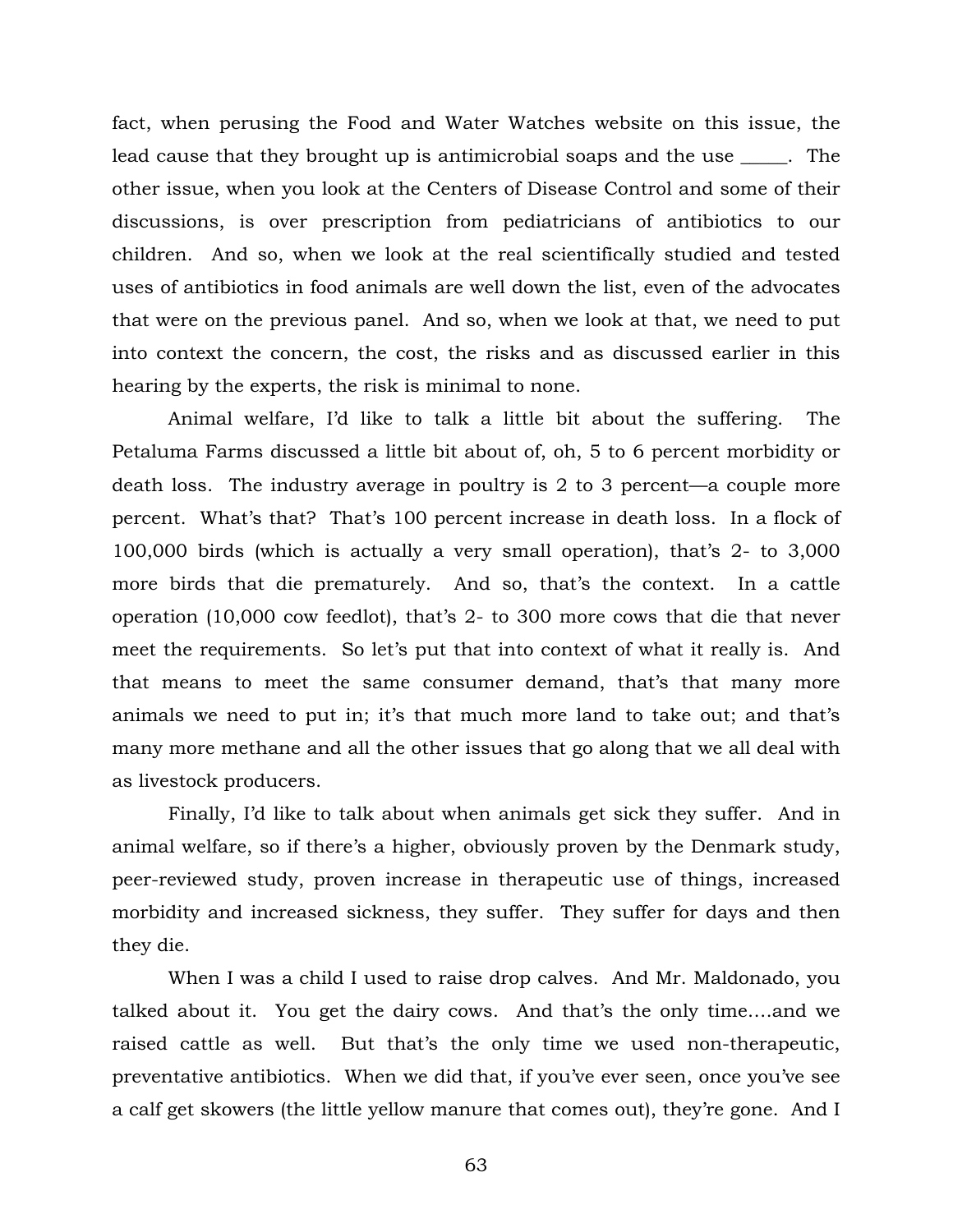tried and tried. I stayed home from school trying to save them. Once they get skowers and once you see that they're starting to get sick, and I never saved one of them. Because once you start going down that, they are suffering; they are dying. And it takes four or five days for that to occur. And it's an awful thing to see. So from an animal welfare standard, there is another side and that is increase death and increased sickness and suffering.

Finally, Petaluma Farms also discussed that they meet the standards for the school nutrition program. That is great for protein and sodium and all the standards. How about cost?

Yesterday, at Safeway Foods, the Petaluma Farms product was \$3.69 a pound versus just under \$1 a pound for traditional raised poultry. So we're talking about what, 360 percent increase of cost for those chicken nuggets or the ground beef or whatever? And that's an example. So it might be a great precautionary principle to accept, but there is a cost.

And then finally, we do support all types, in our industry as well as that. We support organic, range free, traditional. Whether it's poultry, whether it's beef cattle, or whether it's dairy, we provide the inputs (the Grain and Feed Association) to all those types and we believe that consumer demand should drive that. And if people have legitimate concerns (I have four children under seven-years-old), then we can buy those products. They are out there and they are readily available.

Thank you very much. Appreciate it.

**SENATOR FLOREZ: Mr. McAfee.** 

**MARK MCAFEE:** Thank you. If I had known what this was going to really entail today I would have prepared and wanted to be one of those panels because, boy, I'm shocked by some the comments made by the first panel. And I'm very supportive of SB 416. And I'm also supportive of the second panel's general opinion and position.

I'm an organic producer and I'm also a father. And I came here to speak as a public citizen as well as an organic producer, because I think that in both of those cases I have something that needs to be heard.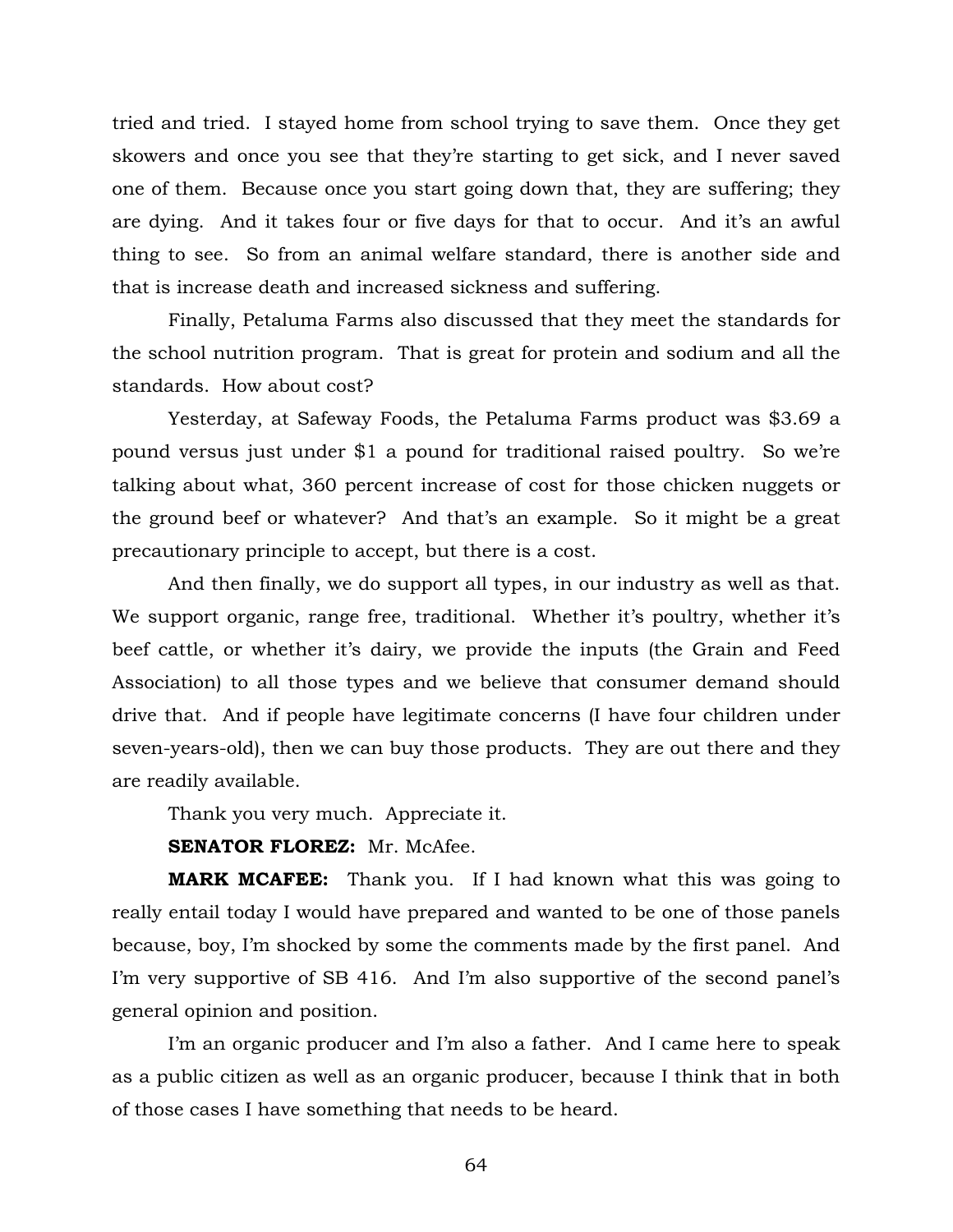I was a paramedic for 16 years and made it my living to transport people that were acutely ill and many of those people had antibiotic resistant infections and were in the process of dying. And it came as a personal thing that reminded me and harkened me back to my profession as a paramedic running about 15,000 paramedic calls, that just last month my daughter, Kaleigh….and I've got a picture of her right here; she's a beautiful young lady; 21-years-old….came down with MRSA infection on her leg, acutely, without any warning. It was really strange. She had a great immune system. She has great nutrition. And within three days, it was a horrible outbreak with a big infection in her leg. And I brought a picture of it here. It's without color so you don't really see the inflammation. But it was swollen. We had to take her to the emergency room. We had to go through the process of finding an antibiotic, searching for an antibiotic that would work for the eradication of this particular infection in her leg. So it became pretty personal to me, having seen that affect my daughter.

Nineteen thousand people a year dying, right now, from MRSA infections in the United States and over 100,000 are affected, and I think that's the tip of the emerging iceberg.

I was shocked to hear our governmental representatives from Washington, DC today report that E-coli O157:H7 is not antibiotic resistant. There's a standard protocol in ERs; if you have a suspected E-coli O157:H7, you are arm banded and no antibiotics would be given to that child until you figure out what it is. That's because E-coli O157:H7 is antibiotic resistant. I am blown away by the comment made here today—completely shocked. I'm shocked, really. I can't believe we're being led that far astray from the reality of the truth of what's going on in the trenches of war against this antibiotic resistance.

As an organic producer, I know and understand that there is a curve that happens when you go from using antibiotics to not using antibiotics. And if you use the same set of conditions, where you use therapeutic antibiotics and antibiotics and you go to not using them, you certainly will have a high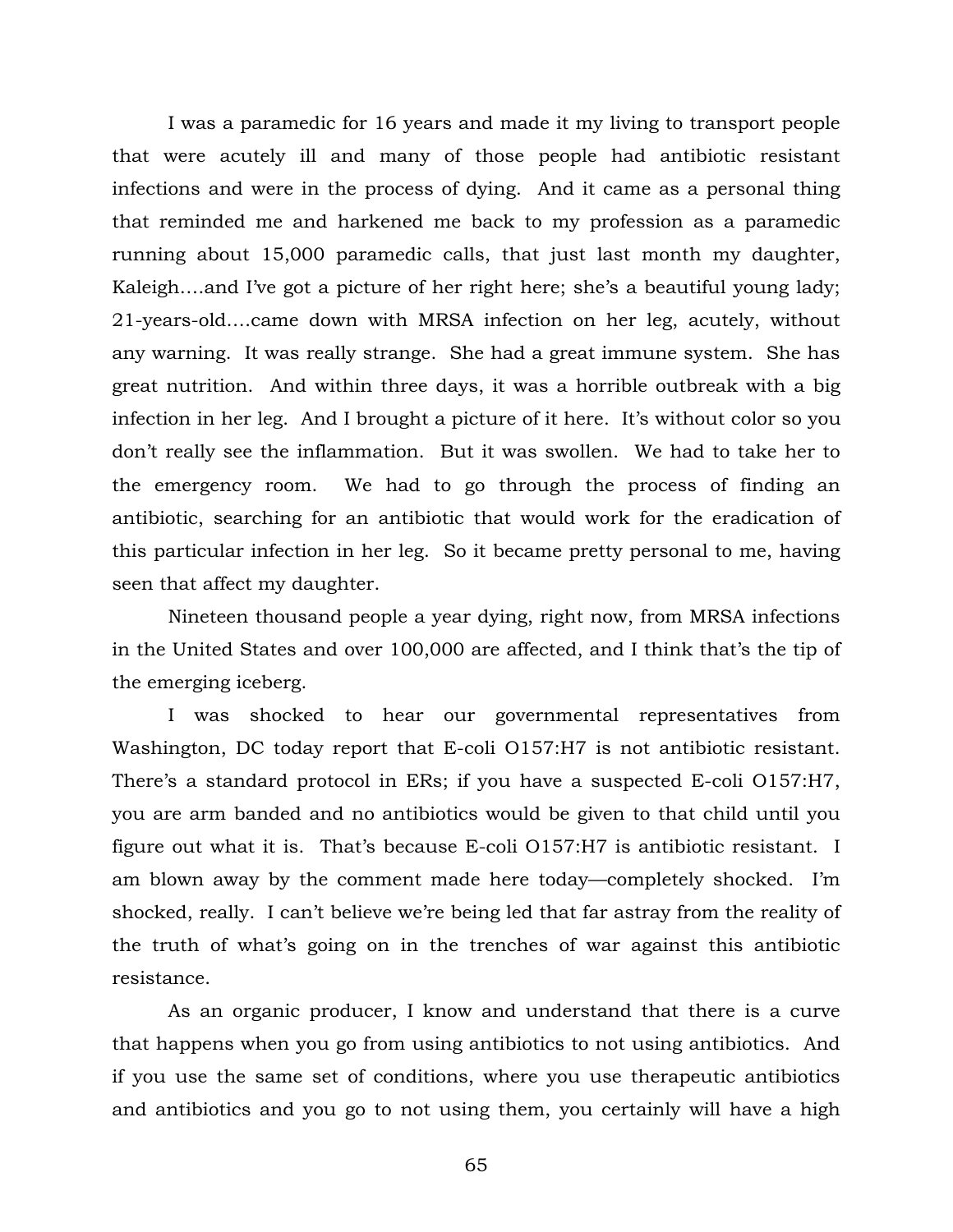death loss and have issues with that lack of the tool in your toolbox. But if you change the conditions in your herd, where you have sunlight and space and so on and so forth, and you don't ever use antibiotics, let me tell you, Mother Nature takes care of it. And the biodiversity of the environment, the sun and so on and so forth, a cow's immune system change; the pathogens found in the manure are different. It's just a different set of conditions. And I'd have to refer to the USDA National Organic Plan which actually as codified how you go about doing this so you don't use antibiotics. And as we all know, the organic industry has been seeing a sales increase of 15 to 20 percent per year for the last 10 or 15 years because the consumers simply don't want unnatural things in their food that affect them.

And I'll leave the rest of my comments. I have them printed here. And I appreciate your time. This is very important. And I'm very connected to our consumers and I hear this everyday, "We don't want garbage in our food." They don't want antibiotics in the food. They want to reserve antibiotics for when they really need them and physicians need to reach deeply into their tool chest, which is getting shallower and shallower, to be able to use them to save a person's life—in that case, my daughter's last month.

Thank you very much.

**SENATOR FLOREZ:** Thank you. Is there any other public comment? Okay. Senator Maldonado, do you want to say a few words and then we'll go ahead and close?

**SENATOR MALDONADO:** Mr. Chair, I came to this committee hearing today to try and learn more about antibiotics and I think I did learn a little bit of it. What I didn't learn, is it causing humans to have resistance towards antibiotics? I didn't hear that. I mean, I heard that from the vet and I'd like to hear that from someone else and maybe get some good solid information.

What I did hear today was that a cattle rancher raises a cow or a calf or a steer up until 900 pounds and then they send it to a feedlot. First of all, they give it their shots when they're babies (just like we give shots to our babies); then they put it on the range and they eat grass until they get to about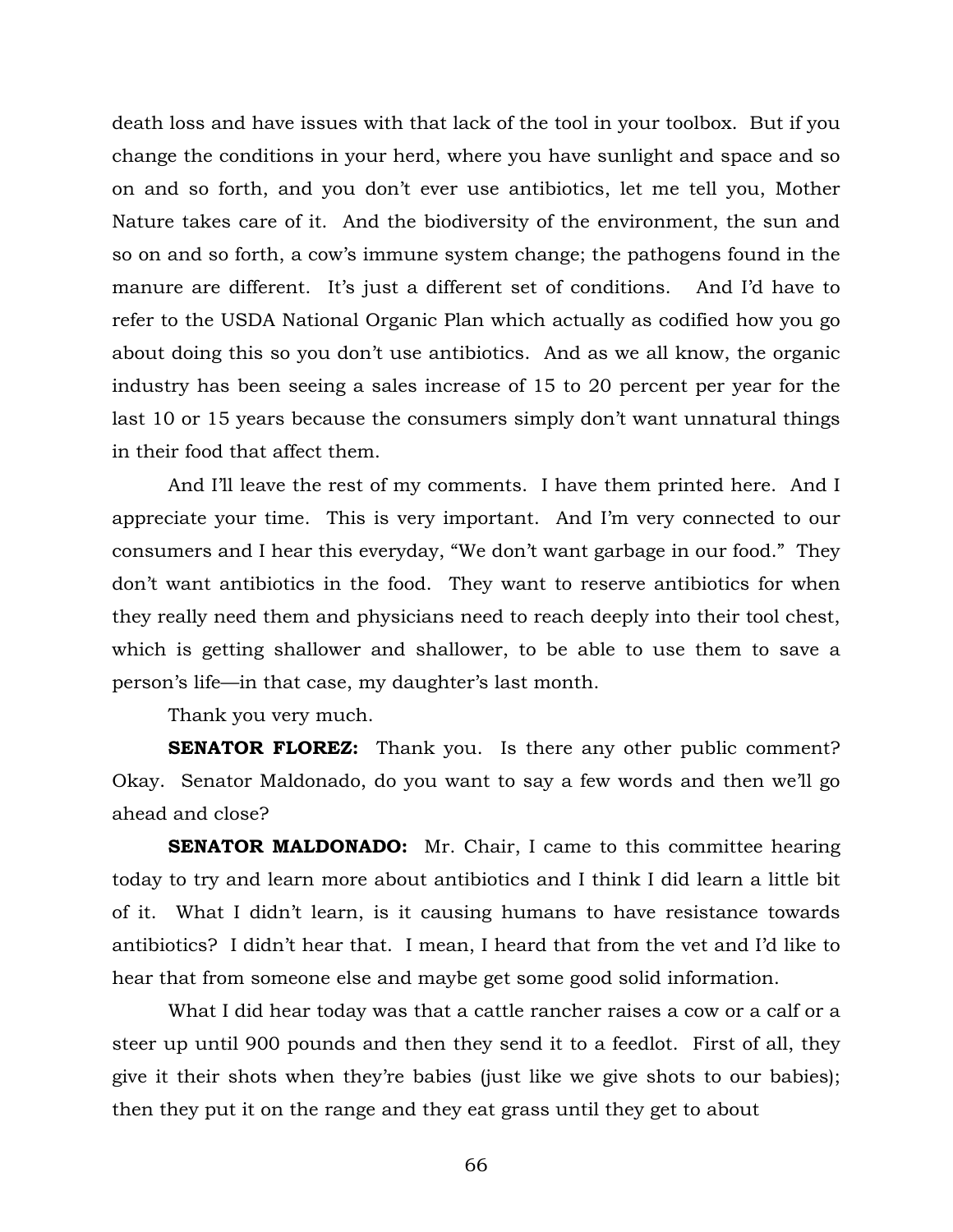900 pounds; and then we put them in a truck and we send them to a feedlot.

Now I heard from the last panel, they said we should have smaller feedlots—it would prevent disease. Well, I can imagine what California would look like with smaller feedlots up on the west side of Sac and maybe in my area.

We did away with our feedlots in my district because our community didn't want the smell, so we ended up putting cattle onto other states. But after that cow gets to the feedlot, its life is probably 150 days; that's what I heard here today. And for 100 days they give it medicated feed because they have cows come from all over the place into one feedlot and they're worried about those cows getting sick. And then the last 50 days they feed it, from what I heard today, feed that has no antibiotics in it. So, therefore, they said that by the 50th day that beef is clean. I'm just talking on beef; I'm not talking on poultry or anything else. So I kind of agree with those sentiments, Mr. Chair.

So in the next week or so as you have the bill, as it moves forward, I'd like to see some good science that says that that beef that is at the processing plant, that carcass, has been looked at or there is no harm to the consumer because that's, in essence, what we're doing.

I have a couple of kids, too, Sir, and that's my biggest concern. But I'm trying to find out where it's bad. I didn't hear that today—where it's hurting me. I mean, you and I, Mr. Chair, have been here 10 years. And you and I have done the no carbohydrate diet for many years. And I'm not going to get into what our meals have been, but you know what you have eaten and I know what I've eaten. And I must tell you, that it hasn't come to my mind that….I never thought I'm eaten something that is going to put more antibiotics in my body, to give me more resistance so that when there's a staph infection….but I don't see it, Mr. Chair. But I want to see it in writing or see some good science.

**SENATOR FLOREZ:** Thank you, Senator Maldonado. I appreciate the comments.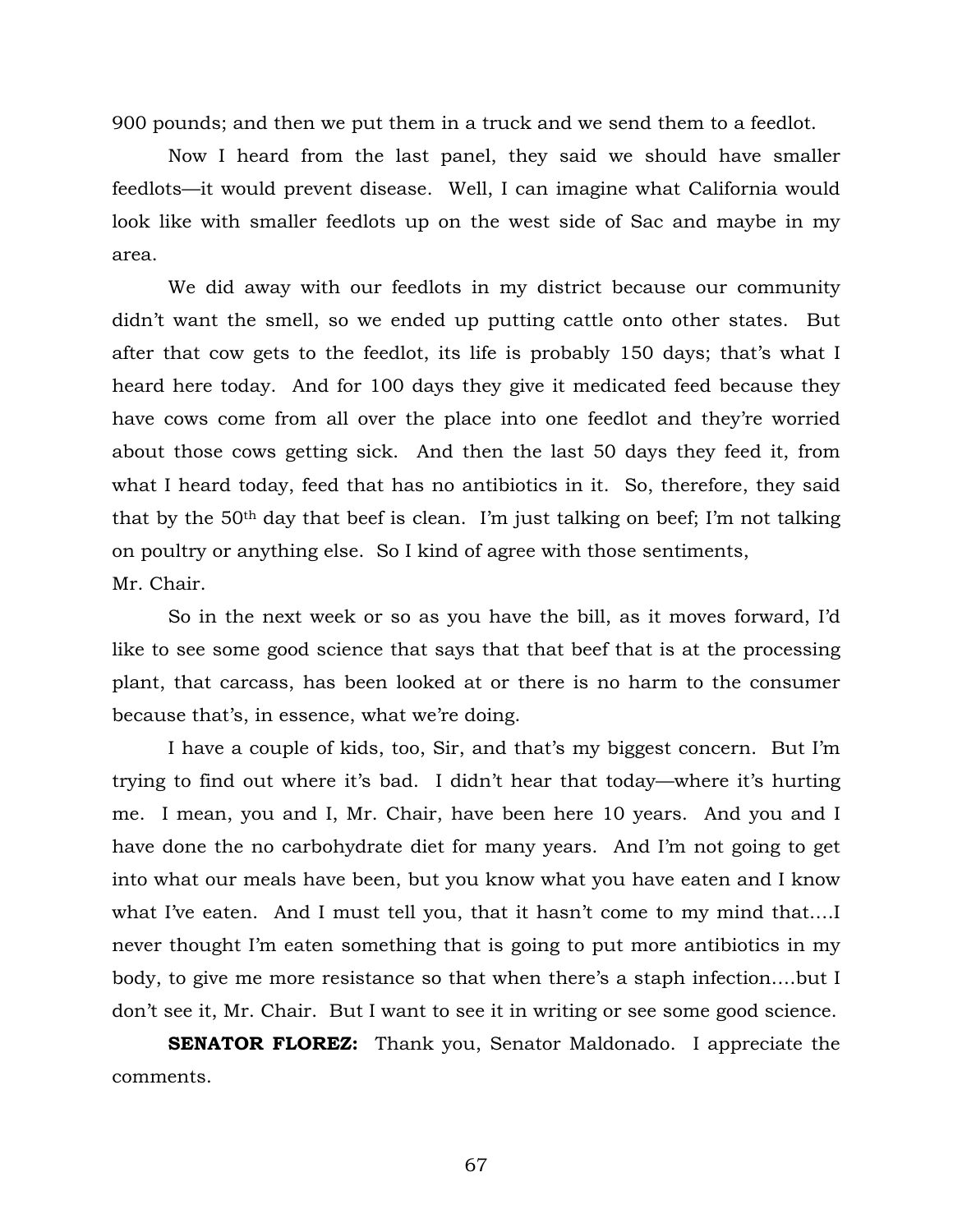And I think the purpose, again, of the hearing was to try to begin the discussion and airing out on whether or not antibiotics in our foods are something that California consumers know about, care about, and ultimately want. And so, I think our overall issue with our bill, which it's a good process. This is not an up or down vote, which I think is a good thing. But I think it allows us to get ready for the presentation of that bill. And I appreciate Senator Maldonado's high bar for the bill. And I would say that for the advocates who are behind the bill, they heed Senator Maldonado's bar, because I think that is the bar that we really need to work on. I, obviously, wouldn't have introduced the bill if I didn't believe this was an issue, a problem and something we should work on.

So I do appreciate everyone coming. I appreciate all the comments. More importantly, I would encourage you to read the transcript of this hearing after. I hope we can get this done rather soon, because I would like to have everyone email us comments as well, whether it's to Senator Maldonado or myself, so we are fully engaged in what we may have missed today or something you may have wanted to say that you didn't get to say or reflecting on later as you're eating either antibiotic free chicken or eating the other chicken. As you're reflecting about it, I would really appreciate comments to the Chair and the Vice-Chair in terms of us proceeding forward.

I think it's been a fascinating discussion. I, like Senator Maldonado, think most consumers don't really think about it much as much as they should. And I think the issue for us, as we try to bring this discussion out to the forefront so we can get some clear answers to it as much as possible.

I'll tell you what I did hear today; I heard that, as Senator Maldonado says, there's probably more questions in this in terms of where we are at in the data; where we are in terms of the actual amount of antibiotics in California; whether or not we really monitor it in the way we should; whether or not we ultimately should have some sort of registry to make sure people understand that what's out there, how it's used and whether or not veterinarians should have a bigger say in these issues, or don't have enough say in these issues in